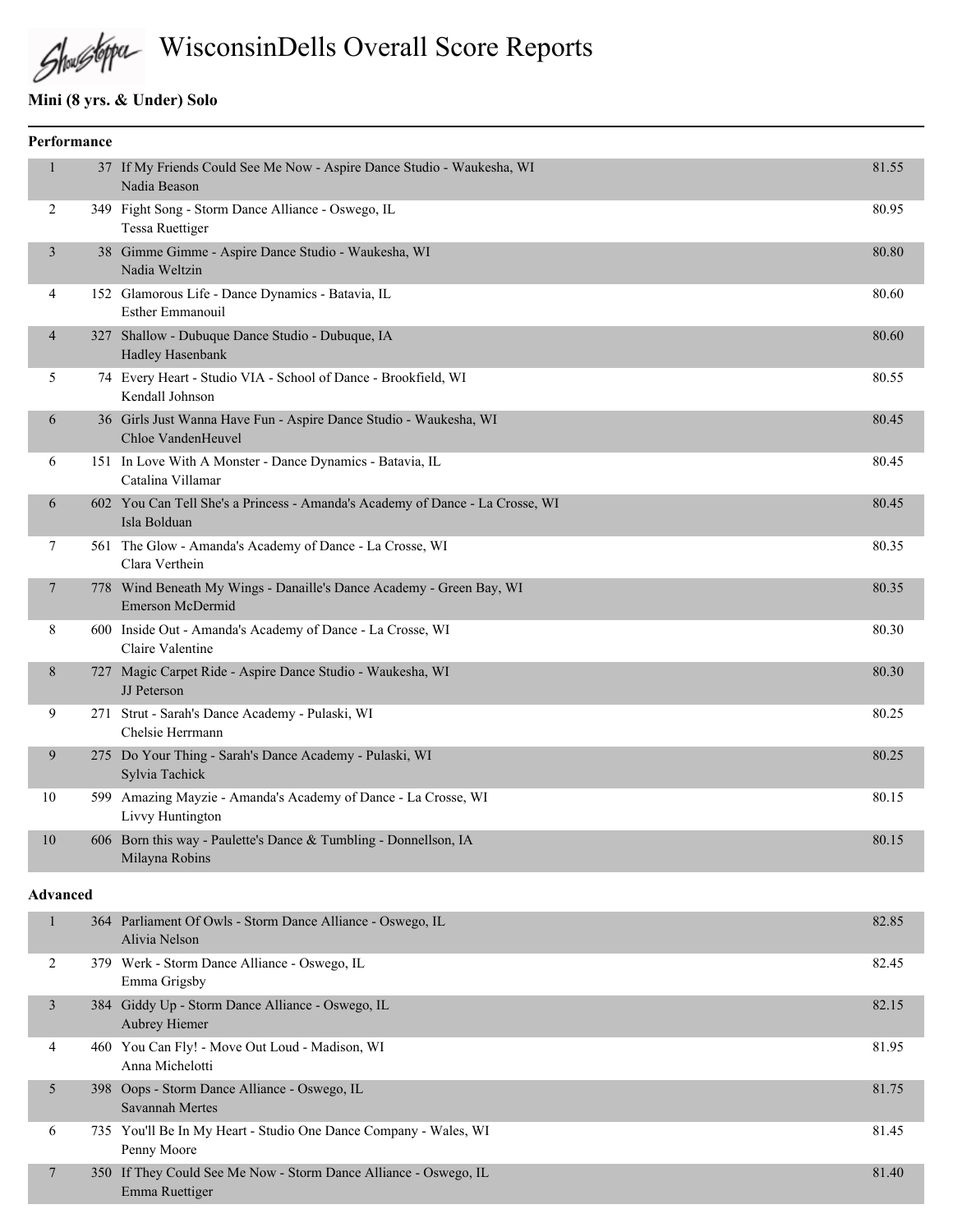8 628 Lovely - Fusion Dance Academy - Sun Prairie, WI 80.80 Nadia Freitag

#### **Competitive**

| 332 I Love Rock n' Roll - Dubuque Dance Studio - Dubuque, IA<br>Rochelle Steve | 82.25 |
|--------------------------------------------------------------------------------|-------|
| 330 I Like to Fuss - Dubuque Dance Studio - Dubuque, IA<br>Ireland McMullen    | 81.00 |
| 704 Born to Entertain - Dubuque Dance Studio - Dubuque, IA<br>Ila Nesteby      | 80.95 |

#### **Mini (8 yrs. & Under) Duet/Trio**

| Performance     |                |     |                                                                                                              |       |
|-----------------|----------------|-----|--------------------------------------------------------------------------------------------------------------|-------|
|                 |                |     | 771 Too Sweet - HD Academy - Arena, WI<br>Haven Helbing, Mallory Andrews                                     | 80.95 |
|                 | 2              |     | 281 Bills - Sarah's Dance Academy - Pulaski, WI<br>Kali Bunt, Lucy Braun                                     | 80.70 |
|                 | $\overline{3}$ |     | 552 Going To The Chapel - Dance Dynamics - Batavia, IL<br>Mackenzie Fennel, Londyn Chavez, London Campana    | 80.30 |
|                 | 4              |     | 638 Everybody Dance Now - Ve Ve□s Dance Company - Highland, IN<br>Maya Harrison, Violet Kimp, Kamille Player | 80.25 |
|                 | 4              |     | 726 Land of 1000 Dances - Aspire Dance Studio - Waukesha, WI<br>JJ Peterson, Chloe VandenHeuvel              | 80.25 |
|                 | 5              | 279 | Slay - Sarah's Dance Academy - Pulaski, WI<br>Maeve Vanderveren, Chelsie Herrmann                            | 80.10 |
|                 | 6              | 265 | Diamonds - Sarah's Dance Academy - Pulaski, WI<br>Sawyer Scherbarth, Courtney Herrmann                       | 80.00 |
|                 | 7              | 607 | Friends are forever - Paulette's Dance & Tumbling - Donnellson, IA<br>Vivian Lynch, Kaylee Aguirre           | 79.95 |
|                 | 8              |     | 126 Black Magic - Paulette's Dance & Tumbling - Donnellson, IA<br>Milayna Robins, Zikayla Houtz              | 79.70 |
| <b>Advanced</b> |                |     |                                                                                                              |       |
|                 | $\mathbf{1}$   | 659 | Dont Rain on my Parade - Fusion Dance Academy - Sun Prairie, WI<br>Taylor Wiley, Nadia Freitag               | 80.70 |

### **Mini (8 yrs. & Under) Small**

|                | Performance |                                                                                                      |       |
|----------------|-------------|------------------------------------------------------------------------------------------------------|-------|
|                |             | 266 Conga - Sarah's Dance Academy - Pulaski, WI                                                      | 82.05 |
|                |             | Lucy Braun, Kali Bunt, Erin Felhofer, Chelsie Herrmann, Graclyn Lambrecht, Maeve Vanderveren, Sylvia |       |
|                |             | Tachick, Addison Schenk                                                                              |       |
| $\mathfrak{D}$ |             | 26 Supermodel - HD Academy - Arena, WI                                                               | 82.00 |
|                |             | Allison Blench, Brielle Weigel, Charlotte Bartell, Chloe-Ann Freymiller, Haven Helbing, Madison      |       |
|                |             | Blench, Mallory Andrews, Maylee Butteris                                                             |       |
| 3              |             | 73 Flintstones - Studio VIA - School of Dance - Brookfield, WI                                       | 81.50 |
|                |             | Mila Carlisle, Kendall Johnson, Evelyn Hobler, Emersyn Scott, Elyse Klockner, Amalia Balsiger, Elin  |       |
|                |             | Mueller, Madelyn Jarozewski, Natalie Carstedt                                                        |       |
| 4              |             | 568 Feels So Good - Amanda's Academy of Dance - La Crosse, WI                                        | 81.45 |
|                |             | Clara Verthein, Claire Valentine, Charlotte Skemp, Isla Bolduan                                      |       |
| 5              |             | 72 In My Mother's Eyes - Studio VIA - School of Dance - Brookfield, WI                               | 81.15 |
|                |             | Amalia Balsiger, Saige Hetterman, Mila Carlisle, Kendall Johnson, Evelyn Hobler, Emersyn Scott, Elin |       |
|                |             | Mueller, Madelyn Jarozewski, Natalie Carstedt                                                        |       |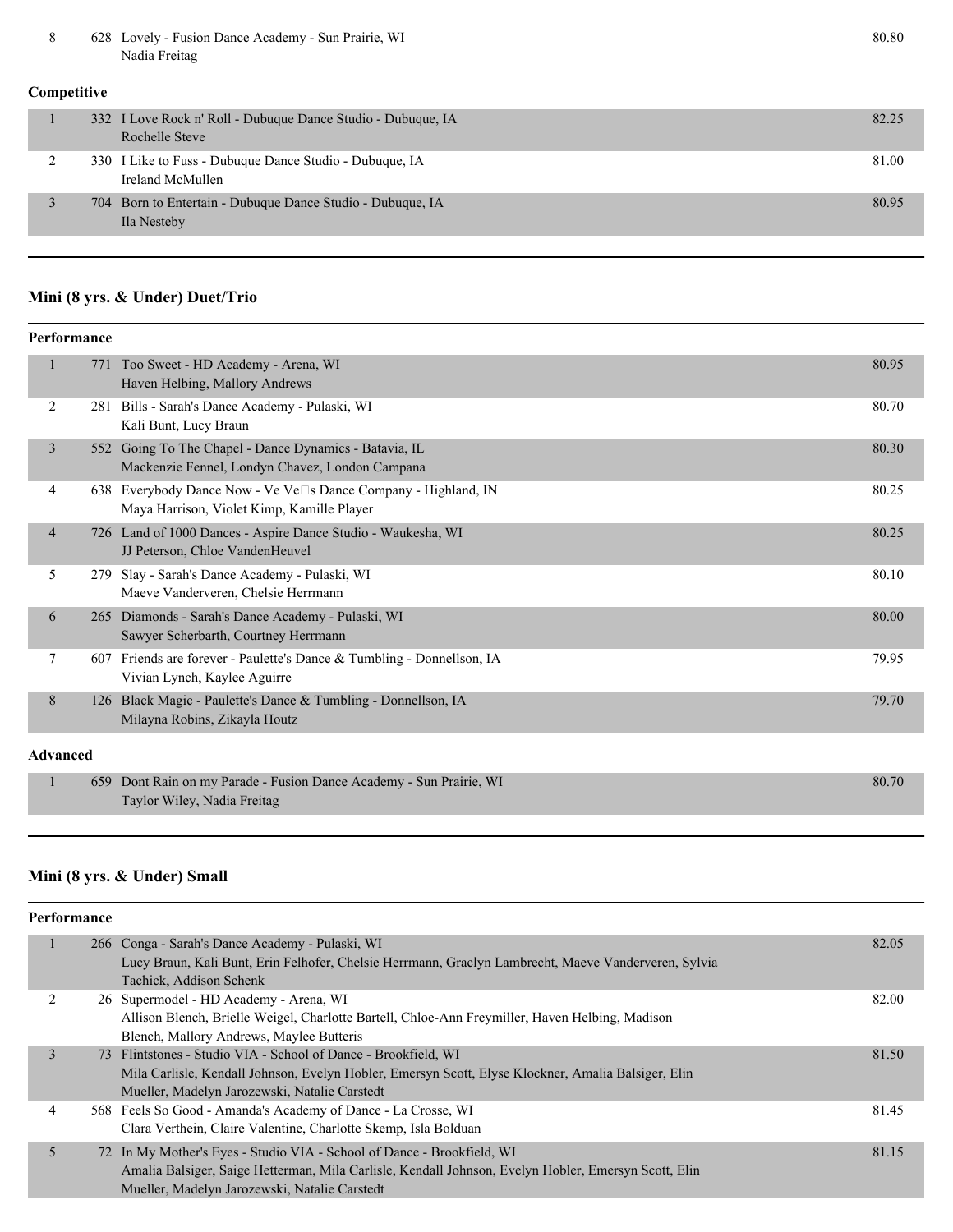| 5               | 267 My Own Drum - Sarah's Dance Academy - Pulaski, WI<br>Lucy Braun, Kali Bunt, Erin Felhofer, Chelsie Herrmann, Graclyn Lambrecht, Addison Schenk, Sylvia<br>Tachick, Maeve Vanderveren                                   | 81.15 |
|-----------------|----------------------------------------------------------------------------------------------------------------------------------------------------------------------------------------------------------------------------|-------|
| 6               | 212 Hey There Delilah - Expressions Dance Studio - Antigo, WI<br>Elsy Burt, Lillyanna Griese, Annabelle Begley, Aubree Linssen, Zoey Smith, Taytum Cross                                                                   | 81.10 |
| 6               | 555 Jump Shout Boogie - Dance Dynamics - Batavia, IL<br>Catalina Villamar, Houstin Hanson, Harper Hanson, Hannah Hanson, Isabella Villamar                                                                                 | 81.10 |
| $\overline{7}$  | 71 Slumber Party - Studio VIA - School of Dance - Brookfield, WI<br>Emersyn Scott, Elyse Klockner, Amalia Balsiger, Kendall Johnson, Saige Hetterman, Mila Carlisle, Elin<br>Mueller, Madelyn Jarozewski, Natalie Carstedt | 80.95 |
| 8               | 665 I Want You Back - Veracity Dance Project - Janesville, WI<br>Delia Savona, Genevieve Lambert, Kennedy McDaniel, Knox Sheehy, Norman Klubertanz                                                                         | 80.80 |
| 9               | 206 I See Love - Dynamite Dance Studio - Menomonee Falls, WI<br>Mikayla Gonzalez, Lily Beker, Ariana Sanchez, Anastasia Zurawski                                                                                           | 80.60 |
| 10              | 211 Can You Feel the Love Tonight - Expressions Dance Studio - Antigo, WI<br>Alannah Smith, Aubree Linssen, Brayden Begley, Emersyn DeBroux, Gabriella Romero, Harper Stager                                               | 80.55 |
| <b>Advanced</b> |                                                                                                                                                                                                                            |       |
| $\mathbf{1}$    | 246 Moonriver - Storm Dance Alliance - Oswego, IL<br>Alivia Nelson, Adelaide Slezak, Addalyn Russell, Emily Peters, Ellis Biller, Avaeh Vardell, Aubrey<br>Hiemer, Tessa Ruettiger, Savannah Mertes                        | 83.10 |
| 2               | 762 Dream A Little Dream - Paradigm Dance Project - Rochester, MN<br>Aubrianna Lager, Meila Clair, Macy Schmoll, Linorah Larson                                                                                            | 81.75 |
| Competitive     |                                                                                                                                                                                                                            |       |
| 1               | 698 Zing Went the Strings - Young Dance Academy - Franklin, WI<br>Adeline Vanderhoef, Hazel Kohnke-Wenzel, Sutton Martin, Olive Schneider, Adela Sliwinski, Eloise<br>Lange, Lexi Nazario                                  | 84.55 |
| 2               | 247 Beyond The Shore - Storm Dance Alliance - Oswego, IL<br>Audrey Thompson, Cali Andreas, Kate Konken, Grace Jantz, Aubrey Hiemer, Emma Grigsby, Alivia<br>Nelson, Emma Ruettiger, Alivia Vardell                         | 83.70 |
| $\overline{2}$  | 513 Then He Kissed Me - Young Dance Academy - Franklin, WI<br>Hazel Kohnke-Wenzel, Eloise Lange, Sutton Martin, Lexi Nazario, Olive Schneider, Adela Sliwinski,<br>Adeline Vanderhoef                                      | 83.70 |
| 2               | 525 Hey Jude - Young Dance Academy - Franklin, WI<br>Adeline Vanderhoef, Hazel Kohnke-Wenzel, Olive Schneider, Sutton Martin, Adela Sliwinski, Eloise<br>Lange, Lexi Nazario                                               | 83.70 |
| $\mathfrak{Z}$  | 515 Tarantella - Young Dance Academy - Franklin, WI<br>Adeline Vanderhoef, Hazel Kohnke-Wenzel, Sutton Martin, Olive Schneider, Adela Sliwinski, Eloise<br>Lange, Lexi Nazario                                             | 83.65 |
| 4               | 249 Pink Cadillac - Storm Dance Alliance - Oswego, IL<br>Audrey Thompson, Kate Konken, Grace Jantz, Emma Grigsby, Cali Andreas, Aubrey Hiemer, Alivia<br>Nelson, Taylor Farrar                                             | 83.50 |
| 5               | 522 My Own Drum - Young Dance Academy - Franklin, WI<br>Adeline Vanderhoef, Hazel Kohnke-Wenzel, Olive Schneider, Sutton Martin, Adela Sliwinski, Eloise<br>Lange, Lexi Nazario                                            | 83.20 |
| 6               | 333 Oh, The Thinks You Can Think - Dubuque Dance Studio - Dubuque, IA<br>Hadley Hasenbank, Ila Nesteby, Ireland McMullen, Kattarina Davis, Rochelle Steve                                                                  | 83.05 |

#### **Mini (8 yrs. & Under) Large**

#### **Performance**

|  | 209 Watch Me - Dynamite Dance Studio - Menomonee Falls, WI                                               | 81.45 |
|--|----------------------------------------------------------------------------------------------------------|-------|
|  | Jaylin Katheiser, Elin Poirier, Cora Kirkpatrick, Brinley Wittrock, Audrey Ziegler, Alora Sances, Alexis |       |
|  | Roeming, Addisyn Schneider, Olivia Anderson, Isabelle Farvour                                            |       |
|  | 102 Flying Without Wings - Sterling Silver Studio - Superior, WI                                         | 81.35 |
|  | Claudia Peterson, Clayre Robbins VanDenHeuvel, McKenna Skudstad, Mila Kent, Nataly Valine,               |       |
|  | Addison Beck, Avery Powe, Edyn Kock, Jessica Nowak, KaMilla Bowman, Rachel Larson                        |       |
|  | 207 The Call - Dynamite Dance Studio - Menomonee Falls, WI                                               | 81.20 |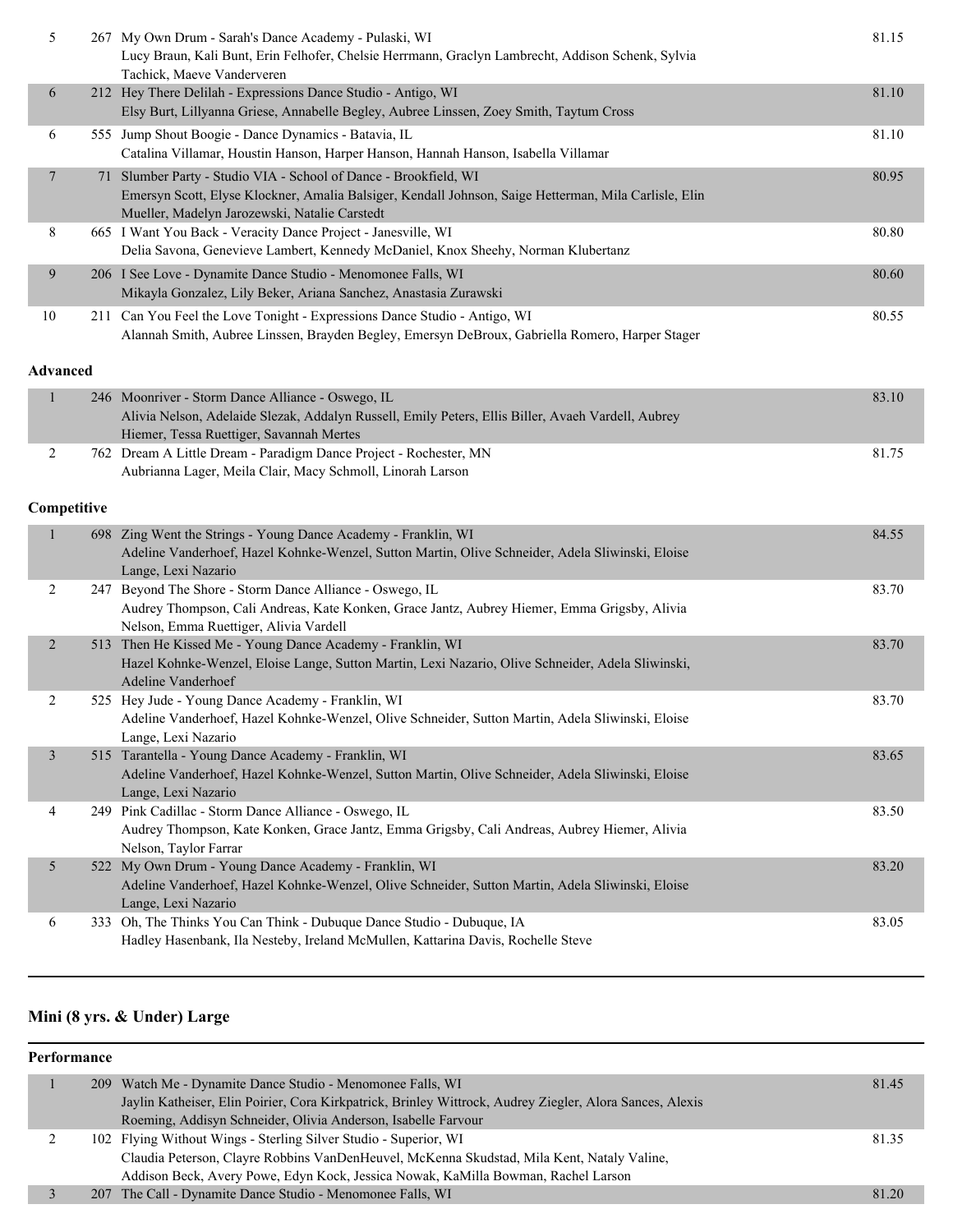|                         |                 | Olivia Anderson, Isabelle Farvour, Jaylin Katheiser, Elin Poirier, Cora Kirkpatrick, Brinley Wittrock,<br>Audrey Ziegler, Alora Sances, Alexis Roeming, Addisyn Schneider |       |  |  |
|-------------------------|-----------------|---------------------------------------------------------------------------------------------------------------------------------------------------------------------------|-------|--|--|
| 4                       |                 | 404 Hoops - Move Out Loud - Madison, WI<br>Kennedy Boone, Ava Bozeman, Evelyn Brauer, Piper Diers, Hattie Groher, Dorothy Jedd, Matthew                                   | 81.00 |  |  |
|                         |                 | Juergens, Ayan Patel, Lena Schindel, Mira Vavilov                                                                                                                         |       |  |  |
| $5\overline{)}$         |                 | 108 Ease On Down The Road - Sterling Silver Studio - Superior, WI                                                                                                         | 80.90 |  |  |
|                         |                 | Adalyn Flaherty, Aria Raprager, Brynley Schueller, Eros Lahr, Greta Mencel, Harper Johnson, McKenna                                                                       |       |  |  |
|                         |                 | Skudstad, Natalia Dulinski, Nataly Valine, Reagan Lohrbach, Jessica Nowak, Macy Holt                                                                                      |       |  |  |
| 6                       |                 | 100 Runaway Train - Sterling Silver Studio - Superior, WI                                                                                                                 | 80.75 |  |  |
|                         |                 | Adalyn Flaherty, Brynley Schueller, Claudia Peterson, Clayre Robbins VanDenHeuvel, Layla Hines,                                                                           |       |  |  |
|                         |                 | McKenna Skudstad, Nataly Valine, Reagan Lohrbach, Avery Powe, Freja Zabrocki, Lauren Bartell, Macy<br>Holt, Madison Hargraves                                             |       |  |  |
| 6                       |                 | 107 Space Jam - Sterling Silver Studio - Superior, WI                                                                                                                     | 80.75 |  |  |
|                         |                 | Aria Raprager, Brekken Salo, Brynley Schueller, Eros Lahr, Harper Johnson, Layla Hines, McKenna                                                                           |       |  |  |
|                         |                 | Skudstad, Natalia Dulinski, Freja Zabrocki, Jessica Nowak, Macy Holt                                                                                                      |       |  |  |
| 6                       |                 | 210 We Own The Night - Dynamite Dance Studio - Menomonee Falls, WI                                                                                                        | 80.75 |  |  |
|                         |                 | Atiyah Abdulsatar, Mikayla Gonzalez, Jaylin Katheiser, Elin Poirier, Alexis Roeming, Audrianna                                                                            |       |  |  |
|                         |                 | Rutherford, Ariana Sanchez, Addisyn Schneider, Freya Snopek, Audrey Ziegler, Cora Ware                                                                                    |       |  |  |
| $7\phantom{.}$          |                 | 208 Diamond In The Sun - Dynamite Dance Studio - Menomonee Falls, WI                                                                                                      | 80.65 |  |  |
|                         |                 | Jaylin Katheiser, Elin Poirier, Cora Kirkpatrick, Brinley Wittrock, Audrey Ziegler, Alora Sances, Alexis                                                                  |       |  |  |
|                         |                 | Roeming, Addisyn Schneider, Olivia Anderson, Isabelle Farvour                                                                                                             |       |  |  |
|                         | <b>Advanced</b> |                                                                                                                                                                           |       |  |  |
| 1                       |                 | 642 Candyland - Dollhouse Dance Factory - Sheboygan, WI                                                                                                                   | 84.65 |  |  |
|                         |                 | Peyton Hasmann, Emeri Plantz, Cece Voice, Ela Escobar, Lilyana Gischia, Addy Levandowski, Carmen                                                                          |       |  |  |
|                         |                 | Reyes, Angelica Vargas, Gwen Gabrielse, Karlynn Hayden, Cecilia Horn, Ava Kordus, Avery Leichty,                                                                          |       |  |  |
|                         |                 | Greta Simons, Dulce Torres, Lily Xiong                                                                                                                                    |       |  |  |
| $\overline{2}$          |                 | 405 Cupid's Club - Move Out Loud - Madison, WI                                                                                                                            | 83.65 |  |  |
|                         |                 | Kennedy Boone, Piper Diers, Grace Hoernke, Caroline Juergens, Estelle Klein, Fallon Klein, Claire                                                                         |       |  |  |
|                         |                 | Kuemmel, Claire Loughrin, Sloane Marcu, Anna Michelotti, Rayna Patel, Nat Plumb, Rayan Srinivasan,                                                                        |       |  |  |
|                         |                 | Griffin Sullivan, Eleanora Vavilov, Rohin Srinivasan                                                                                                                      |       |  |  |
| $\overline{\mathbf{3}}$ |                 | 248 Supermodel - Storm Dance Alliance - Oswego, IL                                                                                                                        | 82.65 |  |  |
|                         |                 | Tessa Ruettiger, Savannah Mertes, Kate Konken, Emma Grigsby, Emily Peters, Ellis Biller, Divya<br>Wishart, Avaeh Vardell, Alivia Nelson, Adelaide Slezak, Addalyn Russell |       |  |  |
| 4                       |                 | 250 Farmer's Market - Storm Dance Alliance - Oswego, IL                                                                                                                   | 82.30 |  |  |
|                         |                 | Emma Ruettiger, Emily Peters, Ellis Biller, Eden Harris, Divya Wishart, Avaeh Vardell, Aubrey Hiemer,                                                                     |       |  |  |
|                         |                 | Alivia Nelson, Adelaide Slezak, Addalyn Russell, Savannah Mertes, Tessa Ruettiger, Alivia Vardell                                                                         |       |  |  |
| 5                       |                 | 251 Friend Like Me - Storm Dance Alliance - Oswego, IL                                                                                                                    | 81.85 |  |  |
|                         |                 | Emma Ruettiger, Emily Peters, Ellis Biller, Eden Harris, Divya Wishart, Avaeh Vardell, Aubrey Hiemer,                                                                     |       |  |  |
|                         |                 | Alivia Nelson, Adelaide Slezak, Addalyn Russell, Tessa Ruettiger, Savannah Mertes                                                                                         |       |  |  |
| Competitive             |                 |                                                                                                                                                                           |       |  |  |
| 1                       |                 | 252 Let's Get Loud - Storm Dance Alliance - Oswego, IL                                                                                                                    | 83.85 |  |  |
|                         |                 | Addalyn Russell, Alivia Nelson, Aubrey Hiemer, Avaeh Vardell, Cali Andreas, Eden Harris, Emma                                                                             |       |  |  |
|                         |                 | Grigsby, Emma Ruettiger, Grace Jantz, Kate Konken, Savannah Mertes, Tessa Ruettiger, Alivia Vardell,                                                                      |       |  |  |
|                         |                 | Anna Baibak, Audrey Thompson, Hope Neumann, Layla Cisija, Noelle Salvant, Selma Crandell                                                                                  |       |  |  |
|                         |                 |                                                                                                                                                                           |       |  |  |

#### **Junior (9 - 11 yrs.) Solo**

| Performance |  |                                                                                 |       |  |
|-------------|--|---------------------------------------------------------------------------------|-------|--|
|             |  | 228 You Got it in You - Expressions Dance Studio - Antigo, WI<br>Ella Nicholson | 83.35 |  |
|             |  | 603 Fur Elise - Amanda's Academy of Dance - La Crosse, WI<br>Greta VonFeldt     | 83.05 |  |
|             |  | 117 New York - Sterling Silver Studio - Superior, WI<br>McKellan Caudell        | 82.95 |  |
| 4           |  | 109 Before You Go - Sterling Silver Studio - Superior, WI                       | 82.90 |  |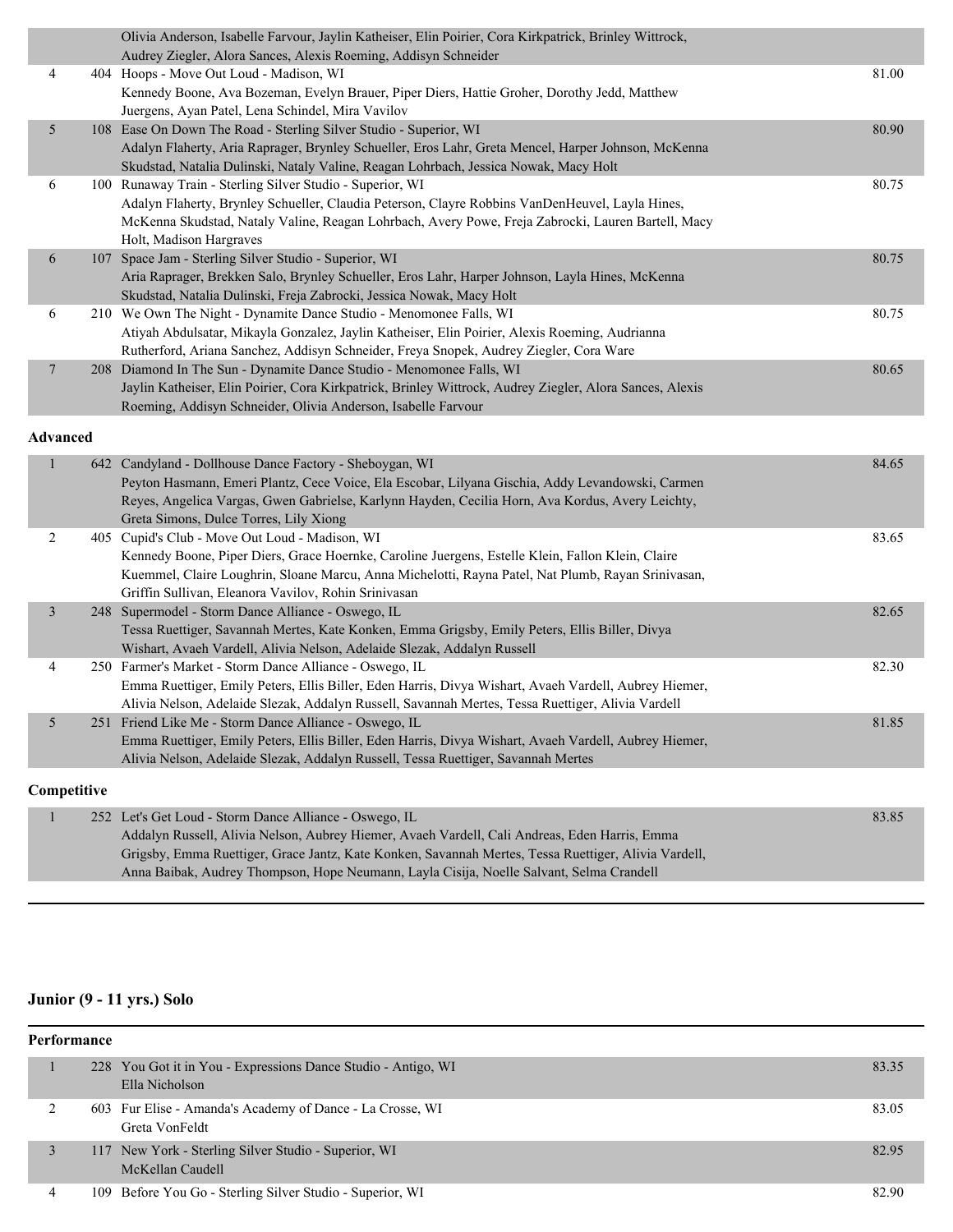Callisto Lahr

| 5              | 34  | Brave - Aspire Dance Studio - Waukesha, WI<br>Allison Wilary                             | 82.85 |
|----------------|-----|------------------------------------------------------------------------------------------|-------|
| 6              |     | 230 Nails, Hair, Hips, Heels - Expressions Dance Studio - Antigo, WI<br>Haidyn Steinfest | 82.80 |
| $\overline{7}$ |     | 562 I love Me - Amanda's Academy of Dance - La Crosse, WI<br><b>Austin Verthein</b>      | 82.50 |
| 8              | 137 | You Make Me Brave - Nine Ladies Dancing Dance Academy - West Bend, WI<br>Ireland Galvin  | 82.40 |
| 8              |     | 140 Peace Be With You - Nine Ladies Dancing Dance Academy - West Bend, WI<br>Miya Walker | 82.40 |
| 9              |     | 702 Mad World - Sterling Silver Studio - Superior, WI<br>Addisyn Salo                    | 82.35 |
| 10             |     | 276 Emergency - Sarah's Dance Academy - Pulaski, WI<br>Justine Mielke                    | 82.15 |

#### **Advanced**

| $\mathbf{1}$ | 154 Me Too - Dance Dynamics - Batavia, IL<br>Bella Quinn                            | 86.00 |
|--------------|-------------------------------------------------------------------------------------|-------|
| 2            | 696 Poor Unfortunate Souls - Veracity Dance Project - Janesville, WI<br>Ava Klecker | 84.40 |
| 3            | 348 Jump - Storm Dance Alliance - Oswego, IL<br>Noelle Salvant                      | 84.35 |
| 4            | 693 Cover Girl - Veracity Dance Project - Janesville, WI<br>Teagan Bailey           | 84.10 |
| 5            | 165 Lipgloss - Dance Dynamics - Batavia, IL<br>Halayna Arthur                       | 83.95 |
| 6            | 302 Fierce - Storm Dance Alliance - Oswego, IL<br>Natalie Alesch                    | 83.70 |
| 6            | 397 On My Own - Storm Dance Alliance - Oswego, IL<br><b>Brooklyn Mertes</b>         | 83.70 |
| 6            | 694 Heads Will Roll - Veracity Dance Project - Janesville, WI<br>Jera Calvert       | 83.70 |
| 7            | 372 When You Dream - Storm Dance Alliance - Oswego, IL<br>Selma Crandell            | 83.65 |
| 8            | 431 Don't Be Cruel - Move Out Loud - Madison, WI<br>Rohin Srinivasan                | 83.55 |
| 9            | 375 Farewell - Storm Dance Alliance - Oswego, IL<br>Taylor Farrar                   | 83.45 |
| 10           | 387 Reprieve - Storm Dance Alliance - Oswego, IL<br>Grace Jantz                     | 83.35 |
| 10           | 637 Rescue - Fusion Dance Academy - Sun Prairie, WI<br>Adamari Lopez                | 83.35 |
| 10           | 695 Look At Me - Veracity Dance Project - Janesville, WI<br>Brenna Craig            | 83.35 |
| Competitive  |                                                                                     |       |
| 1            | 368 In Return - Storm Dance Alliance - Oswego, IL<br>Bela Bedford                   | 85.25 |

|   | Bela Bedford                                                                     |       |
|---|----------------------------------------------------------------------------------|-------|
|   | 479 My Dear Acquaintance - Young Dance Academy - Franklin, WI<br>Gisele Schuster | 85.15 |
|   | 390 One, Two Step - Storm Dance Alliance - Oswego, IL<br>Doniella Jonkheer       | 85.10 |
| 4 | 485 Little Bird - Young Dance Academy - Franklin, WI<br>Scarlett Nunn            | 85.00 |
|   | 360 City Lights - Storm Dance Alliance - Oswego, IL                              | 84.95 |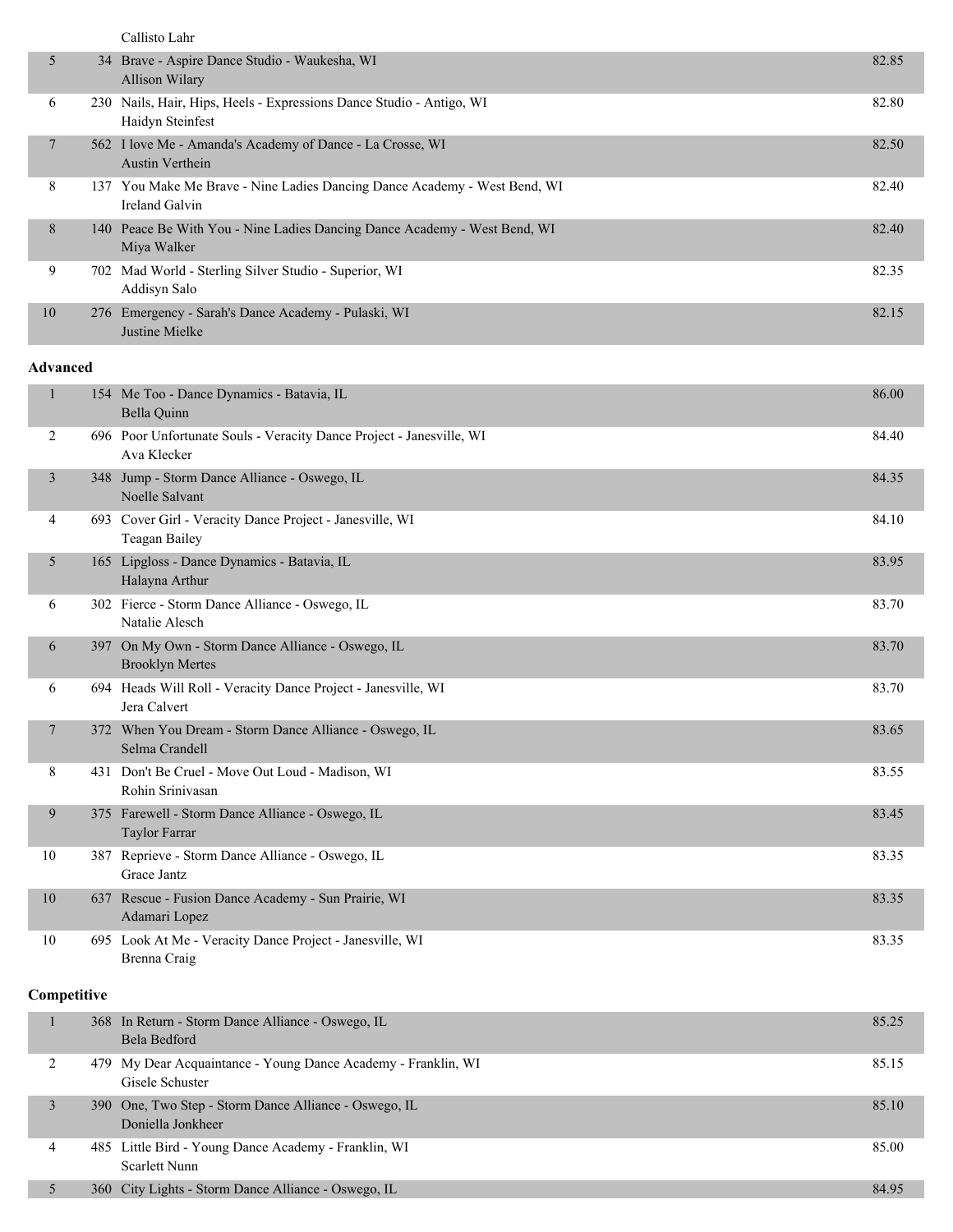|    |     | Abby Olin                                                                    |       |
|----|-----|------------------------------------------------------------------------------|-------|
| 6  |     | 380 The Beast - Storm Dance Alliance - Oswego, IL<br><b>Audrey Gross</b>     | 84.90 |
| 6  |     | 394 Rolling In The Deep - Storm Dance Alliance - Oswego, IL<br>Maggie Konken | 84.90 |
| 7  |     | 477 You Are My Sunshine - Young Dance Academy - Franklin, WI<br>Monroe Stikl | 84.85 |
| 8  |     | 365 Hold On - Storm Dance Alliance - Oswego, IL<br>Cali Andreas              | 84.75 |
| 8  | 487 | Dancin' Fool - Young Dance Academy - Franklin, WI<br>Jack McKenzie           | 84.75 |
| 9  |     | 505 PARADE - Young Dance Academy - Franklin, WI<br>Ellora Ahlstrom           | 84.70 |
| 10 | 503 | Swift Spring Song - Young Dance Academy - Franklin, WI<br>Sofia Ehn          | 84.60 |

# **Junior (9 - 11 yrs.) Duet/Trio**

|                 | Performance |                                                                                                                   |       |
|-----------------|-------------|-------------------------------------------------------------------------------------------------------------------|-------|
| $\mathbf{1}$    |             | 740 Lady Killers - HD Academy - Arena, WI<br>Gemma Juisto, Zoey Layde                                             | 84.00 |
| $\overline{2}$  |             | 32 Hot Chocolate - HD Academy - Arena, WI<br>Gemma Juisto, Pari Patel                                             | 83.60 |
| 3               |             | 569 C'mon Everybody - Amanda's Academy of Dance - La Crosse, WI<br>Austin Verthein, Ashlyn Troyanek, Chiadi Nduka | 82.90 |
| 4               |             | 225 I'm the Best - Expressions Dance Studio - Antigo, WI<br>Ella Nicholson, Ruby Burt                             | 82.60 |
| 5               |             | 198 I Lived - Dynamite Dance Studio - Menomonee Falls, WI<br>Alyssa Mrozinski, Kerry Horrigan, Sophia Czaia       | 82.05 |
| 6               |             | 164 Mr. Postman - Dance Dynamics - Batavia, IL<br>Esther Emmanouil, Eva Welch, Hannah O'Donnell                   | 82.00 |
| 6               |             | 536 Posin' - Aspire Dance Studio - Waukesha, WI<br>Sophia Pluster, Fiona Weston                                   | 82.00 |
| $\tau$          |             | 123 Cover Me In Sunshine - Sterling Silver Studio - Superior, WI<br>McKellan Caudell, Lila Gucinski               | 81.95 |
| 8               |             | 120 Rainbow - Sterling Silver Studio - Superior, WI<br>Callisto Lahr, Maylee Nord, McKellan Caudell               | 81.75 |
| 9               |             | 560 What Hurts The Most - Dance Dynamics - Batavia, IL<br>Giovanna Villamar, Hannah O'Donnell                     | 81.70 |
| 9               |             | 578 Remember Us - Amanda's Academy of Dance - La Crosse, WI<br>Brenten Moshed, Cecilia Woods-Walsh                | 81.70 |
| 10              |             | 772 Different Drum - HD Academy - Arena, WI<br>Allison Blench, Madison Blench                                     | 81.65 |
| <b>Advanced</b> |             |                                                                                                                   |       |
| $\,1$           |             | 669 Mungojerrie and Rumpleteazer - Veracity Dance Project - Janesville, WI<br>Ava Klecker, Teagan Bailey          | 84.25 |
| $\overline{c}$  |             | 157 A Little Party - Dance Dynamics - Batavia, IL<br>Bella Quinn, McKinley Quinn, Charlotte Perley                | 84.15 |
| $\overline{2}$  |             | 671 Loveshack - Veracity Dance Project - Janesville, WI<br>Jera Calvert, Brenna Craig, Ava Klecker                | 84.15 |
| 3               |             | 728 The Robot - Studio One Dance Company - Wales, WI<br>Alexie Ryerson, Lily Ryerson                              | 84.00 |
| $\overline{4}$  |             | 156 Stand By Me - Dance Dynamics - Batavia, IL                                                                    | 83.40 |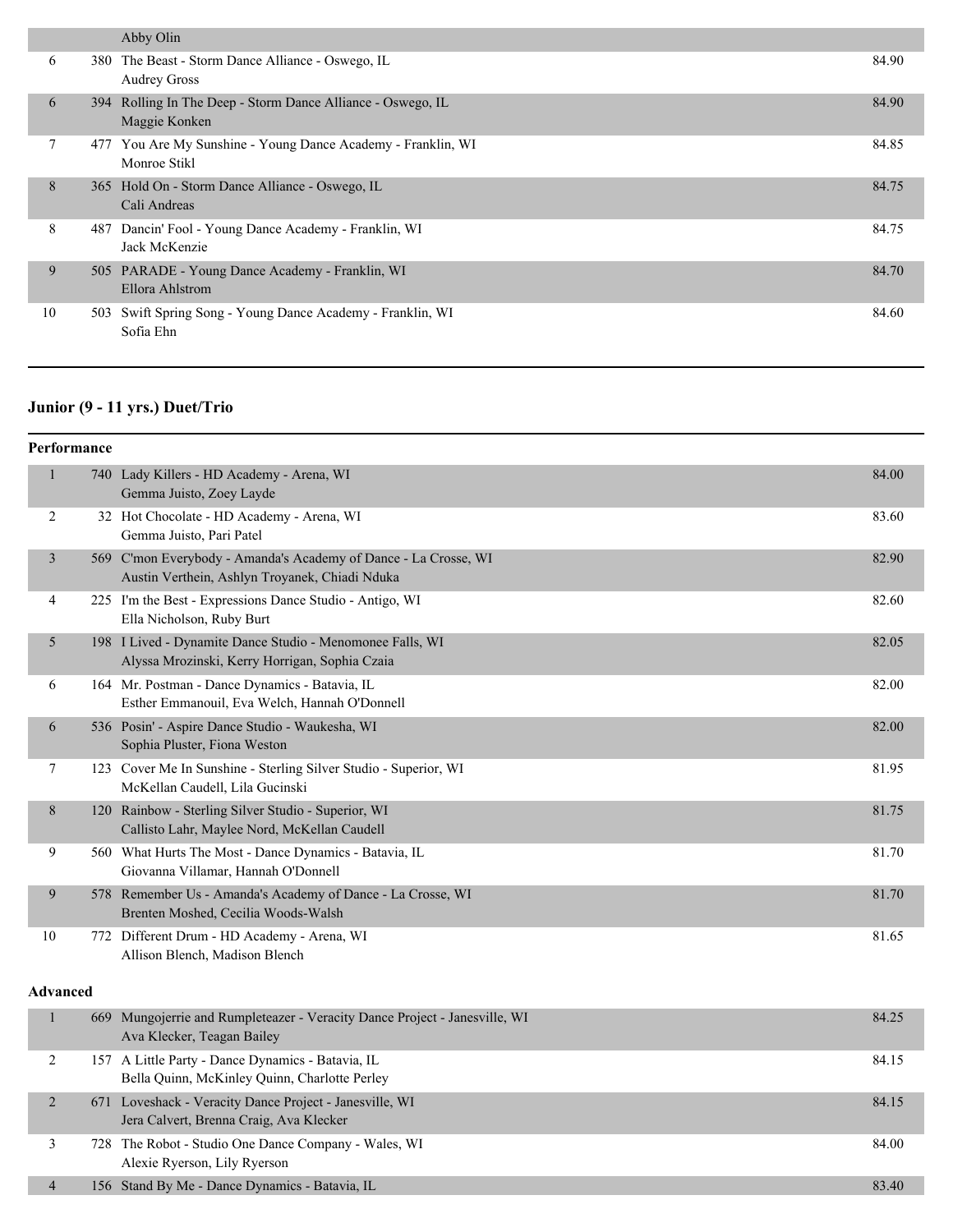|             |     | Bella Quinn, McKinley Quinn                                                                                         |       |
|-------------|-----|---------------------------------------------------------------------------------------------------------------------|-------|
| 5           | 729 | Turn You Loose - Studio One Dance Company - Wales, WI<br>Grace Williams, Alexie Ryerson                             | 83.20 |
| 6           | 79  | Sunshine - Studio VIA - School of Dance - Brookfield, WI<br>Stuve Teigan, Niya Winston, Makenna Dummert             | 82.90 |
| 7           |     | 670 Lightweight - Veracity Dance Project - Janesville, WI<br>Emersyn Hebert, Chesney Dahl                           | 82.80 |
| 8           | 653 | Diva - Fusion Dance Academy - Sun Prairie, WI<br>Lily Haw, Alayah Sonday-Johnson, Adamari Lopez                     | 82.70 |
| 9           |     | 461 Here Comes the Sun - Move Out Loud - Madison, WI<br>Rayna Patel, Caroline Juergens, Eleanora Vavilov            | 82.45 |
| 10          |     | 306 I Love Lucy - Danaille's Dance Academy - Green Bay, WI<br>Hailey Brouchoud, Aibhlin Shellenberger, Raelyn Allen | 82.20 |
| Competitive |     |                                                                                                                     |       |
| Ш.          | 369 | Catalog Girls - Storm Dance Alliance - Oswego, IL<br>Audrey Gross, Bela Bedford                                     | 84.45 |

|  | Audrey Gross, Bela Bedford                                                                       |       |
|--|--------------------------------------------------------------------------------------------------|-------|
|  | 303 Days Like This - Storm Dance Alliance - Oswego, IL<br>Grace Neumann, Victoria Alesch         | 84.25 |
|  | 466 What's My Name? - Move Out Loud - Madison, WI<br>Lainy Hampton, Sloane Marcu, Brynn Woodward | 84.10 |
|  | 468 Primary - Move Out Loud - Madison, WI<br>Zoe Kruczynski, Johanna Mettner, Taylen Brown       | 83.10 |

## **Junior (9 - 11 yrs.) Small**

|                | Performance |                                                                                                                                                                                                                                |       |
|----------------|-------------|--------------------------------------------------------------------------------------------------------------------------------------------------------------------------------------------------------------------------------|-------|
| $\mathbf{1}$   |             | 148 Post That - Broadway Academy of Art and Dance South - Genoa City, WI<br>Sydney Schwarz, Kate Rupnik, Grace Braden, Alexis Gerren                                                                                           | 83.65 |
| $\overline{2}$ |             | 146 Vogue - Broadway Academy of Art and Dance South - Genoa City, WI<br>Rayna Fonk, Kate Rupnik, Lyla Czaplicki, Olivia Folbrick, Emma Horvath, Audrey Kurtzweil, Grace<br><b>Braden</b>                                       | 83.55 |
| $\overline{3}$ |             | 28 Barbie - HD Academy - Arena, WI<br>Ava Anderson, Brinley Klein, Delilah Layde, Gemma Juisto, Madelyn Fritz, Pari Patel, Reagan White,<br>Zoey Layde, Shayne Robson                                                          | 83.45 |
| $\overline{4}$ |             | 134 In Tragedy, Look for the Helpers - Nine Ladies Dancing Dance Academy - West Bend, WI<br>Miya Walker, Ireland Galvin, Carly Siesco, Addison Eynon, Abygail Rico, Lydia Benninghoff, Kendall<br>Wockenfuss, Haley Wieberdink | 83.35 |
| $\sqrt{5}$     |             | 17 Wait a Minute, Mr. Postman - Shine Power Studio & Gym - Boscobel, WI<br>Tatum Miller, Keira Kartman, Brooklyn Larson, Allison O'Brien, Tess Pitzer, Malorie French, Tenley<br>Napp, Kira Gratz                              | 83.00 |
| 5              |             | 27 Dem Beats - HD Academy - Arena, WI<br>Ava Anderson, Delilah Layde, Gemma Juisto, Madelyn Fritz, Nuzaira Rabbani, Pari Patel, Reagan White,<br>Zoey Layde, Shayne Robson                                                     | 83.00 |
| $\sqrt{6}$     |             | 69 Wild Wild West - Dance Elite - Lone Rock, WI<br>Adelyn Wertz, Jillian Bomkamp Drone, Giada Johnson, Macy Miles, Leah Langner, Laura Stoltz, Janna<br>Engelhart, Whitney Miles                                               | 82.90 |
| $\tau$         |             | 316 Somewhere Only We Know - Inclusion Dance - Appleton, WI<br>Alexandra Siegesmund, Lauren Klein, Lucy Lindell, Olivia Riedy, Tilly Van Handel                                                                                | 82.80 |
| $\,8\,$        |             | 65 Rio - Dance Elite - Lone Rock, WI<br>Giada Johnson, Macy Miles, Leah Langner, Allison Gleason, Eden Fry, Bella Smith, Janna Engelhart                                                                                       | 82.75 |
| 8              |             | 169 Control - Dynamite Dance Studio - Menomonee Falls, WI<br>Genevieve Zurawski, Madelyn Kormanik, Lucy Orlowski, Allison Voss, Alyssa Mrozinski, Peyton Bretza,<br>Zoe Harris, Kerry Horrigan                                 | 82.75 |
| 9              |             | 170 So Good - Dynamite Dance Studio - Menomonee Falls, WI<br>Genevieve Zurawski, Lucy Orlowski, Allison Voss, Alyssa Mrozinski, Madelyn Kormanik, Peyton Bretza,<br>Zoe Harris, Kerry Horrigan                                 | 82.70 |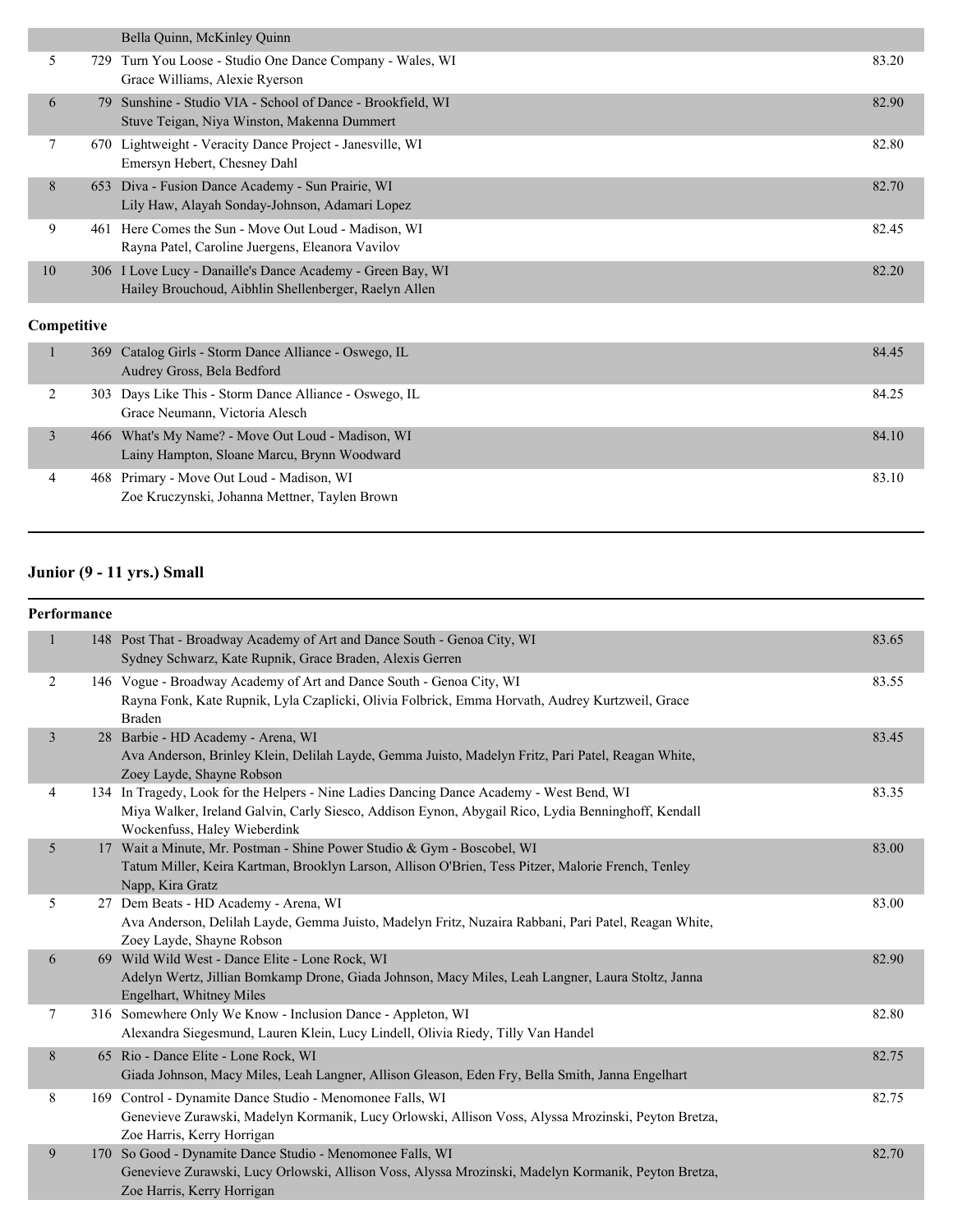| 9               |     | 556 September - Dance Dynamics - Batavia, IL<br>Esther Emmanouil, Eva Welch, Hannah O'Donnell, Giovanna Villamar                                                                                               | 82.70 |
|-----------------|-----|----------------------------------------------------------------------------------------------------------------------------------------------------------------------------------------------------------------|-------|
| $10\,$          |     | 133 So Good - Nine Ladies Dancing Dance Academy - West Bend, WI<br>Kylee Hartwig, Ireland Galvin, Carly Siesco, Addison Eynon, Lydia Benninghoff, Kendall Wockenfuss,<br>Haley Wieberdink, Miya Walker         | 82.60 |
| <b>Advanced</b> |     |                                                                                                                                                                                                                |       |
| $\mathbf{1}$    |     | 119 Jet Set - Sterling Silver Studio - Superior, WI<br>Callisto Lahr, Rachel Larson, Maylee Nord, McKellan Caudell, Addison Beck, Addisyn Salo                                                                 | 84.30 |
| 1               |     | 667 California Girls - Veracity Dance Project - Janesville, WI<br>Anna Savona, Ava Klecker, Brenna Craig, Lola Sheehy, Tatum Hookstead, Teagan Bailey                                                          | 84.30 |
| $\overline{2}$  |     | 674 Jane - Veracity Dance Project - Janesville, WI<br>Jera Calvert, Leah Chady, Rylee Lessner, Emersyn Hebert, Chesney Dahl                                                                                    | 84.25 |
| 3               |     | 91 Chasing Cars - Sterling Silver Studio - Superior, WI<br>Addisyn Salo, Callisto Lahr, Maylee Nord, McKellan Caudell, Lila Gucinski                                                                           | 84.15 |
| $\overline{4}$  |     | 403 Dance With Me Tonight - Move Out Loud - Madison, WI<br>Addison Bean, Evelyn Fruit, Caroline Juergens, Johanna Mettner, Anna Michelotti, Rayna Patel, Sona<br>Ramratnam, Rohin Srinivasan, Eleanora Vavilov | 84.10 |
| 4               |     | 546 Hit The Road Jack - Dance Dynamics - Batavia, IL<br>Brookelyn Graham, Bella Quinn, Aly Majure, McKinley Quinn, Chloe Reichert                                                                              | 84.10 |
| $\overline{4}$  |     | 668 Vogue - Veracity Dance Project - Janesville, WI<br>Ava Klecker, Brenna Craig, Chesney Dahl, Emersyn Hebert, Jera Calvert, Teagan Bailey                                                                    | 84.10 |
| 5               |     | 427 Moving Waters - Move Out Loud - Madison, WI<br>Sophie Bernier, Evelyn Fruit, Estelle Klein, Anna Michelotti, Rayna Patel, Evelyn Schulz, Rohin<br>Srinivasan, Eleanora Vavilov, Bianca Verma               | 84.00 |
| 5               |     | 672 Get It - Veracity Dance Project - Janesville, WI<br>Lola Sheehy, Teagan Bailey, Jera Calvert, Leah Chady, Brenna Craig, Chesney Dahl, Emersyn Hebert,<br>Ava Klecker                                       | 84.00 |
| 6               |     | 425 Ring a Ding Ding - Move Out Loud - Madison, WI<br>Nevada Fischer, Evelyn Fruit, Lainy Hampton, Caroline Juergens, Anna Michelotti, Rayna Patel, Elaina<br>Roffers, Rohin Srinivasan, Eleanora Vavilov      | 83.90 |
| $\tau$          |     | 255 Only Up From Here - Storm Dance Alliance - Oswego, IL<br>Grace Neumann, Noelle Salvant, Hope Neumann, Genevieve Mendez, Anna Baibak, Cassidy Schoentag,<br>Jayme Stroble                                   | 83.80 |
| 7               |     | 758 I Feel It All - Paradigm Dance Project - Rochester, MN<br>Mona Cvetkovic, Malia Stromback, Maddie Stromback, Hadley Clair                                                                                  | 83.80 |
| $8\,$           |     | 90 Outer Space Girls - Sterling Silver Studio - Superior, WI<br>Addisyn Salo, Callisto Lahr, Freya Hathaway, Maylee Nord, McKellan Caudell                                                                     | 83.65 |
| 8               |     | 627 Life of the Party - Fusion Dance Academy - Sun Prairie, WI<br>Giana Bean, Scarlett Littrell, Amelia Rodriguez, Cecilia Compton, Daleyn Kragh, Sofijana Petrovic                                            | 83.65 |
| $\overline{9}$  |     | 666 Butterfly Fly Away - Veracity Dance Project - Janesville, WI<br>Anna Savona, Brenna Craig, Lola Sheehy, Tatum Hookstead, Teagan Bailey                                                                     | 83.35 |
| $10\,$          |     | 94 Ride - Sterling Silver Studio - Superior, WI<br>Addison Beck, Addisyn Salo, Callisto Lahr, Maylee Nord, McKellan Caudell, Lila Gucinski                                                                     | 83.30 |
| Competitive     |     |                                                                                                                                                                                                                |       |
| $\mathbf{1}$    | 509 | Use Me - Young Dance Academy - Franklin, WI<br>Aubrey Larson, Gisele Schuster, Jack McKenzie, Jane Risler, Monroe Stikl, Scarlett Nunn, Sofia Ehn,<br>Ellora Ahlstrom                                          | 85.60 |
| 2               |     | 253 Pieces Fall Together - Storm Dance Alliance - Oswego, IL<br>Audrey Gross, Bela Bedford, Emma Gillespie, Maggie Konken, Maria Ibarra, Victoria Alesch, Megan<br>Onorato                                     | 85.55 |
| 3               |     | 412 Bad Bunny - Move Out Loud - Madison, WI<br>Madison Breunig, Brianna Donovan, Evelyn Gustavson, Katherine Lipe, Johanna Mettner, Kelsey<br>Mettner, Coco Muramoto, Kate Potrzebowski, Addison Zimmerman     | 85.00 |
| 4               |     | 254 Take Me Home - Storm Dance Alliance - Oswego, IL<br>Abby Olin, Alaina Hjelle, Brooklyn Mertes, Doniella Jonkheer, Jenna Rapp, Lucy Bridges, Sydney                                                         | 84.95 |
| 5               |     | Puckitt<br>421 Instruction - Move Out Loud - Madison, WI                                                                                                                                                       | 84.90 |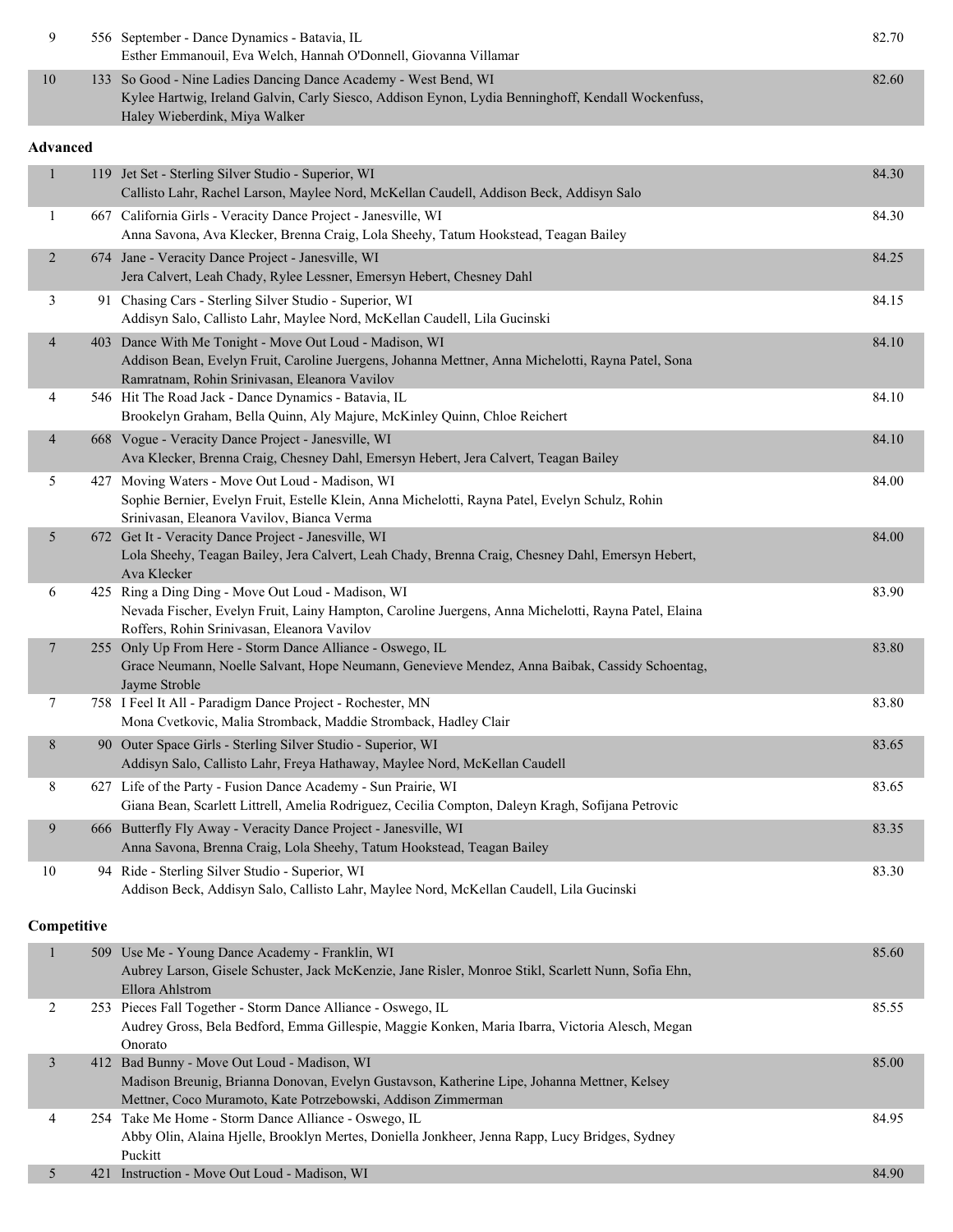|    |     | Taylen Brown, Brooklyn Corrigan, Brianna Donovan, Evelyn Gustavson, Coco Muramoto, Kate<br>Potrzebowski, Eleanora Vavilov, Sage Wipperfurth, Addison Zimmerman                                      |       |
|----|-----|-----------------------------------------------------------------------------------------------------------------------------------------------------------------------------------------------------|-------|
| 6  |     | 261 Espionage - Storm Dance Alliance - Oswego, IL<br>Audrey Gross, Abby Olin, Alaina Hjelle, Bela Bedford, Brooklyn Mertes, Doniella Jonkheer, Jenna Rapp,<br>Natalie Alesch, Sydney Puckitt        | 84.85 |
| 7  | 517 | Suite in the Old Style - Young Dance Academy - Franklin, WI<br>Aubrey Larson, Gisele Schuster, Jack McKenzie, Jane Risler, Monroe Stikl, Scarlett Nunn, Sofia Ehn,<br>Ellora Ahlstrom               | 84.80 |
|    |     | 524 Jungle Drum - Young Dance Academy - Franklin, WI<br>Aubrey Larson, Gisele Schuster, Jack McKenzie, Jane Risler, Monroe Stikl, Scarlett Nunn, Sofia Ehn,<br>Ellora Ahlstrom                      | 84.80 |
| 8  |     | 259 Just Fine - Storm Dance Alliance - Oswego, IL<br>Audrey Gross, Bela Bedford, Brooklyn Mertes, Doniella Jonkheer, Natalie Alesch                                                                 | 84.75 |
| 9  |     | 260 Rich Girl - Storm Dance Alliance - Oswego, IL<br>Alaina Hjelle, Jenna Rapp, Maggie Konken, Sydney Puckitt, Victoria Alesch, Megan Onorato, Abby Olin                                            | 84.70 |
| 10 |     | 258 What's Up Duloc - Storm Dance Alliance - Oswego, IL<br>Audrey Gross, Abby Olin, Bela Bedford, Brooklyn Mertes, Doniella Jonkheer, Jenna Rapp, Natalie<br>Alesch, Noelle Salvant, Sydney Puckitt | 84.60 |
|    |     |                                                                                                                                                                                                     |       |

### **Junior (9 - 11 yrs.) Large**

|                 | Performance |                                                                                                                                                                                                                                                                                                                                          |       |
|-----------------|-------------|------------------------------------------------------------------------------------------------------------------------------------------------------------------------------------------------------------------------------------------------------------------------------------------------------------------------------------------|-------|
| $\mathbf{1}$    |             | 125 Coming In Hot - Sterling Silver Studio - Superior, WI<br>Clayre Robbins VanDenHeuvel, Mila Kent, Addison Beck, Addisyn Salo, Avery Powe, Callisto Lahr,<br>Edyn Kock, Freya Hathaway, KaMilla Bowman, Maylee Nord, McKellan Caudell, Rachel Larson                                                                                   | 83.20 |
| $\overline{2}$  |             | 406 Clownin' - Move Out Loud - Madison, WI<br>Alexis Andler, Elsa Cashen, Abigail Gardner, Isis Imray, Noah Martin, Ella McGuire, Eleanor Nelson,<br>Juliet O'Russa, Isabella Oliver, Elaina Roffers, Hannah True                                                                                                                        | 82.85 |
| $\mathfrak{Z}$  |             | 214 Stand By Me - Expressions Dance Studio - Antigo, WI<br>Alaina Jimenez, Ashlyn Pennington, Braylee Linssen, Bryanna Gilligan, Cooper Dahms, Gisell<br>Flores-Martinez, Haidyn Steinfest, Linzie Swim, Nevaeh Farrior, Ruby Burt, Sophie Dahms, Stella<br>Uttecht, Triston Griese                                                      | 82.50 |
| 4               |             | 89 Running After You - Sterling Silver Studio - Superior, WI<br>KaMilla Bowman, Mila Kent, Addison Beck, Addisyn Salo, Callisto Lahr, Freya Hathaway, Lila<br>Gilbertson, Maylee Nord, McKellan Caudell, Natalia Shinkle, Aubrey Hines                                                                                                   | 82.35 |
| 5               |             | 70 Walk Like An Egyptian - Dance Elite - Lone Rock, WI<br>Autumn Smrcina, Aubrey Edge, Laura Stoltz, Kayleigh Brooks, Jillian Bomkamp Drone, Makenna<br>Mueller, Mara Puls, Annabeth Sprecher, Ainsley Myers, Whitney Miles                                                                                                              | 82.15 |
| 6               |             | 144 Boardwalks - Broadway Academy of Art and Dance South - Genoa City, WI<br>Zofia Aron, Lillian Bauer, Ryann Carpenter, Jackie Harnett, Charlotte Murray, Evelyn Scholberg, Sydney<br>Schwarz, Zoey Shapiro, Isla Swan, Liviah Zaitz                                                                                                    | 81.90 |
| <b>Advanced</b> |             |                                                                                                                                                                                                                                                                                                                                          |       |
| $\,1\,$         |             | 643 Bond - Dollhouse Dance Factory - Sheboygan, WI<br>Lainey Behm, Deja Franklin, Kaylee Freier, Erika Heyman, Marnetta Koch, Maddie Laux, Charli<br>Masslich, Zoey Meinnert, Kaylee Reinholz, Mikenna Riemer, Justus Salzwedel, Madalena Segovia, Asia<br>Ingelse, Lauren Mitchell, Brooklynn Schmitz, Nadia Torry Morgan, Madelyne Lee | 84.90 |
| $\sqrt{2}$      |             | 167 Try Not To Dance To This - Dance Dynamics - Batavia, IL<br>Bella Quinn, Charlotte Perley, Halayna Arthur, Hannah O'Donnell, McKinley Quinn, Miranda Meyer,<br>Quinn Bieritz, Reese Doll, Chloe Reichert, Leila Marzen                                                                                                                | 84.40 |
| $\mathfrak{Z}$  |             | 77 Hairspray - Studio VIA - School of Dance - Brookfield, WI<br>Charlie Kavalauskas, Kezia Robinson, Kaitlyn Flechner, Makenna Dummert, Stuve Teigan, Sophia Thom,<br>Peyton Janis, Niya Winston, Brooklyn LeFlore, Audrey Schuld                                                                                                        | 84.25 |
| $\overline{4}$  |             | 626 Why - Fusion Dance Academy - Sun Prairie, WI<br>Eila Conley, Ellorie Hackel, Abigail Harrison, Cora Gaylord, Ella Voliva, Dakota Sztuczko, Lily Haw,<br>Alayah Sonday-Johnson, Izzi Balus, Hazel Ledesma, Adamari Lopez                                                                                                              | 84.05 |
| 5               |             | 78 To Build A Home - Studio VIA - School of Dance - Brookfield, WI<br>Audrey Schuld, Kezia Robinson, Kaitlyn Flechner, Ella Brodzik, Makenna Dummert, Stuve Teigan,<br>Sophia Thom, Peyton Janis, Niya Winston, Brooklyn LeFlore                                                                                                         | 84.00 |
| 6               |             | 407 Mad - Move Out Loud - Madison, WI                                                                                                                                                                                                                                                                                                    | 83.85 |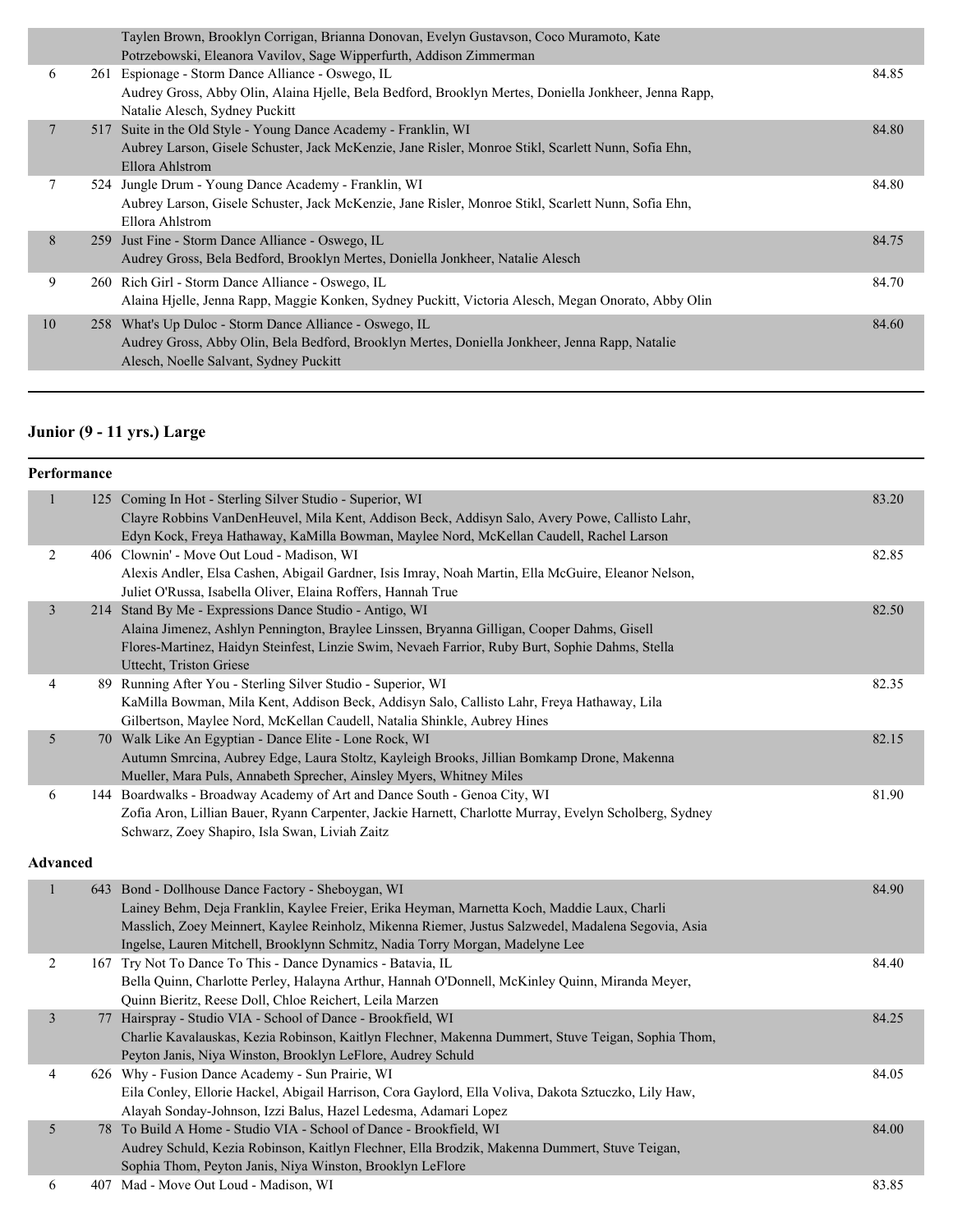|                         | Addison Bean, Brinleigh Bertram, Nevada Fischer, Scarlett Goldberg, Natalie Hoeft, Cole Marcu, Sasha<br>Mickevicius, Kiwa Pairama, Sona Ramratnam, Skye Rautiainen, Evangeline Rick, Jane Sato-Givens,<br>Bianca Verma, Iyla Verma                                                                                                                          |       |
|-------------------------|-------------------------------------------------------------------------------------------------------------------------------------------------------------------------------------------------------------------------------------------------------------------------------------------------------------------------------------------------------------|-------|
| $\overline{7}$          | 417 West Side Story - Move Out Loud - Madison, WI<br>Evelyn Fruit, Caroline Juergens, Claire Loughrin, Rayna Patel, Nat Plumb, Sona Ramratnam, Elaina<br>Roffers, Rohin Srinivasan, Eleanora Vavilov, Iyla Verma, Paityn Wang                                                                                                                               | 83.30 |
| 8                       | 76 Trolls - Studio VIA - School of Dance - Brookfield, WI<br>Charlie Kavalauskas, Kezia Robinson, Kaitlyn Flechner, Ella Brodzik, Makenna Dummert, Niya Winston,<br>Stuve Teigan, Sophia Thom, Peyton Janis, Brooklyn LeFlore                                                                                                                               | 83.10 |
| Competitive             |                                                                                                                                                                                                                                                                                                                                                             |       |
| $\mathbf{1}$            | 518 Spirit - Young Dance Academy - Franklin, WI<br>Ellora Ahlstrom, Sofia Ehn, Maddison Gajewski, Addison Hansen, Adelyn Lange, Allyson Hass, Alex<br>Tanty, Isabella Pangga, Aubrey Larson, Gisele Schuster, Jack McKenzie, Jane Risler, Monroe Stikl,<br>Scarlett Nunn                                                                                    | 85.25 |
| $\overline{c}$          | 264 Them Apples - Storm Dance Alliance - Oswego, IL<br>Audrey Gross, Abby Olin, Alaina Hjelle, Bela Bedford, Brooklyn Mertes, Doniella Jonkheer, Emma<br>Gillespie, Genevieve Mendez, Grace Neumann, Jayme Stroble, Jenna Rapp, Lucy Bridges, Maggie<br>Konken, Maria Ibarra, Natalie Alesch, Noelle Salvant, Sydney Puckitt, Victoria Alesch, Hope Neumann | 85.05 |
| $\overline{\mathbf{3}}$ | 514 TEAM - Young Dance Academy - Franklin, WI<br>Aubrey Larson, Gisele Schuster, Jack McKenzie, Jane Risler, Monroe Stikl, Scarlett Nunn, Sofia Ehn,<br>Addison Hansen, Adelyn Lange, Alex Tanty, Allyson Hass, Ellora Ahlstrom, Holden Griffin, Isabella<br>Pangga, Maddison Gajewski                                                                      | 84.85 |
| 4                       | 408 Harley Quinn - Move Out Loud - Madison, WI<br>Madison Breunig, Taylen Brown, Brooklyn Corrigan, Brianna Donovan, Evelyn Gustavson, Lainy<br>Hampton, Amelia Kim, Katherine Lipe, Sloane Marcu, Johanna Mettner, Kelsey Mettner, Coco<br>Muramoto, Kate Potrzebowski, Andie Sehgal, Sage Wipperfurth, Brynn Woodward, Addison Zimmerman                  | 84.80 |
| 5                       | 262 Any Other World - Storm Dance Alliance - Oswego, IL<br>Abby Olin, Alivia Vardell, Anna Baibak, Audrey Thompson, Brooklyn Mertes, Grace Neumann, Hope<br>Neumann, Jayme Stroble, Layla Cisija, Lucy Bridges, Natalie Alesch, Noelle Salvant, Selma Crandell,<br>Taylor Farrar, Cassidy Schoentag, Skyla Cobbs, Eden Harris, Grace Jantz, Emma Grigsby    | 84.70 |
| 5                       | 263 Hold On To Me - Storm Dance Alliance - Oswego, IL<br>Audrey Gross, Cali Andreas, Abby Olin, Alaina Hjelle, Bela Bedford, Doniella Jonkheer, Emma<br>Gillespie, Genevieve Mendez, Grace Neumann, Jenna Rapp, Maggie Konken, Sydney Puckitt, Victoria<br>Alesch, Megan Onorato                                                                            | 84.70 |
| 6                       | 420 You're Gonna Be Ok - Move Out Loud - Madison, WI<br>Taylen Brown, Brooklyn Corrigan, Brianna Donovan, Evelyn Gustavson, Natalie Hoeft, Amelia Kim, Zoe<br>Kruczynski, Johanna Mettner, Coco Muramoto, Eleanor Nelson, Kate Potrzebowski, Rohin Srinivasan,<br>Bianca Verma, Sage Wipperfurth, Addison Zimmerman                                         | 83.75 |

### **Junior (9 - 11 yrs.) Super**

|                | <b>Performance</b> |                                                                                                    |       |
|----------------|--------------------|----------------------------------------------------------------------------------------------------|-------|
|                |                    | 646 First Class - Dollhouse Dance Factory - Sheboygan, WI                                          | 84.50 |
|                |                    | Peyton Hasmann, Lainey Behm, Ela Escobar, Deja Franklin, Kaylee Freier, Ellery Grabowski, Alexis   |       |
|                |                    | Heitzmann, Erika Heyman, Maddie Laux, Addy Levandowski, Amalia Lindow, Charli Masslich, Alyssa     |       |
|                |                    | Mathes, Zoey Meinnert, Kaylee Reinholz, Carmen Reyes, Mikenna Riemer, Justus Salzwedel, Madalena   |       |
|                |                    | Segovia, Mackenzie Villarreal, Isabelle Brault, Asia Ingelse, Olivia Martinez, Brooklynn Schmitz   |       |
| Competitive    |                    |                                                                                                    |       |
| 1              |                    | 283 Hold Up - Storm Dance Alliance - Oswego, IL                                                    | 84.80 |
|                |                    | Anna Baibak, Doniella Jonkheer, Maggie Konken, Grace Neumann, Audrey Thompson, Victoria Alesch,    |       |
|                |                    | Cali Andreas, Noelle Salvant, Hope Neumann, Brooklyn Mertes, Kate Konken, Grace Jantz, Aubrey      |       |
|                |                    | Hiemer, Taylor Farrar, Lucy Bridges, Layla Cisija, Emma Gillespie, Emma Grigsby, Eden Harris,      |       |
|                |                    | Genevieve Mendez, Cassidy Schoentag, Jayme Stroble, Alivia Vardell, Logan Nieves, Abby Olin, Selma |       |
|                |                    | Crandell, Emma Ruettiger                                                                           |       |
| $\overline{c}$ | 429.               | Skeletonz - Move Out Loud - Madison. WI                                                            | 84.35 |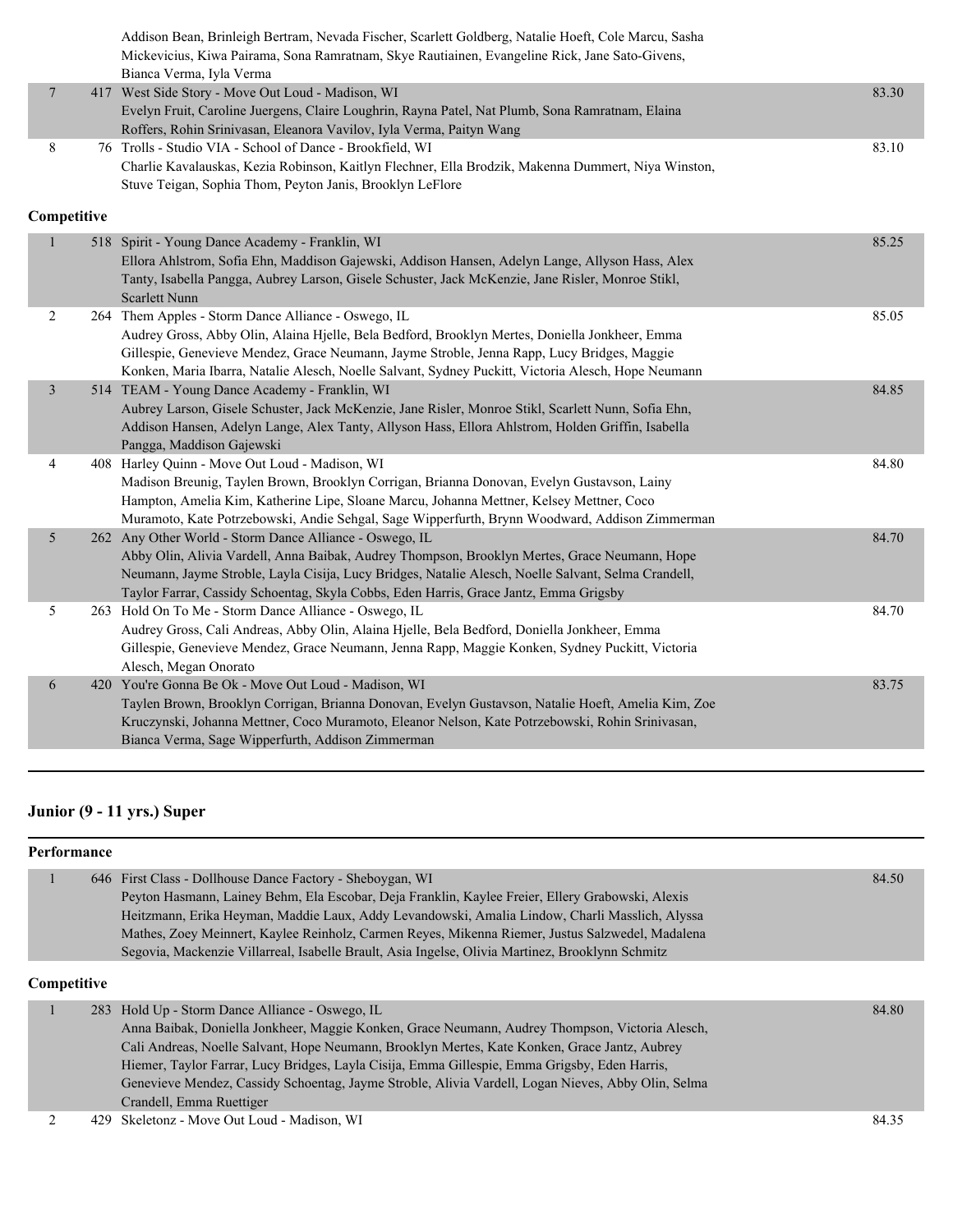Brinleigh Bertram, Kennedy Boone, Madison Breunig, Taylen Brown, Brooklyn Corrigan, Piper Diers, Brianna Donovan, Nevada Fischer, Scarlett Goldberg, Evelyn Gustavson, Lainy Hampton, Natalie Hoeft, Grace Hoernke, Caroline Juergens, Amelia Kim, Estelle Klein, Fallon Klein, Claire Kuemmel, Katherine Lipe, Claire Loughrin, Cole Marcu, Sloane Marcu, Johanna Mettner, Anna Michelotti, Sasha Mickevicius, Coco Muramoto, Kiwa Pairama, Rayna Patel, Nat Plumb, Kate Potrzebowski, Sona Ramratnam, Skye Rautiainen, Evangeline Rick, Jane Sato-Givens, Andie Sehgal, Rayan Srinivasan, Rohin Srinivasan, Griffin Sullivan, Eleanora Vavilov, Bianca Verma, Iyla Verma, Paityn Wang, Sage Wipperfurth, Brynn Woodward

#### **Junior (9 - 11 yrs.) Production**

#### **Performance**

|  | 223 E.D.S.A Game Night - Expressions Dance Studio - Antigo, WI                                       | 83.50 |
|--|------------------------------------------------------------------------------------------------------|-------|
|  | Alyssa Van Vonderen, Annabelle Begley, Arabella Parilek, Ashlyn Pennington, Aubree Linssen, Brayden  |       |
|  | Begley, Braylee Linssen, Bryanna Gilligan, Brynnleigh Parilek, Colleen Stealer, Cooper Dahms, Daisy  |       |
|  | Moore, Ella Nicholson, Elsy Burt, Gabriella Romero, Gabby Timm, Gisell Flores-Martinez, Kiera        |       |
|  | Mosher, Lexi Strobel, Lillyanna Griese, Linzie Swim, Lucy Dahms, Molly Powell, Oceana Lineiro, Paige |       |
|  | Smith, Sienna Dieck, Taytum Cross, Triston Griese, Zoey Smith                                        |       |
|  |                                                                                                      |       |

#### **Teen (12 - 14 yrs.) Solo**

| <b>Performance</b> |                                                                                              |       |
|--------------------|----------------------------------------------------------------------------------------------|-------|
| $\mathbf{1}$       | 237 Golden - Expressions Dance Studio - Antigo, WI<br>Ava Medo                               | 84.95 |
| $\overline{2}$     | 233 Girl Scout - Expressions Dance Studio - Antigo, WI<br>Gabby Timm                         | 84.65 |
| $\overline{3}$     | 196 All That Matters - Dynamite Dance Studio - Menomonee Falls, WI<br><b>Brylee Bordwell</b> | 84.50 |
| 4                  | 660 In The End - Aspire Dance Studio - Waukesha, WI<br><b>Brooklyn Beardsley</b>             | 84.30 |
| 5                  | 661 Cut - Sterling Silver Studio - Superior, WI<br>Ava Hill                                  | 84.20 |
| 6                  | 110 Madness - Sterling Silver Studio - Superior, WI<br>Lila Gucinski                         | 84.10 |
| $\tau$             | 597 Fabulous - Amanda's Academy of Dance - La Crosse, WI<br>Chiadi Nduka                     | 83.95 |
| 7                  | 738 Medicine - Sterling Silver Studio - Superior, WI<br>Elianna Braman                       | 83.95 |
| 8                  | 473 Don't You Worry Child - Sarah's Dance Academy - Pulaski, WI<br>Arianna Brown             | 83.90 |
| 9                  | 235 Clarity - Expressions Dance Studio - Antigo, WI<br><b>Rylee Antone</b>                   | 83.80 |
| 10                 | 232 Ave Maria - Expressions Dance Studio - Antigo, WI<br><b>Emery Bernstein</b>              | 83.65 |
| 10                 | 234 Nothing Else Matters - Expressions Dance Studio - Antigo, WI<br>Elora Ritter             | 83.65 |

#### **Advanced**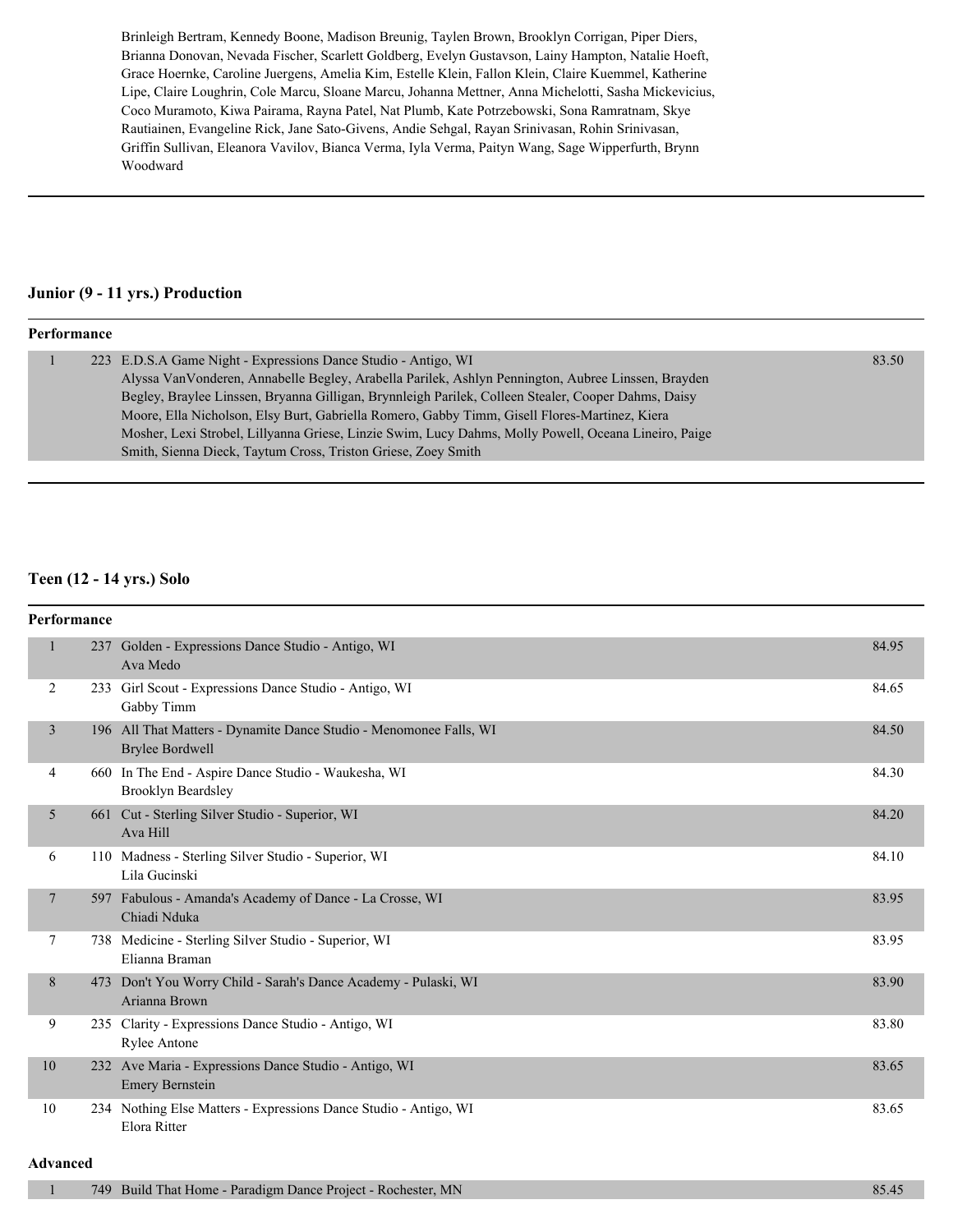|    | Sophie Malloy                                                                       |       |
|----|-------------------------------------------------------------------------------------|-------|
| 2  | 733 Ashes - Studio One Dance Company - Wales, WI<br>Grace Tilley                    | 85.20 |
| 3  | 308 Come As You Are - Danaille's Dance Academy - Green Bay, WI<br>Maleigha Young    | 85.10 |
| 4  | 731 Torn - Studio One Dance Company - Wales, WI<br>Lily Ryerson                     | 85.00 |
| 5  | 363 Come Down To Me - Storm Dance Alliance - Oswego, IL<br><b>Grace Neumann</b>     | 84.85 |
| 5  | 396 Time Above The Earth - Storm Dance Alliance - Oswego, IL<br>Genevieve Mendez    | 84.85 |
| 5  | 751 Escalate - Paradigm Dance Project - Rochester, MN<br>Izzabelle Wiese            | 84.85 |
| 6  | 750 Warpath - Paradigm Dance Project - Rochester, MN<br>Olivia Stromback            | 84.75 |
| 7  | 347 Take The World - Storm Dance Alliance - Oswego, IL<br>Cassidy Schoentag         | 84.70 |
| 7  | 633 Hold Me While You Wait - Fusion Dance Academy - Sun Prairie, WI<br>Brianna Brom | 84.70 |
| 8  | 656 Way Down We Go - Fusion Dance Academy - Sun Prairie, WI<br>Brenna Taylor        | 84.55 |
| 9  | 49 Bossa Nova Hand Dance - Aspire Dance Studio - Waukesha, WI<br>Julia Bakken       | 84.50 |
| 10 | 658 Countdowns - Fusion Dance Academy - Sun Prairie, WI<br>Ava Voliva               | 84.35 |

#### **Competitive**

| $\mathbf{1}$   |     | 483 Faith - Young Dance Academy - Franklin, WI<br><b>Hannah Patterson</b>        | 87.40 |
|----------------|-----|----------------------------------------------------------------------------------|-------|
| 2              |     | 450 Denouement - Move Out Loud - Madison, WI<br><b>Brooke Rauch</b>              | 87.35 |
| $\overline{3}$ | 304 | Song To The Siren - Storm Dance Alliance - Oswego, IL<br>Katelyn Amato           | 87.00 |
| 3              |     | 494 The Only Fault - Young Dance Academy - Franklin, WI<br>Mackenzie Keller      | 87.00 |
| $\overline{4}$ |     | 338 Lonley - Storm Dance Alliance - Oswego, IL<br>Lillyana Williams              | 86.90 |
| 4              |     | 495 Heart of Gold - Young Dance Academy - Franklin, WI<br>Laila Juneau           | 86.90 |
| 5              |     | 454 Branches - Move Out Loud - Madison, WI<br><b>Scarlett Mueller</b>            | 86.85 |
| 6              |     | 352 So Close - Storm Dance Alliance - Oswego, IL<br><b>Sydney Puckitt</b>        | 86.80 |
| $\tau$         |     | 435 All Of Me - Move Out Loud - Madison, WI<br><b>Scout Moore</b>                | 86.75 |
| 8              |     | 476 Almost Like Being in Love - Young Dance Academy - Franklin, WI<br>Alex Tanty | 86.70 |
| 9              |     | 356 Old Skin - Storm Dance Alliance - Oswego, IL<br>Lily Packley                 | 86.65 |
| 9              |     | 358 Chairman's Waltz - Storm Dance Alliance - Oswego, IL<br>Megan Onorato        | 86.65 |
| 9              | 753 | Without You - Paradigm Dance Project - Rochester, MN<br>Hailey Cooper            | 86.65 |
| 10             |     | 376 Mean It - Storm Dance Alliance - Oswego, IL<br>Nicole Fulgaro                | 86.60 |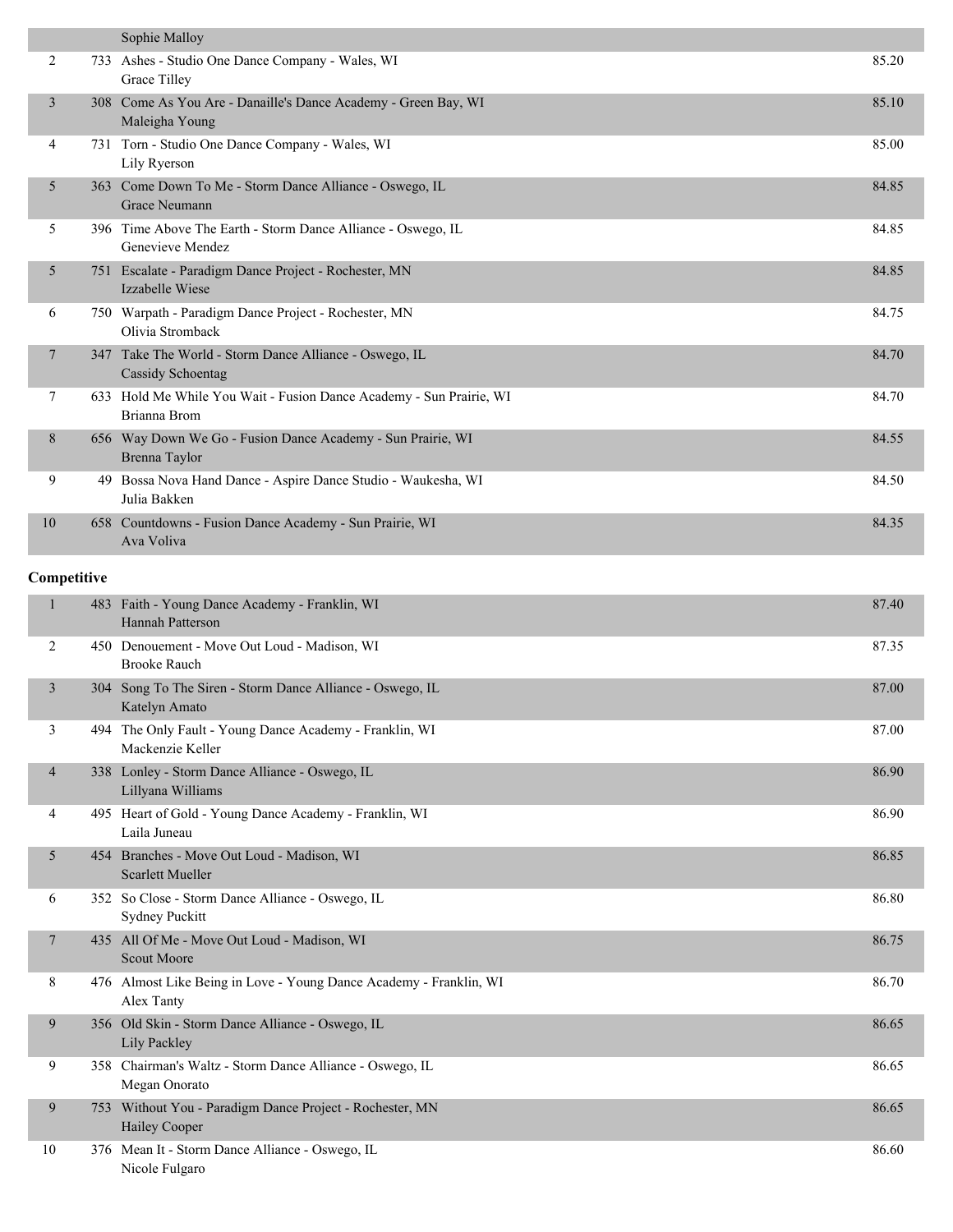#### **Teen (12 - 14 yrs.) Duet/Trio**

|                 | Performance |                                                                                                                    |       |  |  |
|-----------------|-------------|--------------------------------------------------------------------------------------------------------------------|-------|--|--|
| $\mathbf{1}$    |             | 581 Everybody Dance Now - Amanda's Academy of Dance - La Crosse, WI<br>Austin Verthein, Parker Shemenkowski        | 85.00 |  |  |
| 2               |             | 55 Fancy - HD Academy - Arena, WI<br>Ava Anderson, Madelyn Fritz, Pari Patel                                       | 84.75 |  |  |
| 3               |             | 701 Apologize - Sterling Silver Studio - Superior, WI<br>Ava Hill, Hailey Valine                                   | 83.90 |  |  |
| 4               |             | 124 Werk It - Sterling Silver Studio - Superior, WI<br>Addison Wasilewski, Lola Hill, Sierrah Markon               | 83.45 |  |  |
| 5               |             | 585 Boss Ladies - Amanda's Academy of Dance - La Crosse, WI<br>Scarlet Dickson, Chiadi Nduka                       | 83.40 |  |  |
| 6               |             | 577 Charleston - Amanda's Academy of Dance - La Crosse, WI<br>Ashlyn Troyanek, Chiadi Nduka                        | 83.35 |  |  |
| 7               |             | 145 Skyfall - Broadway Academy of Art and Dance South - Genoa City, WI<br>Aubrie Willis, Annie Moss, Ady Houtakker | 83.30 |  |  |
| 7               |             | 587 Staying Alive - Amanda's Academy of Dance - La Crosse, WI<br>Annika Forde, Kennedy Fox, Aubrey Fromm           | 83.30 |  |  |
| 8               |             | 282 Bad Dream - Sarah's Dance Academy - Pulaski, WI<br>Chloe Arneson, Ryleigh Kempke                               | 83.15 |  |  |
| 9               |             | 588 Number 1 - Amanda's Academy of Dance - La Crosse, WI<br>Khloe Shemenkowski, Parker Shemenkowski                | 82.95 |  |  |
| 10              |             | 609 Easy on Me - Paulette's Dance & Tumbling - Donnellson, IA<br>Madelyn Mercer, Paizley Mercer                    | 82.90 |  |  |
| <b>Advanced</b> |             |                                                                                                                    |       |  |  |
| $\mathbf{1}$    |             | 168 Open Hands - Dance Dynamics - Batavia, IL<br>Aly Majure, Charlotte Perley                                      | 85.15 |  |  |
| $\overline{2}$  |             | 162 Wild Ones - Dance Dynamics - Batavia, IL<br>Reese Doll, Chloe Reichert                                         | 85.00 |  |  |
| $\overline{2}$  |             | 188 Follow You - Dynamite Dance Studio - Menomonee Falls, WI<br>Advsen Pennings, Keira Hetzel                      | 85.00 |  |  |

|  | 1.00                                                                                                      |       |
|--|-----------------------------------------------------------------------------------------------------------|-------|
|  | 558 Someone In The Crowd - Dance Dynamics - Batavia, IL<br>Kate Wood, Melanie Goodfellow, Christina Ochoa | 84.90 |
|  | 632 Bang Bang - Fusion Dance Academy - Sun Prairie, WI<br>Abigail Harrison, Cora Gaylord, Shylo Haugen    | 84.90 |
|  | 730 Everywhere I Go - Studio One Dance Company - Wales, WI                                                | 84.90 |

Grace Tilley, Lily Ryerson 4 53 For My Help - Aspire Dance Studio - Waukesha, WI 84.85 Brooklyn Beardsley, Julia Bakken 5 629 I Lived - Fusion Dance Academy - Sun Prairie, WI 84.80 Eila Conley, Amelia Klapperich, Izzi Balus 6 199 Gonna Be A Good Day - Dynamite Dance Studio - Menomonee Falls, WI 84.65 Lauren Enoch, Arianna Vang 7 650 It's Happening Again - Fusion Dance Academy - Sun Prairie, WI 84.55 Adeline Valencia, Cora Gaylord, Izzi Balus 8 657 Salt - Fusion Dance Academy - Sun Prairie, WI 84.45 Shylo Haugen, Sandra Janutolo, Brianna Brom 8 709 Bad Girls - Miss Becky's Dance Studio - Hales Corner, WI 84.45

Larissa Michalak, Jaena Michalak 9 83 The Hoping Hand - Studio VIA - School of Dance - Brookfield, WI 84.30 Isla Mueller, Brooklyn LeFlore

10 651 Silhouette - Fusion Dance Academy - Sun Prairie, WI 84.15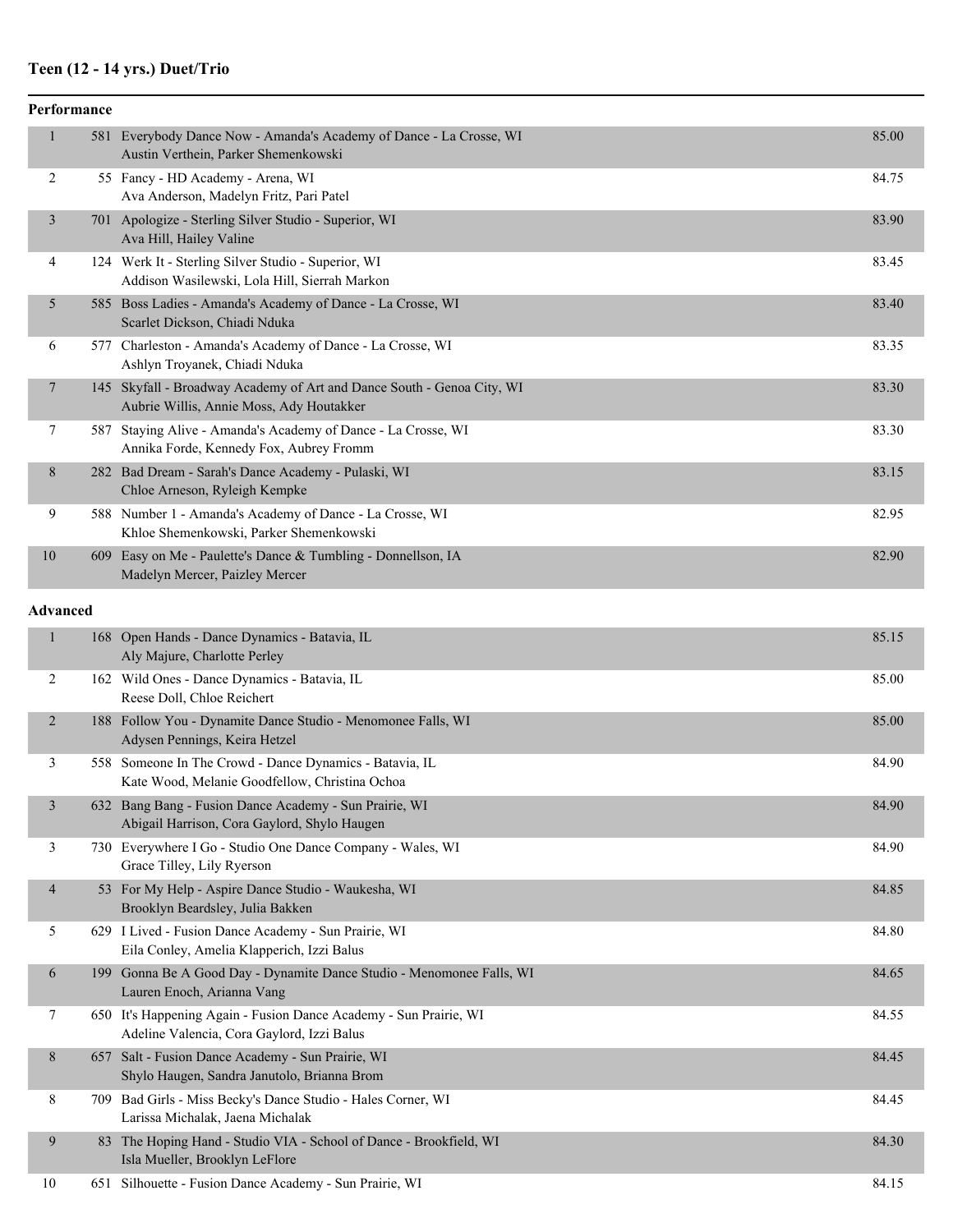#### **Competitive**

|                | 462 | Jump Off - Move Out Loud - Madison, WI<br>Audrey Sullivan, Grace Klaas, Aubrey Hinsey                  | 87.55 |
|----------------|-----|--------------------------------------------------------------------------------------------------------|-------|
| 2              |     | 160 Hustler - Dance Dynamics - Batavia, IL<br>Mila Costello, Madison Altman, Sara Fuerst               | 87.15 |
| $\overline{2}$ |     | 392 Without You - Storm Dance Alliance - Oswego, IL<br>Lillyana Williams, Samantha Kinley              | 87.15 |
| 3              |     | 163 Lovely - Dance Dynamics - Batavia, IL<br>Amelia Perley, Madison Altman                             | 87.00 |
| $\overline{4}$ | 678 | Blue Haze - Veracity Dance Project - Janesville, WI<br>Lilly Duncan, Sophia Rebout, Kayden Williams    | 86.65 |
| 5              | 307 | One Day - Danaille's Dance Academy - Green Bay, WI<br>Maleigha Young, Lilian Brouchoud                 | 86.60 |
| 6              | 385 | Questions - Storm Dance Alliance - Oswego, IL<br>Jenna Rapp, Alaina Hjelle                             | 86.35 |
| 7              | 557 | Song For A Friend - Dance Dynamics - Batavia, IL<br>Mila Costello, Sara Fuerst                         | 86.15 |
| 8              | 679 | Anytime You Need A Friend - Veracity Dance Project - Janesville, WI<br>Kayden Williams, Lilly Duncan   | 86.10 |
| 9              |     | 464 PowerPuff Girls - Move Out Loud - Madison, WI<br>Madison Breunig, Addison Zimmerman, Coco Muramoto | 86.00 |
| 10             | 457 | Limbo - Move Out Loud - Madison, WI<br>Abigail Sanger, Brooke Rauch                                    | 85.95 |
|                |     |                                                                                                        |       |

#### **Teen (12 - 14 yrs.) Small**

#### **Performance**

|                | 68 Route 66 - Dance Elite - Lone Rock, WI<br>Bella Smith, Ava Gottschall, Brooklyn Russell, Ethan Gald, Madelynn Huber, Ellavy Weiss                                                                          | 85.65 |
|----------------|---------------------------------------------------------------------------------------------------------------------------------------------------------------------------------------------------------------|-------|
| 2              | 220 Jet Set - Expressions Dance Studio - Antigo, WI<br>Ella Nicholson, Emery Bernstein, Gabby Timm, Adriana Johnson, Elora Ritter, Rylee Antone                                                               | 85.10 |
| $\overline{3}$ | 29 Circus - HD Academy - Arena, WI<br>Olivia Millin, Avery Muller, Alexis Vida, Quinn Hoeper, Kenadee Weigel, Lola Juisto                                                                                     | 84.90 |
| 4              | 147 Low - Broadway Academy of Art and Dance South - Genoa City, WI<br>Julia Loud, Danielle Peterson, Brecken Zaitz, Joria Cashmore                                                                            | 84.65 |
| 5 <sup>1</sup> | 215 Never Leave your Side - Expressions Dance Studio - Antigo, WI<br>Ella Nicholson, Emery Bernstein, Emma Fermanich, Gabby Timm, Adriana Johnson, Elora Ritter, Rylee<br>Antone                              | 84.45 |
| 5              | 221 I'll Be Seeing You - Expressions Dance Studio - Antigo, WI<br>Adriana Johnson, Claire Timm, Maggie Cordova, Annaliese Gagnon, Alyssa VanVonderen                                                          | 84.45 |
| 6              | 173 Girl's Gotta - Dynamite Dance Studio - Menomonee Falls, WI<br>Michaela Ferguson, Gabby Weigand, Chloe Kunz, Sophia Czaia, Sadie Horrigan, Madison Williams,<br>Jenna Kramp, Emily Peterson, Ava Struebing | 84.20 |
| 7              | 573 Rocket Man - Amanda's Academy of Dance - La Crosse, WI<br>Austin Verthein, Ashlyn Troyanek, Chiadi Nduka, Sarah Adams, Scarlet Dickson                                                                    | 84.15 |
| $\tau$         | 574 Empty Crown - Amanda's Academy of Dance - La Crosse, WI<br>Anna Rabe, Kaitlyn Hutchison, Kennedy Fox, Aubrey Fromm, Madelyn VonFeldt                                                                      | 84.15 |
| 8              | 218 Disco Pop - Expressions Dance Studio - Antigo, WI<br>Gisell Flores-Martinez, Stella Uttecht, Daisy Moore, Kiera Mosher, Oceana Lineiro, Bryanna Gilligan                                                  | 84.05 |
| 8              | 270 Werk - Sarah's Dance Academy - Pulaski, WI<br>Kaitlyn Gee, Skylar Grimes, Jaylin Marohnic, Arianna Brown, Chloe Arneson, Ryleigh Kempke                                                                   | 84.05 |
| 8              | 571 Gilligan's Island - Amanda's Academy of Dance - La Crosse, WI<br>Austin Verthein, Ashlyn Troyanek, Chiadi Nduka, Parker Shemenkowski, Scarlet Dickson                                                     | 84.05 |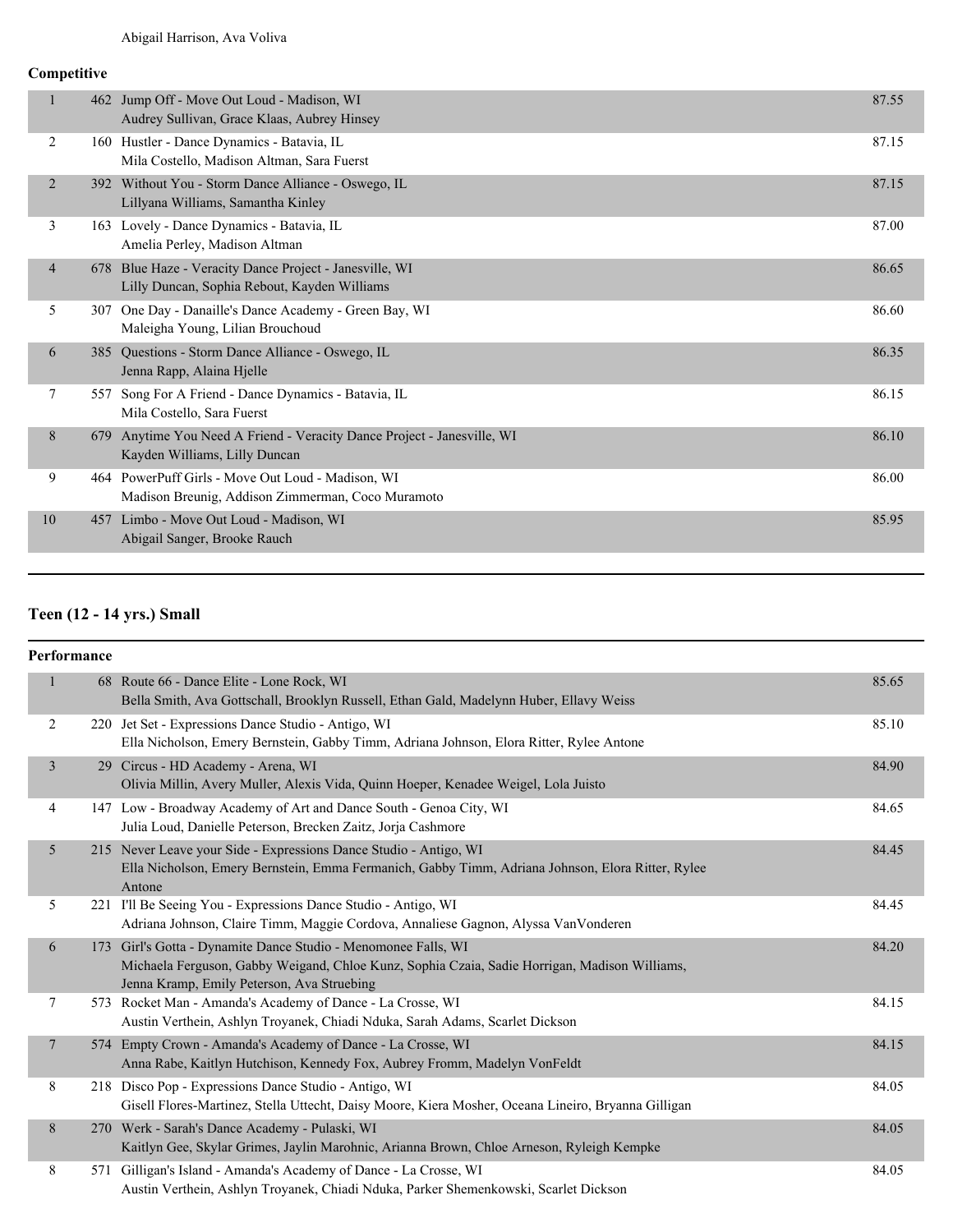| 9               |     | 719 Shake the Room - Miss Becky's Dance Studio - Hales Corner, WI<br>Asialina Grootemaat, Elizabeth Minor, Marlee Dermody, Valerie Perron, Julia Albert, Larissa Michalak                             | 84.00 |
|-----------------|-----|-------------------------------------------------------------------------------------------------------------------------------------------------------------------------------------------------------|-------|
| $10\,$          |     | 219 The Wildflowers - Expressions Dance Studio - Antigo, WI<br>Alaina Jimenez, Emma Fermanich, Gisell Flores-Martinez, Stella Uttecht, Bryanna Gilligan, Daisy Moore,<br>Kiera Mosher, Oceana Lineiro | 83.90 |
| 10              |     | 269 La Vida Loca - Sarah's Dance Academy - Pulaski, WI<br>Kaitlyn Gee, Skylar Grimes, Jaylin Marohnic, Arianna Brown, Chloe Arneson, Ryleigh Kempke                                                   | 83.90 |
| <b>Advanced</b> |     |                                                                                                                                                                                                       |       |
| $\mathbf{1}$    |     | 81 Kiki - Studio VIA - School of Dance - Brookfield, WI                                                                                                                                               | 85.95 |
|                 |     | Molly Conrad, Lucy Finch, Claire Czajkowski, Amy Brandel, Addie Pape, Olivia Thom, Isla Mueller,                                                                                                      |       |
| 2               |     | Edie Nichols, Chloe Green<br>82 Insomnia - Studio VIA - School of Dance - Brookfield, WI                                                                                                              | 85.90 |
|                 |     | Molly Conrad, Lucy Finch, Claire Czajkowski, Amy Brandel, Addie Pape, Olivia Thom, Isla Mueller,                                                                                                      |       |
|                 |     | Edie Nichols, Chloe Green                                                                                                                                                                             |       |
| 3               |     | 80 Anything Goes - Studio VIA - School of Dance - Brookfield, WI<br>Molly Conrad, Lucy Finch, Claire Czajkowski, Amy Brandel, Addie Pape, Olivia Thom, Isla Mueller,<br>Edie Nichols, Chloe Green     | 85.70 |
| 4               |     | 743 Do It Like This - Dance Dynamics - Batavia, IL                                                                                                                                                    | 85.45 |
|                 |     | Bella Quinn, Halayna Arthur, McKinley Quinn, Reese Doll, Charlotte Perley, Chloe Reichert, Miranda<br>Meyer, Payton McCabe, Kate Wood                                                                 |       |
| 5               |     | 176 Move Your Body - Dynamite Dance Studio - Menomonee Falls, WI                                                                                                                                      | 84.90 |
|                 |     | Amelia Blaszczyk, Ella Koepke, Jadin Bagley, Lauren Enoch, Emily Gaynor, Brylee Bordwell, Skylar                                                                                                      |       |
| 5               |     | Consiglio, Keira Hetzel, Adysen Pennings<br>553 The Finish Line - Dance Dynamics - Batavia, IL                                                                                                        | 84.90 |
|                 |     | Giovanna Villamar, Charlotte Perley, Brookelyn Graham, Bella Quinn, Aly Majure, McKinley Quinn,                                                                                                       |       |
|                 |     | Miranda Meyer, Payton McCabe, Kate Wood                                                                                                                                                               |       |
| 6               |     | 630 Wish Wish - Fusion Dance Academy - Sun Prairie, WI<br>Bella Rose, Brianna Brom, Brenna Taylor, Shylo Haugen, Sandra Janutolo, Morgan Ziegler                                                      | 84.60 |
| 7               |     | 103 The Black Pearl - Sterling Silver Studio - Superior, WI                                                                                                                                           | 84.35 |
|                 |     | Aubree Munich, Hailey Valine, Lila Gucinski, Annika Besser, Aurora Revering, Bella Olson, Rokkyn                                                                                                      |       |
|                 |     | Kavajecz                                                                                                                                                                                              |       |
|                 |     |                                                                                                                                                                                                       |       |
| Competitive     |     |                                                                                                                                                                                                       |       |
| $\mathbf{1}$    |     | 512 The Promise - Young Dance Academy - Franklin, WI                                                                                                                                                  | 87.60 |
|                 |     | Dillon Griffin, Holden Griffin, Lauren Greenmier, Laila Juneau, Mackenzie Keller, Isabella Machi,                                                                                                     |       |
|                 |     | Emilee McKenzie, Katy Sockett, Hannah Patterson                                                                                                                                                       |       |
| $\overline{2}$  |     | 286 Repeat That - Storm Dance Alliance - Oswego, IL<br>Lauren Stuhlmacher, Lillyana Williams, Nevaeh Eloi, Nicole Fulgaro, Samantha Kinley                                                            | 87.35 |
| $\mathfrak{Z}$  |     | 475 Dirty Laundry - Young Dance Academy - Franklin, WI                                                                                                                                                | 87.15 |
|                 |     | Maddison Gajewski, Isabella Pangga, Holden Griffin, Allyson Hass, Alex Tanty, Adelyn Lange, Addison                                                                                                   |       |
|                 |     | Hansen                                                                                                                                                                                                |       |
| 4               |     | 284 I Am Here - Storm Dance Alliance - Oswego, IL<br>Lily Pacley, Nicole Fulgaro, Lillyana Williams, Katelyn Amato, Nevaeh Eloi, Chloe Walters, Kayleen                                               | 86.95 |
|                 |     | <b>Spears</b>                                                                                                                                                                                         |       |
| 5               |     | 519 Sinking Feeling - Young Dance Academy - Franklin, WI<br>Laila Juneau, Mackenzie Keller, Isabella Machi, Emilee McKenzie, Hannah Patterson                                                         | 86.90 |
| 6               |     | 288 Haus Of Holbein - Storm Dance Alliance - Oswego, IL                                                                                                                                               | 86.85 |
|                 |     | Kaelin Zoephel, Nicole Fulgaro, Lillyana Williams, Chloe Walters, Nevaeh Eloi, Samantha Kinley                                                                                                        |       |
| 7               |     | 554 Run - Dance Dynamics - Batavia, IL<br>Mila Costello, Amelia Perley, Avery Reichert, Madison Altman, Maisy Mocchi, Melanie Goodfellow,                                                             | 86.65 |
|                 |     | Sara Fuerst, Christina Ochoa                                                                                                                                                                          |       |
| 8               |     | 677 Stay - Veracity Dance Project - Janesville, WI<br>Delaney Wixom, Kayden Williams, Lilly Duncan, Grace Long, Sophia Rebout                                                                         | 86.55 |
| 9               | 760 | Time - Paradigm Dance Project - Rochester, MN                                                                                                                                                         | 86.20 |
|                 |     | Mindy Mittelstadt, Malana Monahan, Lynsey Mittelstadt, Hailey Kalmus, Sophie Malloy, Olivia                                                                                                           |       |
| $10\,$          |     | Stromback, Izzabelle Wiese, Hailey Cooper<br>285 You'll Never Walk Alone - Storm Dance Alliance - Oswego, IL                                                                                          | 86.05 |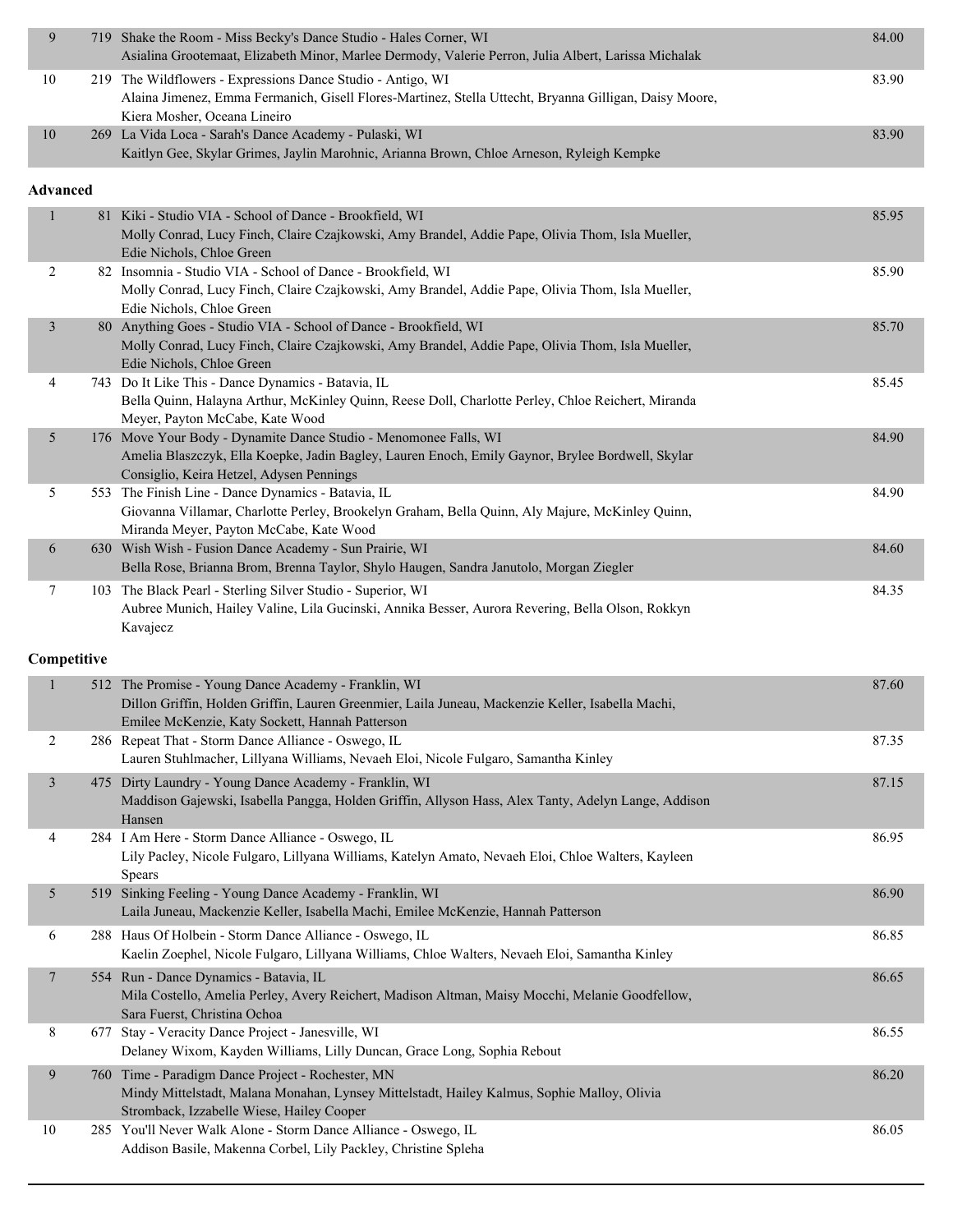### **Teen (12 - 14 yrs.) Large**

|                | Performance |                                                                                                                                                                                                                                                                                                                                                       |       |
|----------------|-------------|-------------------------------------------------------------------------------------------------------------------------------------------------------------------------------------------------------------------------------------------------------------------------------------------------------------------------------------------------------|-------|
| 1              |             | 16 1, 2, Step - Shine Power Studio & Gym - Boscobel, WI<br>Trista Fargen, Maribeth Fritz, Madelyn Streeter, Lydia Belz, Amelia Johnsrud, Aleya Kliesner, Rhylinn<br>Seitz, Lily Pegram, Brooklyn Lull, Ariana Collins Miller, Keira Kartman, Campbell Fitzgerald                                                                                      | 84.80 |
| $\sqrt{2}$     |             | 185 Astronaut In The Ocean - Dynamite Dance Studio - Menomonee Falls, WI<br>Jadin Bagley, Lauren Enoch, Alexis Middleman, Emily Gaynor, Chloe Kunz, Adysen Pennings, Jasmine<br>Lagunero, Keira Hetzel, Danielle Morris, Madison Williams, Gabby Weigand                                                                                              | 84.70 |
| $\mathfrak{Z}$ |             | 181 Trampoline - Dynamite Dance Studio - Menomonee Falls, WI<br>Brylee Bordwell, Sadie Horrigan, Jenna Kramp, Chloe Kunz, Alexis Middleman, Adysen Pennings, Ava<br>Struebing, Gabby Weigand, Madison Williams, Ana Yokes                                                                                                                             | 84.45 |
| 3              |             | 216 Sandman - Expressions Dance Studio - Antigo, WI<br>Annaliese Gagnon, Arabella Parilek, Daisy Moore, Ella Gagnon, Kiera Mosher, Alyssa VanVonderen,<br>Sienna Dieck, Brianna Giese, Adriana Johnson, Maggie Cordova                                                                                                                                | 84.45 |
| $\overline{4}$ |             | 174 Make It Look Easy - Dynamite Dance Studio - Menomonee Falls, WI<br>Michaela Ferguson, Gabby Weigand, Chloe Kunz, Emily Peterson, Ava Struebing, Ana Yokes, Alexis<br>Middleman, Sophia Czaia, Sadie Horrigan, Madison Williams, Jenna Kramp                                                                                                       | 84.35 |
| 5              |             | 172 Breath Of Life - Dynamite Dance Studio - Menomonee Falls, WI<br>Michaela Ferguson, Gabby Weigand, Chloe Kunz, Emily Gaynor, Emily Peterson, Ava Struebing, Ana<br>Yokes, Alexis Middleman, Sophia Czaia, Sadie Horrigan, Madison Williams, Jenna Kramp, Jadin Bagley                                                                              | 84.30 |
| 6              |             | 583 Let's Get Loud - Amanda's Academy of Dance - La Crosse, WI<br>Laney Huntington, Livvy Huntington, Prentiss Pasch, Ashlyn Troyanek, Scarlet Dickson, Maren<br>Heckman, Annika Forde, Norah Dickson, Chiadi Nduka, Austin Verthein, Macy White, Khloe<br>Shemenkowski                                                                               | 84.20 |
| 7              |             | 96 Super Car - Sterling Silver Studio - Superior, WI<br>Lila Gilbertson, Addison Wasilewski, Aubrey Hines, Daisha Carlson, Danica Schuman, Ella Gilbertson,<br>Lila Gucinski, Lola Hill, Nevaeh Utyro, Sierrah Markon, Nevaeh Malone, Annika Besser                                                                                                   | 83.90 |
| 8              |             | 97 Get On The Bus - Sterling Silver Studio - Superior, WI<br>Lila Gilbertson, Addison Wasilewski, Celia Bartell, Daisha Carlson, Danica Schuman, Ella Gilbertson,<br>Hailey Valine, Lila Gucinski, Mia Woodhull, Nevaeh Utyro, Sierrah Markon, Taylor Cockerham, Kylie<br>Schuman, Lily McDonald, Nevaeh Malone                                       | 83.75 |
| 9              |             | 95 Fast Car - Sterling Silver Studio - Superior, WI<br>Lila Gilbertson, Addison Wasilewski, Celia Bartell, Daisha Carlson, Ella Gilbertson, Lola Hill, London<br>Keocher, Sierrah Markon, Kylie Schuman, Larissa Sislo, Nevaeh Malone                                                                                                                 | 83.70 |
| 10             |             | 539 Our Last Summer - KP School of Dance - Prairie du Sac, WI<br>Lorelai Blum, Alexis Cleveland, Amber Dregney, Gavin Krueger, Elle Lassanske, Kaitlynn Lins, Hazel<br>McHargue, Stella Osiedacz, Eva Sutherland, Sophie Witecha, Ariana Torres, Maddie Simonis                                                                                       | 83.30 |
| Advanced       |             |                                                                                                                                                                                                                                                                                                                                                       |       |
| $\mathbf{1}$   |             | 647 Casino - Dollhouse Dance Factory - Sheboygan, WI<br>Maryssa Alvarez, Danica Baumann, Aaliyah Brandt, Jasmyne Davidson, Makenna Elmendorf, Madelyne<br>Lee, Caly Hall, Brooklyn Schmidt, Kaila Hrudka, Saige Ingelse, McKenna Kuhfuss, Rachel Parker, Jadyn<br>Reif, Janell Russ, Ashlynn Schmitz, Carissa Schultz, Adina Woolwine, Aleithea Adams | 85.80 |
| $\overline{2}$ |             | 418 Wait for Me - Move Out Loud - Madison, WI<br>Sophie Bernier, Logan Borgmeyer, Brianna Donovan, Sophia Geenen, Braden Hamilton, Greta Hanson,<br>Natalie Hoeft. Zoe Kruczynski, Katelyn Lewis, Logan Lloyd, Kaia Mormino, Skye Rautiainen, Evelyn                                                                                                  | 85.20 |

|   | 647 Casino - Dollhouse Dance Factory - Sheboygan, WI                                                 | 85.80 |
|---|------------------------------------------------------------------------------------------------------|-------|
|   | Maryssa Alvarez, Danica Baumann, Aaliyah Brandt, Jasmyne Davidson, Makenna Elmendorf, Madelyne       |       |
|   | Lee, Caly Hall, Brooklyn Schmidt, Kaila Hrudka, Saige Ingelse, McKenna Kuhfuss, Rachel Parker, Jadyn |       |
|   | Reif, Janell Russ, Ashlynn Schmitz, Carissa Schultz, Adina Woolwine, Aleithea Adams                  |       |
| 2 | 418 Wait for Me - Move Out Loud - Madison, WI                                                        | 85.20 |
|   | Sophie Bernier, Logan Borgmeyer, Brianna Donovan, Sophia Geenen, Braden Hamilton, Greta Hanson,      |       |
|   | Natalie Hoeft, Zoe Kruczynski, Katelyn Lewis, Logan Lloyd, Kaia Mormino, Skye Rautiainen, Evelyn     |       |
|   | Schulz, Bianca Verma                                                                                 |       |
| 3 | 625 Body Love - Fusion Dance Academy - Sun Prairie, WI                                               | 85.15 |
|   | Shylo Haugen, Lexi Schroeder, Morgan Ziegler, Adeline Valencia, Brianna Brom, Amelia Klapperich,     |       |
|   | Dakota Sztuczko, Brenna Taylor, Ava Voliva, Sandra Janutolo                                          |       |
| 4 | 175 Diamonds - Dynamite Dance Studio - Menomonee Falls, WI                                           | 84.80 |
|   | Amelia Blaszczyk, Ella Koepke, Lauren Enoch, Madalyn Lewis, Keira Hetzel, Skylar Consiglio, Brylee   |       |
|   | Bordwell, Arianna Vang, Madison Roskopf, Adysen Pennings, Hazel St. Martin                           |       |
| 5 | 631 One Two Step - Fusion Dance Academy - Sun Prairie, WI                                            | 84.30 |
|   | Dakota Sztuczko, Cora Gaylord, Lexi Schroeder, Ella Voliva, Lily Haw, Alayah Sonday-Johnson, Ellorie |       |
|   | Hackel, Sofijana Petrovic, Ava Voliva, Adamari Lopez                                                 |       |
| 6 | 98 Crazy Train - Sterling Silver Studio - Superior, WI                                               | 84.00 |
|   | Callisto Lahr, Maylee Nord, McKellan Caudell, Aubree Munich, Hailey Valine, Lila Gucinski, London    |       |
|   | Keocher, Annika Besser, Aurora Revering, Bella Olson                                                 |       |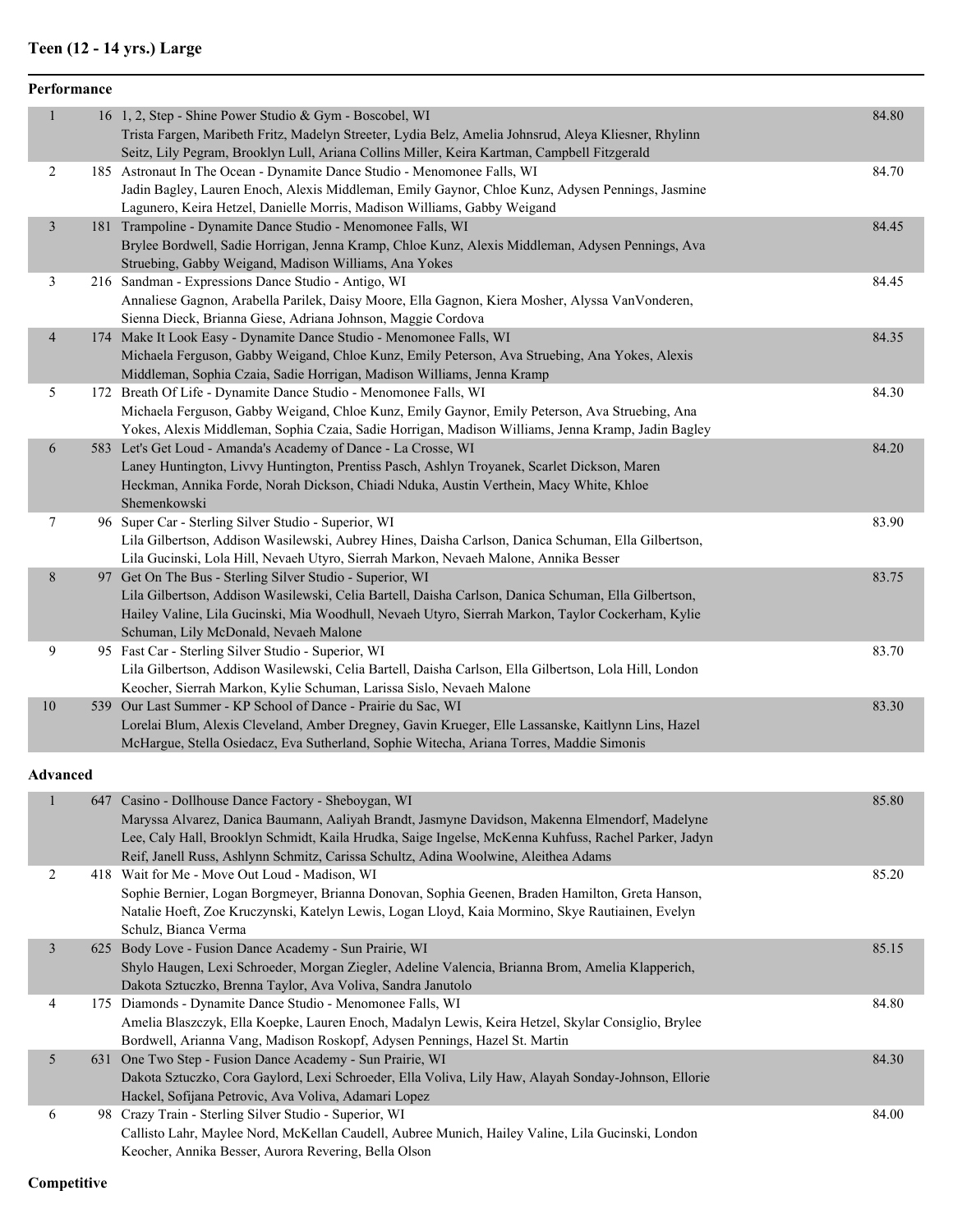| $\mathbf{1}$   |     | 506 Rahh! - Young Dance Academy - Franklin, WI<br>Lauren Greenmier, Dillon Griffin, Holden Griffin, Laila Juneau, Mackenzie Keller, Isabella Machi,<br>Emilee McKenzie, Hannah Patterson, Maggie Roth, Katy Sockett, Maddison Gajewski, Ellora Ahlstrom,<br>Kenadee Lueck, Alex Tanty, Magdalene Mellock, Nevada Kurtz                                          | 87.40 |
|----------------|-----|-----------------------------------------------------------------------------------------------------------------------------------------------------------------------------------------------------------------------------------------------------------------------------------------------------------------------------------------------------------------|-------|
| $\overline{2}$ |     | 474 Claque-le - Young Dance Academy - Franklin, WI<br>Lauren Greenmier, Dillon Griffin, Holden Griffin, Laila Juneau, Mackenzie Keller, Isabella Machi,<br>Emilee McKenzie, Hannah Patterson, Maggie Roth, Savannah Santos, Katy Sockett, Kenadee Lueck,<br>Kjerstin Bartell, Magdalene Mellock, Nevada Kurtz                                                   | 87.35 |
| $\mathfrak{Z}$ |     | 424 Undertow - Move Out Loud - Madison, WI<br>Ava Bachhuber, Erin Ciske, Amirah Coleman, Alexa Garber, Neva Hinsey, Allie Kleinmaier, Marissa<br>Madaus, Hadley Maher, Millie Marcu, Sara Mettner, Scarlett Mueller, Avery Potrzebowski, Brooke<br>Rauch, Ashlyn Roush, Evelyn Schulz, Andie Sehgal, Audrey Sullivan, Margarita Vavilov                         | 87.30 |
| $\mathfrak{Z}$ |     | 508 Your Day Will Come - Young Dance Academy - Franklin, WI<br>Kjerstin Bartell, Lauren Greenmier, Dillon Griffin, Laila Juneau, Lily Haugen, Mackenzie Keller, Nevada<br>Kurtz, Kenadee Lueck, Isabella Machi, Emilee McKenzie, Maggie Roth, Hannah Patterson, Magdalene<br>Mellock, Savannah Santos, Katy Sockett                                             | 87.30 |
| $\overline{4}$ |     | 523 Michael Meets Mozart - Young Dance Academy - Franklin, WI<br>Lauren Greenmier, Dillon Griffin, Holden Griffin, Laila Juneau, Mackenzie Keller, Isabella Machi,<br>Emilee McKenzie, Hannah Patterson, Katy Sockett, Kenadee Lueck, Alex Tanty, Magdalene Mellock                                                                                             | 87.15 |
| 5              |     | 289 Amen - Storm Dance Alliance - Oswego, IL<br>Addison Basile, Maggie Jones, Darcy Mraz, Dylan Pope, Kaelin Zoephel, Makenna Corbel, Perla Ibarra,<br>Josie Sowers, Kayleen Spears, Christine Spleha, McKayla Carretto, Lily Packley, Maria Ibarra, Chloe<br>Walters, Megan Onorato, Lily Hall-Risor                                                           | 87.05 |
| 6              |     | 410 Tempest - Move Out Loud - Madison, WI<br>Ava Bachhuber, Logan Borgmeyer, Amirah Coleman, Alexa Garber, Sophia Geenen, Aubrey Hinsey,<br>Grace Klaas, Logan Lloyd, Charlie Maloney, Millie Marcu, Kelsey Mettner, Andrew Michalowski, Scout<br>Moore, Chance Newton, Avery Potrzebowski, Levi Rudolph, Abigail Sanger, Audrey Sullivan, Addison<br>Zimmerman | 86.85 |
| 6              |     | 761 Dollhouse - Paradigm Dance Project - Rochester, MN<br>Malana Monahan, Hailey Kalmus, Sophie Malloy, Olivia Stromback, Jackie Inman, Izzabelle Wiese,<br>Hailey Cooper, Mona Cvetkovic, Malia Stromback, Maddie Stromback, Hadley Clair, Meila Clair, Macy<br>Schmoll, Linorah Larson                                                                        | 86.85 |
| $\overline{7}$ |     | 510 Twice the Fun - Young Dance Academy - Franklin, WI<br>Maddison Gajewski, Lauren Greenmier, Holden Griffin, Addison Hansen, Allyson Hass, Adelyn Lange,<br>Isabella Pangga, Hannah Patterson, Alex Tanty, Katy Sockett                                                                                                                                       | 86.60 |
| 8              |     | 526 Hands Up - Young Dance Academy - Franklin, WI<br>Kjerstin Bartell, Dillon Griffin, Lauren Greenmier, Laila Juneau, Holden Griffin, Nevada Kurtz,<br>Mackenzie Keller, Kenadee Lueck, Magdalene Mellock, Emilee McKenzie, Isabella Machi, Maggie Roth,<br>Savannah Santos, Hannah Patterson, Alex Tanty, Katy Sockett                                        | 86.45 |
| 9              |     | 663 Blessed - Veracity Dance Project - Janesville, WI<br>Lilly Duncan, Rylee Lessner, Payten Mallon, Tarryn Mallon, Sophia Meyer, Sophia Rebout, Holly<br>Shannon, Gabriella Trollop, Kayden Williams, Delaney Wixom, Katelyn Adler                                                                                                                             | 86.40 |
| 10             | 521 | Praeludium - Young Dance Academy - Franklin, WI<br>Maddison Gajewski, Lauren Greenmier, Addison Hansen, Allyson Hass, Kenadee Lueck, Adelyn Lange,<br>Magdalene Mellock, Isabella Pangga, Katy Sockett, Alex Tanty                                                                                                                                              | 86.35 |

### **Teen (12 - 14 yrs.) Super**

| Performance |                                                                                                       |       |
|-------------|-------------------------------------------------------------------------------------------------------|-------|
|             | 224 Enter Sandman - Expressions Dance Studio - Antigo, WI                                             | 84.95 |
|             | Ella Nicholson, Elliana Smith, Ruby Burt, Rylee Antone, Adriana Johnson, Alaina Jimenez, Ava Medo,    |       |
|             | Bella Cmaylo, Claire Timm, Elora Ritter, Emery Bernstein, Emma Fermanich, Gabby Timm, Gisell          |       |
|             | Flores-Martinez, Haidyn Steinfest, Kadance Fleischman, Kailey Schmoll, Kimberly Giese, Madison        |       |
|             | Arrowood, Maggie Cordova, Savannah Johnson, Stella Uttecht, Arabella Parilek, Bryanna Gilligan, Daisy |       |
|             | Moore, Kiera Mosher, Nevaeh Farrior, Oceana Lineiro, Alyssa VanVonderen                               |       |
| Advanced    |                                                                                                       |       |

#### **Advanced**

1 644 NBA - Dollhouse Dance Factory - Sheboygan, WI 86.20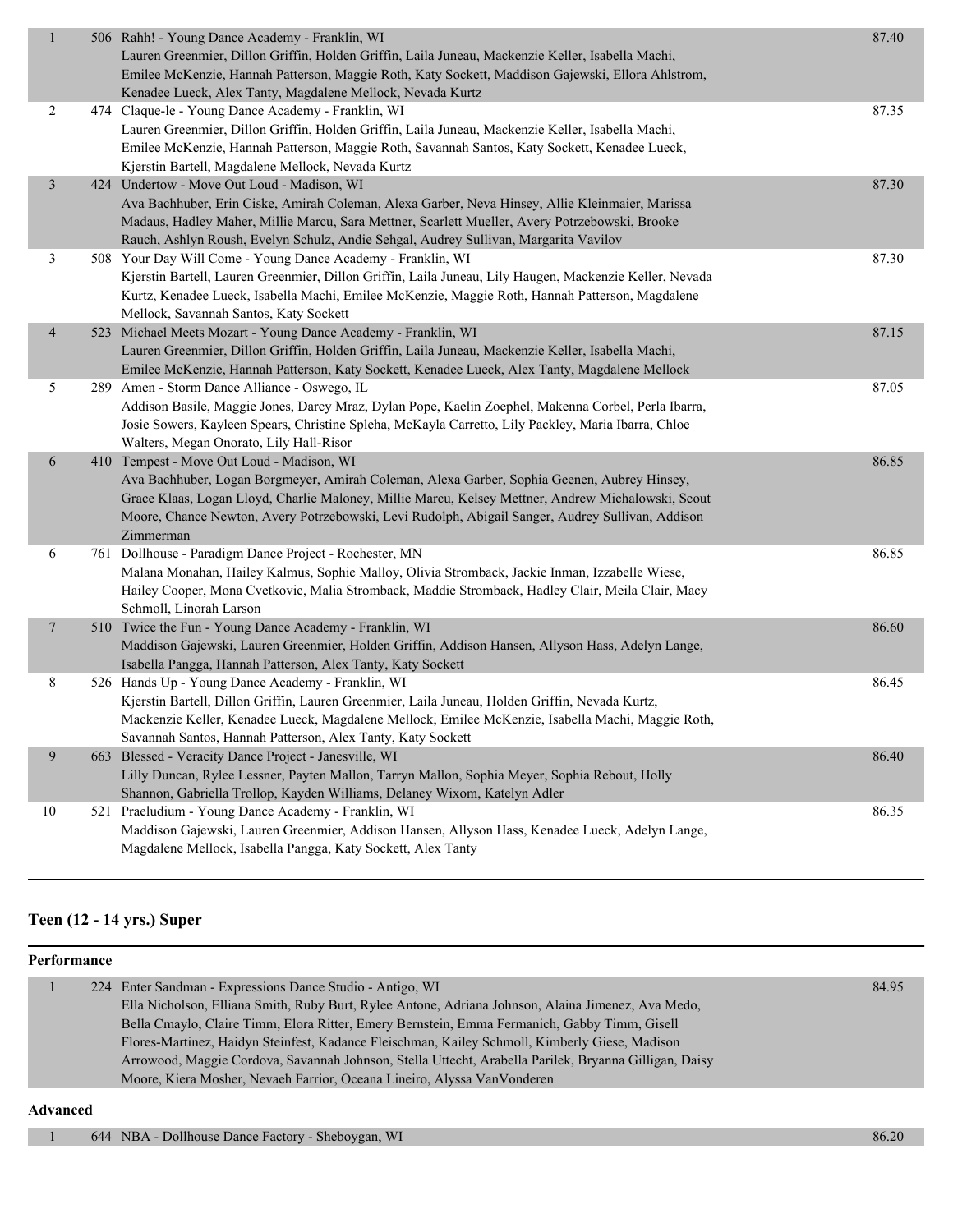| Aaliyah Brandt, Lilly Anderson, Isabelle Brault, Talia Cabana, Keira Dickson, Xenia Everett, Alicyah<br>Gischia, Bella Gischia, Kaida Kadletz, Olivia Martinez, Anyza Roberson, Ellery Grabowski, Alexis<br>Heitzmann, Kaila Hrudka, Saige Ingelse, Amalia Lindow, Alyssa Mathes, Ashlynn Schmitz, Carissa<br>Schultz, Mackenzie Villarreal, Kaliyah West, Aleithea Adams<br>$\overline{c}$<br>186 On The Floor - Dynamite Dance Studio - Menomonee Falls, WI<br>Emersen Hay, Ella Koepke, Malorie Knollenberg, Nicole Klapperich, Jadin Bagley, Lauren Enoch, Alexis<br>Middleman, Emily Gaynor, Chloe Kunz, Arianna Vang, Jasmine Lagunero, Madison Roskopf, Adysen<br>Pennings, Hazel St. Martin, Keira Hetzel, Danielle Morris, Madison Williams, Izabel Nettey, Emma<br>Demetry, Gabby Weigand<br>$\overline{3}$<br>177 Ballroom Blitz - Dynamite Dance Studio - Menomonee Falls, WI<br>Amelia Blaszczyk, Ella Koepke, Malorie Knollenberg, Nicole Klapperich, Jadin Bagley, Lauren Enoch,<br>Alexis Middleman, Emily Gaynor, Whitney Bleick, Madalyn Lewis, Skylar Consiglio, Brylee Bordwell,<br>Arianna Vang, Madison Roskopf, Keira Hetzel, Ana Yokes, Brooke Bordwell, Emma Demetry, Adysen<br>Pennings, Hazel St. Martin<br>$\mathbf{1}$<br>292 No Limit - Storm Dance Alliance - Oswego, IL<br>Nicole Fulgaro, Maggie Jones, Trinity Kujawski, Darcy Mraz, Lillyana Williams, Kaelin Zoephel, Maria<br>Ibarra, Chloe Walters, Isaac Serna, Sydni Robinson, Nevaeh Eloi, McKayla Carretto, Skyla Cobbs, Grace<br>English, Sasha Kaminski, Lily Packley, Kayleigh Ligeski, Makenna Corbel, Lauren Stuhlmacher, Perla<br>Ibarra, Cassidy Schoentag, Kendall Sitterly, Kayleen Spears, Christine Spleha, Lauren Allen, Logan<br>Nieves, Samantha Kinley, Lily Hall-Risor<br>291 California Gurls - Storm Dance Alliance - Oswego, IL<br>$\overline{c}$<br>Lauren Stuhlmacher, Nicole Fulgaro, Addison Basile, Bela Bedford, Maggie Jones, Doniella Jonkheer,<br>Trinity Kujawski, Darcy Mraz, Grace Neumann, Dylan Pope, Kaelin Zoephel, Kayleigh Ligeski, Makenna<br>Corbel, Perla Ibarra, Maria Ibarra, Chloe Walters, Abby Olin, Isaac Serna, Noelle Salvant, Sydni<br>Robinson, Brooklyn Mertes, Nevaeh Eloi, Lucy Bridges, McKayla Carretto, Skyla Cobbs, Grace English,<br>Alaina Hjelle, Sasha Kaminski, Genevieve Mendez, Lily Packley, Jenna Rapp, Cassidy Schoentag,<br>Kendall Sitterly, Kayleen Spears, Christine Spleha, Jayme Stroble<br>$\overline{3}$<br>She Bangs - Dance Dynamics - Batavia, IL<br>544<br>Eva Welch, Esther Emmanouil, Catalina Villamar, Hannah O'Donnell, Halayna Arthur, Giovanna<br>Villamar, Charlotte Perley, Brookelyn Graham, Bella Quinn, Mila Costello, McKinley Quinn, Miranda<br>Meyer, Reese Doll, Avery Reichert, Amelia Perley, Christina Ochoa, Kate Wood, Madison Altman, Sara |  |                                           |       |
|-------------------------------------------------------------------------------------------------------------------------------------------------------------------------------------------------------------------------------------------------------------------------------------------------------------------------------------------------------------------------------------------------------------------------------------------------------------------------------------------------------------------------------------------------------------------------------------------------------------------------------------------------------------------------------------------------------------------------------------------------------------------------------------------------------------------------------------------------------------------------------------------------------------------------------------------------------------------------------------------------------------------------------------------------------------------------------------------------------------------------------------------------------------------------------------------------------------------------------------------------------------------------------------------------------------------------------------------------------------------------------------------------------------------------------------------------------------------------------------------------------------------------------------------------------------------------------------------------------------------------------------------------------------------------------------------------------------------------------------------------------------------------------------------------------------------------------------------------------------------------------------------------------------------------------------------------------------------------------------------------------------------------------------------------------------------------------------------------------------------------------------------------------------------------------------------------------------------------------------------------------------------------------------------------------------------------------------------------------------------------------------------------------------------------------------------------------------------------------------------------------------------------------------------------------------------------------------------------------------------------------------------------------------------------------------------------------------------------------------------------------------------------------------------------------------------------------------------|--|-------------------------------------------|-------|
|                                                                                                                                                                                                                                                                                                                                                                                                                                                                                                                                                                                                                                                                                                                                                                                                                                                                                                                                                                                                                                                                                                                                                                                                                                                                                                                                                                                                                                                                                                                                                                                                                                                                                                                                                                                                                                                                                                                                                                                                                                                                                                                                                                                                                                                                                                                                                                                                                                                                                                                                                                                                                                                                                                                                                                                                                                           |  |                                           |       |
|                                                                                                                                                                                                                                                                                                                                                                                                                                                                                                                                                                                                                                                                                                                                                                                                                                                                                                                                                                                                                                                                                                                                                                                                                                                                                                                                                                                                                                                                                                                                                                                                                                                                                                                                                                                                                                                                                                                                                                                                                                                                                                                                                                                                                                                                                                                                                                                                                                                                                                                                                                                                                                                                                                                                                                                                                                           |  |                                           | 86.05 |
| Competitive                                                                                                                                                                                                                                                                                                                                                                                                                                                                                                                                                                                                                                                                                                                                                                                                                                                                                                                                                                                                                                                                                                                                                                                                                                                                                                                                                                                                                                                                                                                                                                                                                                                                                                                                                                                                                                                                                                                                                                                                                                                                                                                                                                                                                                                                                                                                                                                                                                                                                                                                                                                                                                                                                                                                                                                                                               |  |                                           | 85.95 |
|                                                                                                                                                                                                                                                                                                                                                                                                                                                                                                                                                                                                                                                                                                                                                                                                                                                                                                                                                                                                                                                                                                                                                                                                                                                                                                                                                                                                                                                                                                                                                                                                                                                                                                                                                                                                                                                                                                                                                                                                                                                                                                                                                                                                                                                                                                                                                                                                                                                                                                                                                                                                                                                                                                                                                                                                                                           |  |                                           |       |
|                                                                                                                                                                                                                                                                                                                                                                                                                                                                                                                                                                                                                                                                                                                                                                                                                                                                                                                                                                                                                                                                                                                                                                                                                                                                                                                                                                                                                                                                                                                                                                                                                                                                                                                                                                                                                                                                                                                                                                                                                                                                                                                                                                                                                                                                                                                                                                                                                                                                                                                                                                                                                                                                                                                                                                                                                                           |  |                                           | 87.75 |
|                                                                                                                                                                                                                                                                                                                                                                                                                                                                                                                                                                                                                                                                                                                                                                                                                                                                                                                                                                                                                                                                                                                                                                                                                                                                                                                                                                                                                                                                                                                                                                                                                                                                                                                                                                                                                                                                                                                                                                                                                                                                                                                                                                                                                                                                                                                                                                                                                                                                                                                                                                                                                                                                                                                                                                                                                                           |  |                                           | 87.30 |
|                                                                                                                                                                                                                                                                                                                                                                                                                                                                                                                                                                                                                                                                                                                                                                                                                                                                                                                                                                                                                                                                                                                                                                                                                                                                                                                                                                                                                                                                                                                                                                                                                                                                                                                                                                                                                                                                                                                                                                                                                                                                                                                                                                                                                                                                                                                                                                                                                                                                                                                                                                                                                                                                                                                                                                                                                                           |  | Fuerst, Payton McCabe, Melanie Goodfellow | 86.10 |

### **Teen (12 - 14 yrs.) Production**

|             | Performance |                                                                                                                                                                                                                                                                                                                                                                                                                                                                                                                                                                                                                                                                                                                                                                                                                                                                                                                                                                                                                                                                                                                                                                                                                                                     |       |  |  |
|-------------|-------------|-----------------------------------------------------------------------------------------------------------------------------------------------------------------------------------------------------------------------------------------------------------------------------------------------------------------------------------------------------------------------------------------------------------------------------------------------------------------------------------------------------------------------------------------------------------------------------------------------------------------------------------------------------------------------------------------------------------------------------------------------------------------------------------------------------------------------------------------------------------------------------------------------------------------------------------------------------------------------------------------------------------------------------------------------------------------------------------------------------------------------------------------------------------------------------------------------------------------------------------------------------|-------|--|--|
| 1           |             | 579 Mary Poppins - Amanda's Academy of Dance - La Crosse, WI<br>Laney Huntington, Livvy Huntington, Prentiss Pasch, Ashlyn Troyanek, Sarah Adams, Bella Bolduan,<br>Scarlet Dickson, Maren Heckman, Nan Heckman, Millie Niedfelt, Charlotte Skemp, Cecilia Walsh, Claire<br>Valentine, Norah Dickson, Aubrey Fromm, Chiadi Nduka, Austin Verthein, Kaitlyn Hutchison, Caroline<br>Pohnl, Macy White, Clara Verthein, Parker Shemenkowski, Khloe Shemenkowski, Annika Forde                                                                                                                                                                                                                                                                                                                                                                                                                                                                                                                                                                                                                                                                                                                                                                          | 84.75 |  |  |
| Competitive |             |                                                                                                                                                                                                                                                                                                                                                                                                                                                                                                                                                                                                                                                                                                                                                                                                                                                                                                                                                                                                                                                                                                                                                                                                                                                     |       |  |  |
| 1           |             | 301 Rocketman - Storm Dance Alliance - Oswego, IL<br>Addison Basile, Bela Bedford, Nicole Fulgaro, Audrey Gross, Maggie Jones, Doniella Jonkheer, Maggie<br>Konken, Trinity Kujawski, Darcy Mraz, Grace Neumann, Dylan Pope, Audrey Thompson, Lillyana<br>Williams, Kaelin Zoephel, Kayleigh Ligeski, Makenna Corbel, Lauren Stuhlmacher, Perla Ibarra, Katelyn<br>Amato, Anna Baibak, Ellis Biller, Selma Crandell, Maria Ibarra, Emma Ruettiger, Tessa Ruettiger,<br>Addalyn Russell, Adelaide Slezak, Avaeh Vardell, Chloe Walters, Divya Wishart, Natalie Alesch,<br>Victoria Alesch, Cali Andreas, Isaac Serna, Noelle Salvant, Sydni Robinson, Hope Neumann, Savannah<br>Mertes, Brooklyn Mertes, Kate Konken, Grace Jantz, Aubrey Hiemer, Taylor Farrar, Nevaeh Eloi, Lucy<br>Bridges, McKayla Carretto, Layla Cisija, Skyla Cobbs, Grace English, Emma Gillespie, Emma Grigsby,<br>Eden Harris, Alaina Hjelle, Sasha Kaminski, Genevieve Mendez, Alivia Nelson, Lily Packley, Emily<br>Peters, Sydney Puckitt, Jenna Rapp, Cassidy Schoentag, Kendall Sitterly, Josie Sowers, Kayleen Spears,<br>Christine Spleha, Jayme Stroble, Alivia Vardell, Lauren Allen, Logan Nieves, Megan Onorato, Abby Olin,<br>Samantha Kinley, Lily Hall-Risor | 87.90 |  |  |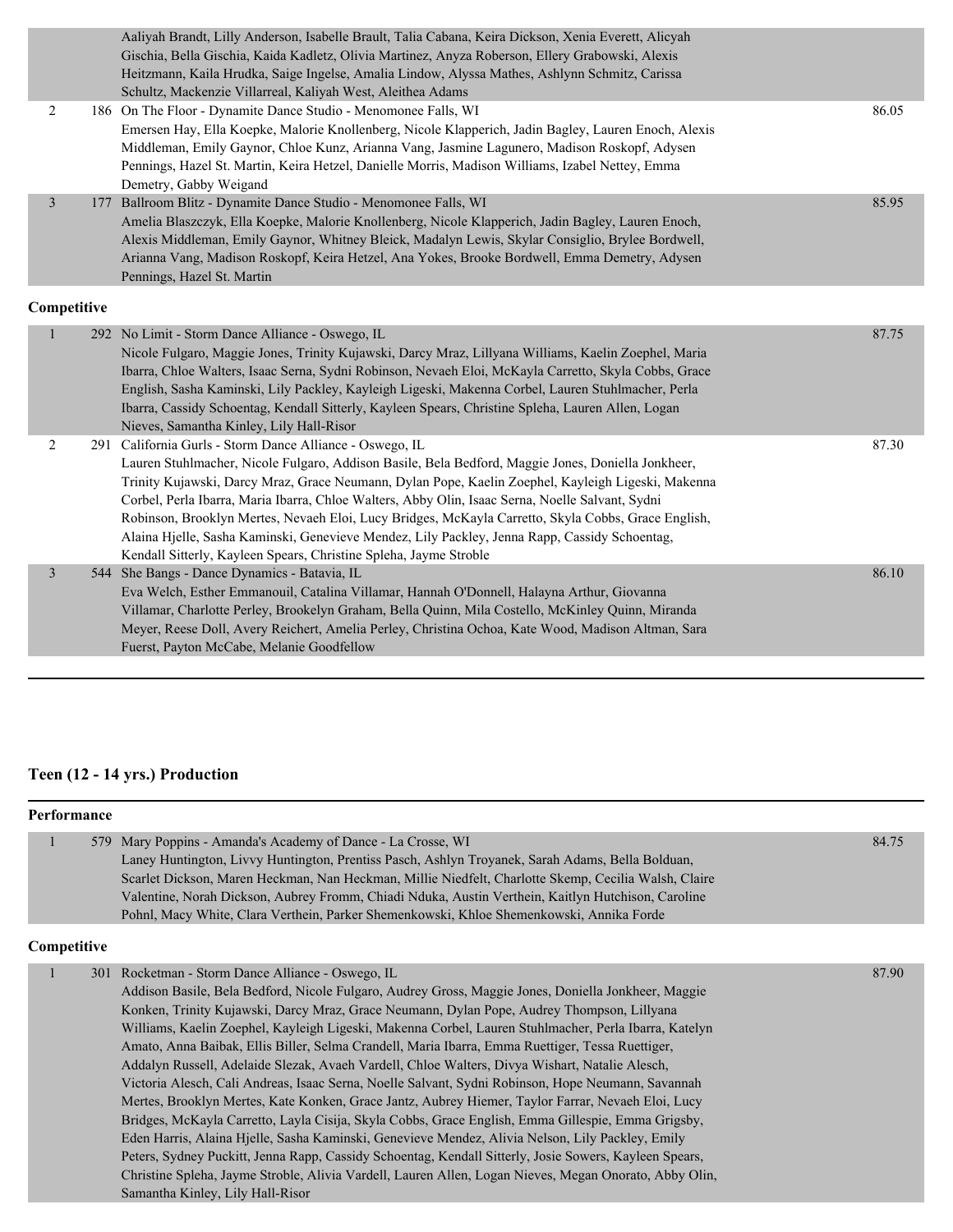#### 2 547 The Sugar Exchange - Veracity Dance Project - Janesville, WI 86.85

Tarryn Mallon, Sophia Meyer, Payten Mallon, Katelyn Adler, Holly Shannon, Grace Long, Sophia Rebout, Rylee Lessner, Lilly Bailey, Leah Chady, Kayden Williams, Jocelynn Roth, Gabriella Trollop, Delaney Wixom, Teagan Bailey, Tatum Hookstead, Lilly Duncan, Jera Calvert, Emersyn Hebert, Chesney Dahl, Brenna Craig, Ava Klecker, Norman Klubertanz, Lola Sheehy, Knox Sheehy, Kennedy McDaniel, Genevieve Lambert, Delia Savona, Anna Savona

#### **Senior (15 - 19 yrs.) Solo**

|                | Performance |                                                                                               |       |
|----------------|-------------|-----------------------------------------------------------------------------------------------|-------|
| $\mathbf{1}$   |             | 240 Magnetized - Expressions Dance Studio - Antigo, WI<br>Madison Arrowood                    | 86.10 |
| 2              |             | 241 Womanizer - Expressions Dance Studio - Antigo, WI<br>Kailey Schmoll                       | 84.50 |
| 3              |             | 111 If My Friends Could See Me Now - Sterling Silver Studio - Superior, WI<br>Rokkyn Kavajecz | 84.15 |
| 3              |             | 238 The Love Letters - Expressions Dance Studio - Antigo, WI<br>Bella Cmaylo                  | 84.15 |
| $\overline{4}$ |             | 243 Feels Like I'm Drowning - Expressions Dance Studio - Antigo, WI<br>Savannah Johnson       | 84.10 |
| 5              |             | 739 Saint Bernard - Sterling Silver Studio - Superior, WI<br>Aurora Revering                  | 84.05 |
| 6              |             | 244 Silhouette - Expressions Dance Studio - Antigo, WI<br>Kimberly Giese                      | 83.85 |
| 7              |             | 19 Tonight - Shine Power Studio & Gym - Boscobel, WI<br>Lydia Belz                            | 83.75 |
| 8              |             | 534 Can't Stop Me - Aspire Dance Studio - Waukesha, WI<br>Kayla Esslinger                     | 83.45 |
| 9              |             | 272 Chun Lee - Sarah's Dance Academy - Pulaski, WI<br>Jaylin Marohnic                         | 83.40 |
| 10             |             | 22 Wings - Shine Power Studio & Gym - Boscobel, WI<br><b>Brooklyn Lull</b>                    | 83.35 |
| 10             |             | 23 On the Floor - Shine Power Studio & Gym - Boscobel, WI<br>Madelyn Streeter                 | 83.35 |
| 10             |             | 24 It's My Life - Shine Power Studio & Gym - Boscobel, WI<br>Kortnie McCorkle                 | 83.35 |
| 10             |             | 589 Take Me Home - Amanda's Academy of Dance - La Crosse, WI<br>Norah Dickson                 | 83.35 |
| Advanced       |             |                                                                                               |       |
| $\mathbf{1}$   |             | 203 In Roses - Dynamite Dance Studio - Menomonee Falls, WI<br>Nicole Klapperich               | 87.30 |
| 2              |             | 531 Counting Crimes - Aspire Dance Studio - Waukesha, WI<br>Ava Hanke                         | 87.10 |

|              | 736 Run - Studio One Dance Company - Wales, WI<br>Lauryn Schubert            | 87.05 |
|--------------|------------------------------------------------------------------------------|-------|
|              | 84 Wild Party - Studio VIA - School of Dance - Brookfield, WI<br>Amy Brandel | 86.70 |
|              | 47 Get Ready - Aspire Dance Studio - Waukesha, WI<br>Isabella Maher          | 86.55 |
| $\mathbf{a}$ | 40 Say It Again - Aspire Dance Studio - Waukesha, WI<br>Alex Clark           | 86.40 |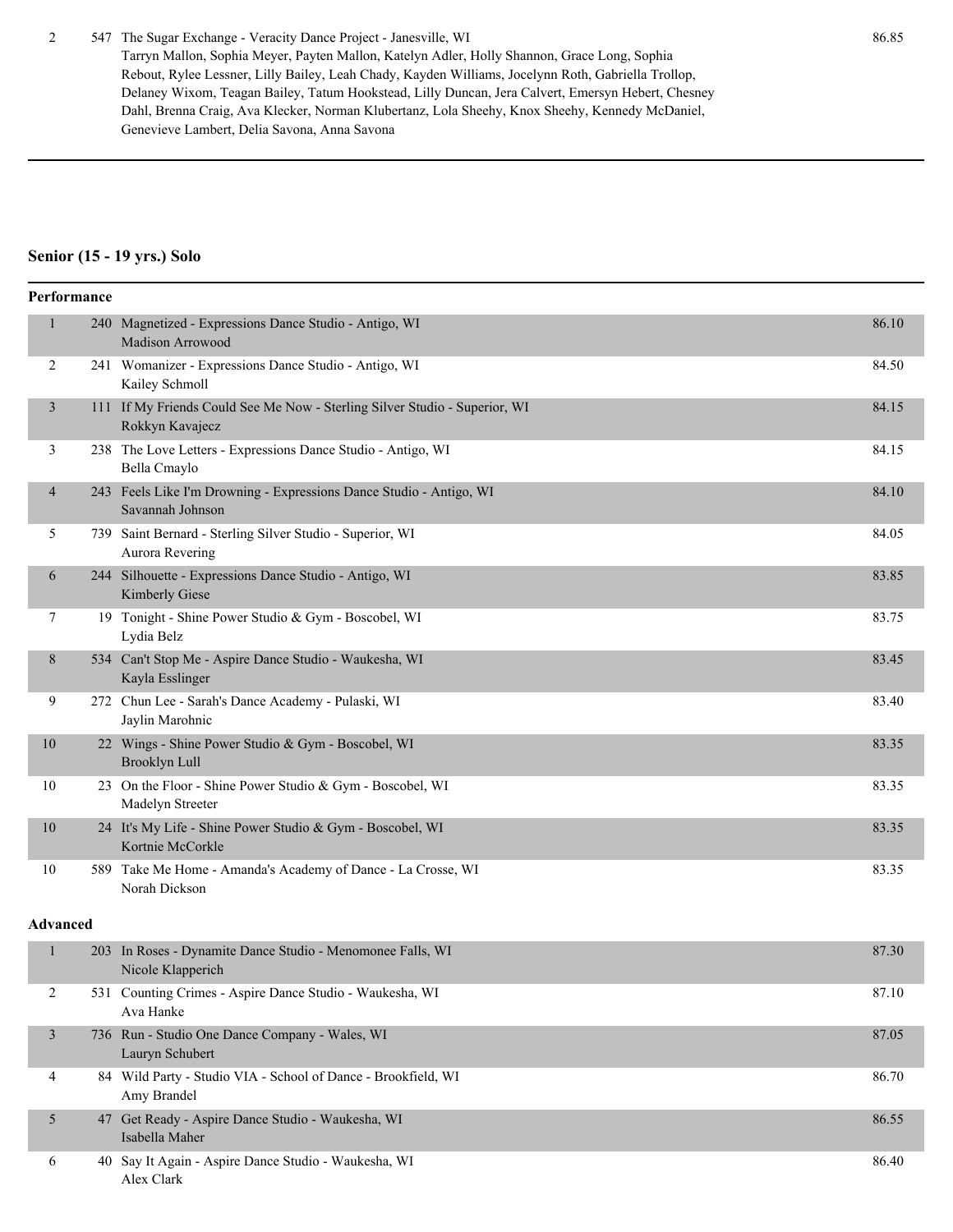|    | 193 Bird Set Free - Dynamite Dance Studio - Menomonee Falls, WI<br>Whitney Bleick            | 86.30 |
|----|----------------------------------------------------------------------------------------------|-------|
| 8  | 191 Don't Forget About Me - Dynamite Dance Studio - Menomonee Falls, WI<br>Emma Demetry      | 86.25 |
| 9  | 194 This Year's Love - Dynamite Dance Studio - Menomonee Falls, WI<br><b>Brooke Bordwell</b> | 86.20 |
| 10 | 42 Lasting Lover - Aspire Dance Studio - Waukesha, WI<br>Allison Statz                       | 86.10 |
| 10 | 635 Valerie - Fusion Dance Academy - Sun Prairie, WI<br>Shylo Haugen                         | 86.10 |

#### **Competitive**

| $\mathbf{1}$             | 504 False Confidence - Young Dance Academy - Franklin, WI<br>Kjerstin Bartell      | 87.80 |
|--------------------------|------------------------------------------------------------------------------------|-------|
| 1                        | 688 Girlfriend - Veracity Dance Project - Janesville, WI<br>Tarryn Mallon          | 87.80 |
| $\overline{2}$           | 493 2,3,4 - Young Dance Academy - Franklin, WI<br>Nevada Kurtz                     | 87.75 |
| $\overline{2}$           | 692 Maybe This Time - Veracity Dance Project - Janesville, WI<br>Gabriella Trollop | 87.75 |
| 3                        | 689 Adagio - Veracity Dance Project - Janesville, WI<br>Sophia Meyer               | 87.70 |
| 4                        | 496 I Keep Crying - Young Dance Academy - Franklin, WI<br>Lily Haugen              | 87.50 |
| $\overline{\mathcal{A}}$ | 687 Scenes - Veracity Dance Project - Janesville, WI<br>Payten Mallon              | 87.50 |
| 5                        | 754 Goodbye - Paradigm Dance Project - Rochester, MN<br>Hailey Kalmus              | 87.35 |
| 6                        | 686 Fragmented - Veracity Dance Project - Janesville, WI<br>Grace Long             | 87.20 |
| 7                        | 480 Hold On, I'm Coming - Young Dance Academy - Franklin, WI<br>Savannah Santos    | 87.15 |
| 8                        | 341 Hypnotize - Storm Dance Alliance - Oswego, IL<br>Lauren Stuhlmacher            | 87.05 |
| 8                        | 685 Strange - Veracity Dance Project - Janesville, WI<br>Katelyn Adler             | 87.05 |
| 9                        | 45 My Prerogative - Aspire Dance Studio - Waukesha, WI<br>Ashleigh Gillis          | 87.00 |
| 9                        | 374 Redirect - Storm Dance Alliance - Oswego, IL<br>Nevaeh Eloi                    | 87.00 |
| 9                        | 445 Creep - Move Out Loud - Madison, WI<br>Neva Hinsey                             | 87.00 |
| 9                        | 488 Red Light Kisses - Young Dance Academy - Franklin, WI<br>Emilee McKenzie       | 87.00 |
| 10                       | 447 Volcanic - Move Out Loud - Madison, WI<br>Allie Kleinmaier                     | 86.95 |

### **Senior (15 - 19 yrs.) Duet/Trio**

| Performance |  |                                                                                                                                        |       |  |
|-------------|--|----------------------------------------------------------------------------------------------------------------------------------------|-------|--|
|             |  | 610 Candyman - Dance Elite - Lone Rock, WI<br>Trent Klais, Izzy Bender                                                                 | 85.15 |  |
|             |  | 227 See No Evil, Hear No Evil, Speak No Evil - Expressions Dance Studio - Antigo, WI<br>Bella Cmaylo, Kailey Schmoll, Savannah Johnson | 84.55 |  |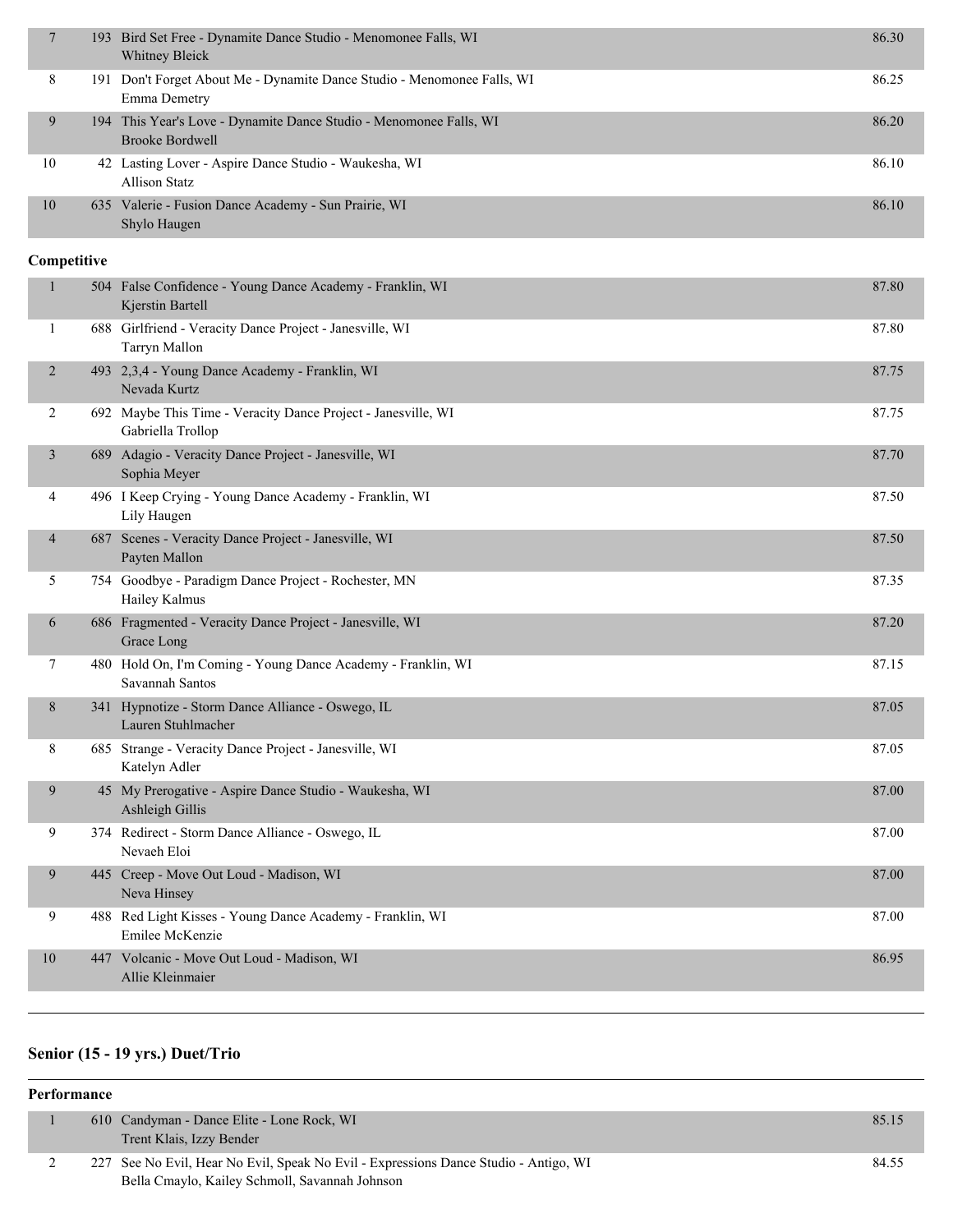| 3               |             | 20 Come Fly With Me - Shine Power Studio & Gym - Boscobel, WI<br>Ariana Collins Miller, Lydia Belz                             | 84.50 |
|-----------------|-------------|--------------------------------------------------------------------------------------------------------------------------------|-------|
| 4               |             | 566 Lost Without You - Amanda's Academy of Dance - La Crosse, WI<br>Norah Dickson, Kaitlyn Hutchison                           | 84.00 |
| 5               |             | 584 It won't Kill Ya - Amanda's Academy of Dance - La Crosse, WI<br>Madelyn VonFeldt, Norah Dickson                            | 83.90 |
| <b>Advanced</b> |             |                                                                                                                                |       |
| 1               |             | 54 Incomplete - Aspire Dance Studio - Waukesha, WI<br>Allison Statz, Ava Hanke                                                 | 85.70 |
| 2               |             | 204 Wonder - Dynamite Dance Studio - Menomonee Falls, WI<br>Emma Demetry, Ella Koepke                                          | 85.35 |
| 3               |             | 201 Stars Are On Your Side - Dynamite Dance Studio - Menomonee Falls, WI<br>Nicole Klapperich, Whitney Bleick                  | 85.25 |
| 4               |             | 465 Cruella - Move Out Loud - Madison, WI<br>Logan Lloyd, Sophia Geenen, Greta Hanson                                          | 85.05 |
| 5               |             | 777 Cleanup Crew - Move Out Loud - Madison, WI<br>Nora Schulz, Olivia Nisbet, Sophie Bernier                                   | 85.00 |
| 6               |             | 150 Fragile - Broadway Academy of Art and Dance South - Genoa City, WI<br>Makayla Hazlett, Livi McCafferty                     | 84.90 |
| 7               |             | 613 Panic Room - Mary Lee's School of Dance - Rockford, IL<br>Brianna Torres, Maggie Eden                                      | 84.75 |
|                 | Competitive |                                                                                                                                |       |
| 1               |             | 389 My Favorite Crime - Storm Dance Alliance - Oswego, IL<br>Maggie Jones, Darcy Mraz, Dylan Pope                              | 87.80 |
| 2               |             | 684 If I Ever - Veracity Dance Project - Janesville, WI<br>Gabriella Trollop, Sophia Meyer, Tarryn Mallon                      | 87.45 |
| 3               |             | 346 Sin In Your Skin - Storm Dance Alliance - Oswego, IL<br>Kaelin Zoephel, Isaac Serna                                        | 87.35 |
| 4               |             | 744 Fall On Me - Paradigm Dance Project - Rochester, MN<br>Malana Monahan, Hailey Kalmus                                       | 87.30 |
| 5               |             | 746 Cellophane - Paradigm Dance Project - Rochester, MN<br>Malana Monahan, Hailey Kalmus, Hailey Cooper                        | 87.20 |
| 6               |             | 467 Back to Life - Move Out Loud - Madison, WI<br>Andrew Michalowski, Chance Newton, Levi Rudolph                              | 87.10 |
| 7               |             | 456 Levitate - Move Out Loud - Madison, WI<br>Elijah Rameker, Neva Hinsey                                                      | 86.95 |
| 8               |             | 320 Ne Me Quitte Pas - Inclusion Dance - Appleton, WI<br>Elena Eubank, Alyssa Hartman                                          | 86.80 |
| 8               |             | 745 Dance With Me - Paradigm Dance Project - Rochester, MN<br>Malana Monahan, Hailey Kalmus, Hailey Cooper                     | 86.80 |
| 9               |             | 64 100% Pure Love - Aspire Dance Studio - Waukesha, WI<br>Isabella Maher, Ava Hanke, Ashleigh Gillis                           | 86.75 |
| 9               |             | 321 Another One Bites the Dust - Inclusion Dance - Appleton, WI<br>Karissa VandenLangenberg, Paige Thomaschefsky, Elena Eubank | 86.75 |
| 10              |             | 63 You Let Me Walk Alone - Aspire Dance Studio - Waukesha, WI<br>Ava Hanke, Ashleigh Gillis                                    | 86.70 |
| $10\,$          |             | 463 Around Here - Move Out Loud - Madison, WI<br>Julia Vondrak, Hadley Maher, Chloe Allan                                      | 86.70 |
| 10              | 775         | Jackpot - Move Out Loud - Madison, WI<br>Audrey Voss, Charlie Maloney, Paige Borgmeyer                                         | 86.70 |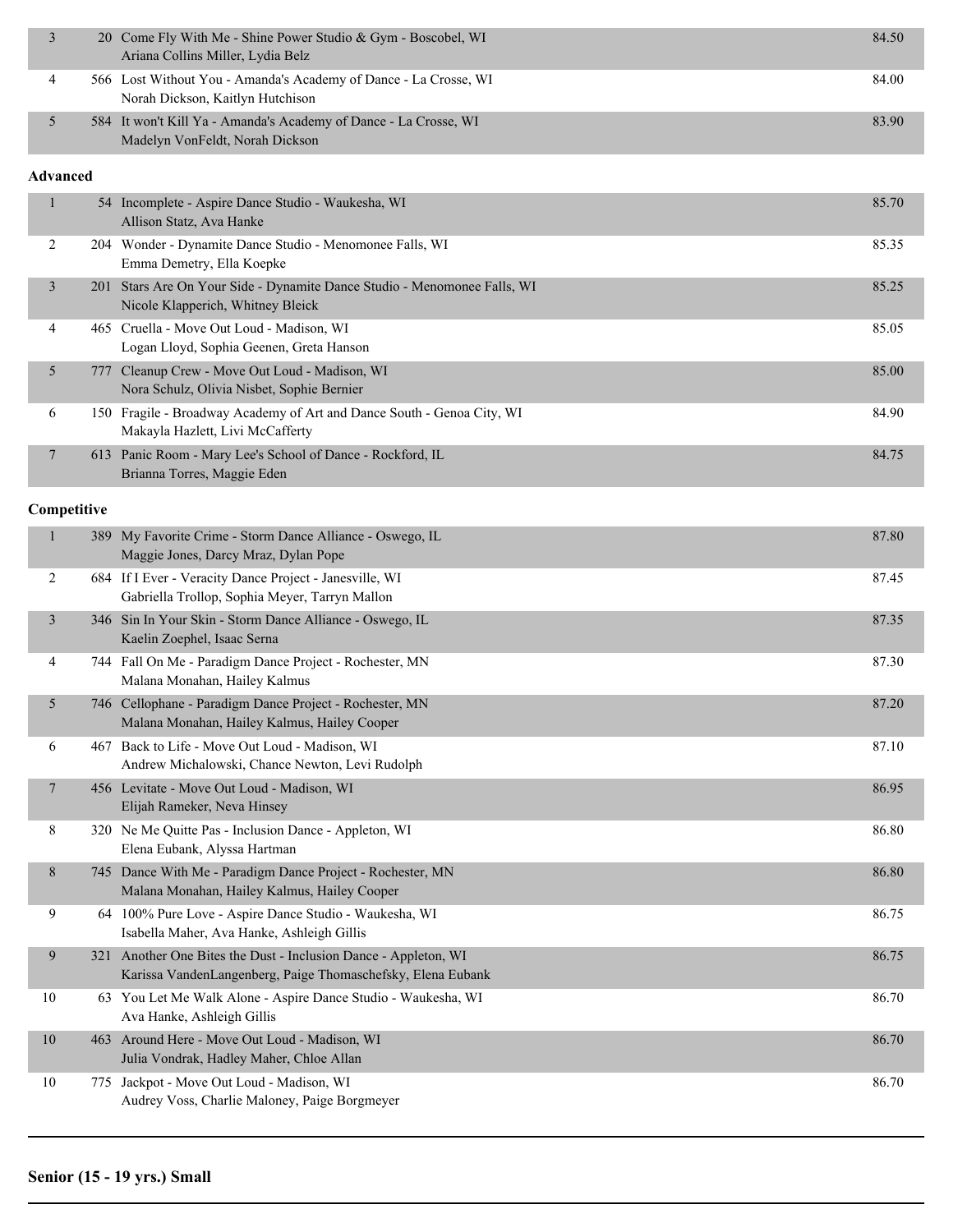**Performance**

| $\mathbf{1}$    | 66 Are You Gonna Go My Way - Dance Elite - Lone Rock, WI<br>Izzy Bender, Mirabella Carpenter, Lilly Parker, Maicee Ewers, Trent Klais, Ava Cosgrove, Ezra Cosgrove                                                         | 85.60 |
|-----------------|----------------------------------------------------------------------------------------------------------------------------------------------------------------------------------------------------------------------------|-------|
| $\overline{c}$  | 67 Start a Riot - Dance Elite - Lone Rock, WI<br>Lilly Parker, Ava Cosgrove, Brooklyn Russell, Ezra Cosgrove, Izzy Bender, Mirabella Carpenter                                                                             | 85.05 |
| $\mathfrak{Z}$  | 222 Mr. Sandman - Expressions Dance Studio - Antigo, WI<br>Elliana Smith, Bella Cmaylo, Kadance Fleischman, Kailey Schmoll, Kimberly Giese, Madison Arrowood                                                               | 84.55 |
| 4               | 572 Right Now - Amanda's Academy of Dance - La Crosse, WI<br>Kennedy Fox, Aubrey Fromm, Annika Forde, Grace Madsen, Kaitlyn Hutchison, Norah Dickson                                                                       | 83.85 |
| 5               | 582 Head Above Water - Amanda's Academy of Dance - La Crosse, WI<br>Bella Giese, Annika Forde, Macy White, Norah Dickson                                                                                                   | 83.75 |
| 6               | 61 Dream On - Broadway Academy of Art and Dance Lake Geneva - Lake Geneva, WI<br>Katelyn Weiss, Lydia Cross, Maya Tucker, Delilah Cardiff                                                                                  | 83.30 |
| $\sqrt{6}$      | 580 A Storm is Coming - Amanda's Academy of Dance - La Crosse, WI<br>Aubrey Fromm, Annika Forde, Grace Madsen, Macy White, Norah Dickson                                                                                   | 83.30 |
| <b>Advanced</b> |                                                                                                                                                                                                                            |       |
| $\mathbf{1}$    | 187 Like A Boy - Dynamite Dance Studio - Menomonee Falls, WI<br>Emma Demetry, Emersen Hay, Nicole Klapperich, Malorie Knollenberg, Ella Koepke, Izabel Nettey,<br>Madison Williams, Hazel St. Martin, Arianna Vang         | 85.55 |
| $\overline{2}$  | 178 Chasing Cars - Dynamite Dance Studio - Menomonee Falls, WI<br>Whitney Bleick, Nicole Klapperich, Malorie Knollenberg, Brooke Bordwell, Emma Demetry                                                                    | 85.35 |
| 3               | 142 Sweet Dreams - Broadway Academy of Art and Dance South - Genoa City, WI<br>Makayla Hazlett, Livi McCafferty, Laine Hanson, Kadence Cowart, Grace Lobbins, Giana Ramel, Jessica<br>McCue, Aubrie Willis                 | 85.25 |
| 3               | 179 Sweet Dreams - Dynamite Dance Studio - Menomonee Falls, WI<br>Arianna Vang, Malorie Knollenberg, Nicole Klapperich, Whitney Bleick, Madalyn Lewis, Hazel St.<br>Martin, Madison Roskopf, Brooke Bordwell, Emma Demetry | 85.25 |
| $\overline{4}$  | 182 Someone In The Crowd - Dynamite Dance Studio - Menomonee Falls, WI<br>Amelia Blaszczyk, Whitney Bleick, Madalyn Lewis, Brylee Bordwell                                                                                 | 84.80 |
| 5               | 143 Courage to Change - Broadway Academy of Art and Dance South - Genoa City, WI<br>Kadence Cowart, Laine Hanson, Makayla Hazlett, Avery Karau, Grace Lobbins, Livi McCafferty, Giana<br>Ramel, Paige Rogers, Grace Vacala | 84.70 |
| 6               | 104 White Ferrari - Sterling Silver Studio - Superior, WI<br>Aubree Munich, Ava Hill, Elianna Braman, Annika Besser, Aurora Revering, Bella Olson, Madysen<br>Seacotte, Rokkyn Kavajecz                                    | 84.45 |
| $\overline{7}$  | 621 Conga - Main Street Conservatory of Dance - Marshfield, WI<br>Ruby Semenchuk, Meghan Esker, Niah Jakel, Malorie Schooley, Kyliah Vruwink                                                                               | 84.30 |
| Competitive     |                                                                                                                                                                                                                            |       |
| $\mathbf{1}$    | 527 Ha - Young Dance Academy - Franklin, WI<br>Hannah Patterson, Maggie Roth, Savannah Santos, Nevada Kurtz, Kjerstin Bartell                                                                                              | 88.45 |
| 2               | 664 Womans Work - Veracity Dance Project - Janesville, WI<br>Gabriella Trollop, Katelyn Adler, Payten Mallon, Sophia Meyer, Tarryn Mallon                                                                                  | 87.85 |
| $\mathfrak{Z}$  | 520 Red Ink - Young Dance Academy - Franklin, WI<br>Savannah Santos, Maggie Roth, Kjerstin Bartell, Lily Haugen, Nevada Kurtz                                                                                              | 87.50 |
| 4               | 293 Rome - Storm Dance Alliance - Oswego, IL<br>Maggie Jones, Lauren Stuhlmacher, Kaelin Zoephel, Dylan Pope, Darcy Mraz, Samantha Kinley                                                                                  | 87.45 |
| 5               | 683 Smooth - Veracity Dance Project - Janesville, WI<br>Grace Long, Katelyn Adler, Payten Mallon, Sophia Meyer, Tarryn Mallon, Gabriella Trollop                                                                           | 87.40 |
| 6               | 511 Travelin' Prayer - Young Dance Academy - Franklin, WI<br>Kjerstin Bartell, Laila Juneau, Hannah Patterson, Emilee McKenzie, Maggie Roth, Savannah Santos                                                               | 87.35 |
| 6               | 752 Better With You - Paradigm Dance Project - Rochester, MN<br>Mindy Mittelstadt, Malana Monahan, Lynsey Mittelstadt, Hailey Kalmus, Hailey Cooper                                                                        | 87.35 |
| $\tau$          | 294 If The World Was Ending - Storm Dance Alliance - Oswego, IL<br>Darcy Mraz, Dylan Pope, Kaelin Zoephel, Maggie Jones, Samantha Kinley                                                                                   | 87.30 |
| 8               | 415 Back to the Future - Move Out Loud - Madison, WI                                                                                                                                                                       | 87.25 |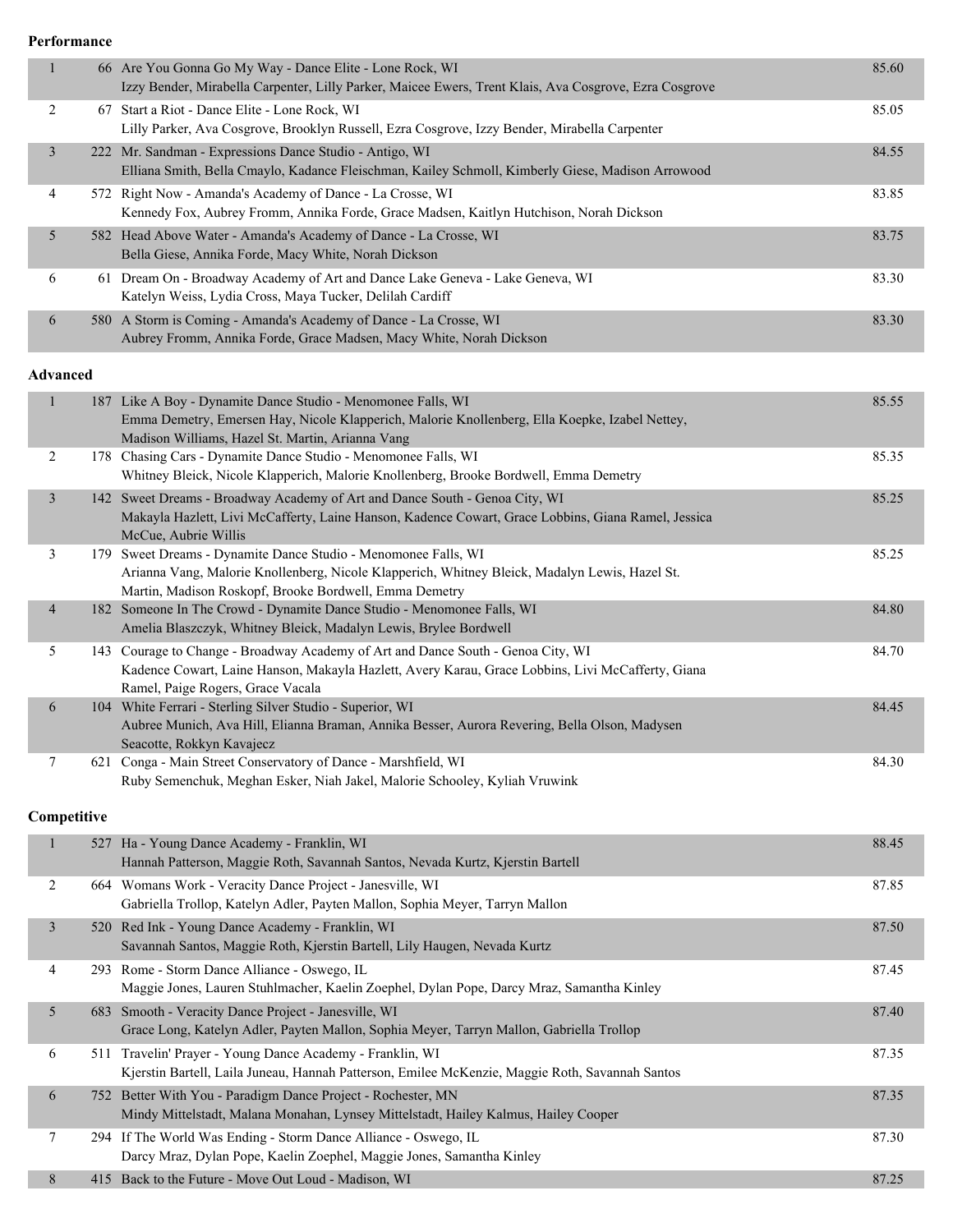|    | Logan Borgmeyer, Charlie Maloney, Andrew Michalowski, Chance Newton, Levi Rudolph                                                                |       |
|----|--------------------------------------------------------------------------------------------------------------------------------------------------|-------|
|    | 757 Lose Control - Paradigm Dance Project - Rochester, MN<br>Mindy Mittelstadt, Malana Monahan, Lynsey Mittelstadt, Hailey Kalmus, Hailey Cooper | 87.25 |
|    | 297 Too Original - Storm Dance Alliance - Oswego, IL<br>Darcy Mraz, Dylan Pope, Isaac Serna, Kaelin Zoephel, Sydni Robinson, Josie Sowers        | 87.15 |
| 10 | 295 Disco Pop - Storm Dance Alliance - Oswego, IL<br>Darcy Mraz, Dylan Pope, Kaelin Zoephel, Lauren Stuhlmacher, Maggie Jones, Lily Hall-Risor   | 87.10 |

#### **Senior (15 - 19 yrs.) Large**

|                | Performance |                                                                                                                                                                 |       |
|----------------|-------------|-----------------------------------------------------------------------------------------------------------------------------------------------------------------|-------|
| $\mathbf{1}$   |             | 31 Missy - HD Academy - Arena, WI                                                                                                                               | 85.15 |
|                |             | Alexis Vida, Ayla Nolan, Dejanada Hernandez, Lola Juisto, Quinn Hoeper, Abigail Fowell, Chesney                                                                 |       |
|                |             | Miesen, Kenadee Weigel, Kennedy Murphy, Lexy Updike, Rylee Stecklein                                                                                            |       |
| $\overline{2}$ |             | 217 Phoenix Rising - Expressions Dance Studio - Antigo, WI                                                                                                      | 85.05 |
|                |             | Annaliese Gagnon, Elliana Smith, Ava Medo, Bella Cmaylo, Claire Timm, Kadance Fleischman, Kailey                                                                |       |
|                |             | Schmoll, Kimberly Giese, Madison Arrowood, Savannah Johnson, Arabella Parilek                                                                                   |       |
| $\mathfrak{Z}$ |             | 18 It's Britney - Shine Power Studio & Gym - Boscobel, WI                                                                                                       | 84.65 |
|                |             | Miriam Adam, Kortnie McCorkle, Amelia Johnsrud, Brooklyn Lull, Trista Fargen, Ariana Collins Miller,                                                            |       |
|                |             | Madelyn Streeter, Aleya Kliesner, Lydia Belz, Rhylinn Seitz                                                                                                     |       |
| 4              |             | 30 Pretty Little Liars - HD Academy - Arena, WI                                                                                                                 | 84.25 |
|                |             | Alexis Vida, Ayla Nolan, Dejanada Hernandez, Lola Juisto, Quinn Hoeper, Chesney Miesen, Kenadee                                                                 |       |
|                |             | Weigel, Kennedy Murphy, Lexy Updike, Rylee Stecklein                                                                                                            |       |
| Advanced       |             |                                                                                                                                                                 |       |
| $\mathbf{1}$   |             | 183 Wild - Dynamite Dance Studio - Menomonee Falls, WI                                                                                                          | 86.10 |
|                |             | Amelia Blaszczyk, Brooke Bordwell, Whitney Bleick, Skylar Consiglio, Emma Demetry, Nicole                                                                       |       |
|                |             | Klapperich, Malorie Knollenberg, Hazel St. Martin, Ella Koepke, Arianna Vang                                                                                    |       |
| 2              |             | 645 Bring It On - Dollhouse Dance Factory - Sheboygan, WI                                                                                                       | 86.05 |
|                |             | Maryssa Alvarez, Abby Barts, Danica Baumann, Jasmyne Davidson, Makenna Elmendorf, Haylee                                                                        |       |
|                |             | Kroener, McKenna Kuhfuss, Rachel Parker, Kadence Paul, Jadyn Reif, Janell Russ, Adina Woolwine,                                                                 |       |
|                |             | Caly Hall, Brooklyn Schmidt, Mary Yang                                                                                                                          |       |
| $\mathfrak{Z}$ |             | 409 Old School - Move Out Loud - Madison, WI                                                                                                                    | 85.55 |
|                |             | Natalie Hoeft, Sophie Bernier, Hannah Bly, Amirah Coleman, Sophia Geenen, Greta Hanson, Katelyn                                                                 |       |
|                |             | Lewis, Logan Lloyd, Henry Maloney, Maggie McLain, Kaia Mormino, Olivia Nisbet, Skye Rautiainen,                                                                 |       |
|                |             | Evelyn Schulz, Nora Schulz, Margarita Vavilov                                                                                                                   |       |
| 4              |             | 105 Let's Go - Sterling Silver Studio - Superior, WI                                                                                                            | 85.35 |
|                |             | Aubree Munich, Elianna Braman, Veronica Helgerson, Bella Olson, Coral Anderson, Larissa Sislo, Kylie                                                            |       |
|                |             | Schuman, Madysen Seacotte, Rokkyn Kavajecz, Traxx Kavajecz, Casey Herubin                                                                                       |       |
| 5              |             | 622 Anywhere Away From Here - Main Street Conservatory of Dance - Marshfield, WI                                                                                | 85.25 |
|                |             | Faith Buettner, Madeline Conner, Natalie Gustafson, Ruby Semenchuk, Kaylee Tadych, Shelby Stini,                                                                |       |
|                |             | Autumn Vine, Jenna Bseiso, Bailey Conner, Ava Conrad, Haylynn Harris, Niah Jakel, Cassidy                                                                       |       |
|                |             | Kallembach, Courtney Krenn, Caitlin Kundinger, Kelly McEwen, Skyler Thorson, Kyliah Vruwink                                                                     |       |
| 6              |             | 623 Stand In The Light - Main Street Conservatory of Dance - Marshfield, WI                                                                                     | 85.10 |
|                |             | Ruby Semenchuk, Kaylee Tadych, Shelby Stini, Jenna Bseiso, Ava Conrad, Haylynn Harris, Niah Jakel,                                                              |       |
|                |             | Courtney Krenn, Caitlin Kundinger, Kelly McEwen, Skyler Thorson, Kyliah Vruwink                                                                                 |       |
| $\overline{7}$ |             | 106 Shut Up & Drive - Sterling Silver Studio - Superior, WI<br>Aubree Munich, Ava Hill, Elianna Braman, Lola Hill, Annika Besser, Aurora Revering, Bella Olson, | 85.00 |
|                |             |                                                                                                                                                                 |       |
|                |             | Chloe Moen, Coral Anderson, Elysa Cahill, Larissa Sislo, Madysen Seacotte, Rokkyn Kavajecz, Casey<br>Herubin                                                    |       |
| $\tau$         |             | 624 Soy Yo - Main Street Conservatory of Dance - Marshfield, WI                                                                                                 | 85.00 |
|                |             | Faith Buettner, Madeline Conner, Natalie Gustafson, Kaylee Tadych, Shelby Stini, Autumn Vine, Bailey                                                            |       |
|                |             | Conner, Meghan Esker, Danielle Meddaugh, Ellie Meyer, Lilly Pulvermacher, Skyler Thorson                                                                        |       |
| Competitive    |             |                                                                                                                                                                 |       |
|                |             |                                                                                                                                                                 |       |
| $\mathbf{1}$   | 411         | Dune - Move Out Loud - Madison, WI                                                                                                                              | 87.65 |
|                |             | Chloe Allan, Paige Borgmeyer, Erin Ciske, Aubrey Hinsey, Neva Hinsey, Grace Klaas, Allie Kleinmaier,                                                            |       |
|                |             | Katelyn Lewis, Marissa Madaus, Hadley Maher, Charlie Maloney, Andrew Michalowski, Chance Newton,                                                                |       |
|                |             | Elijah Rameker, Ashlyn Roush, Levi Rudolph, Audrey Sullivan, Julia Vondrak, Audrey Voss                                                                         |       |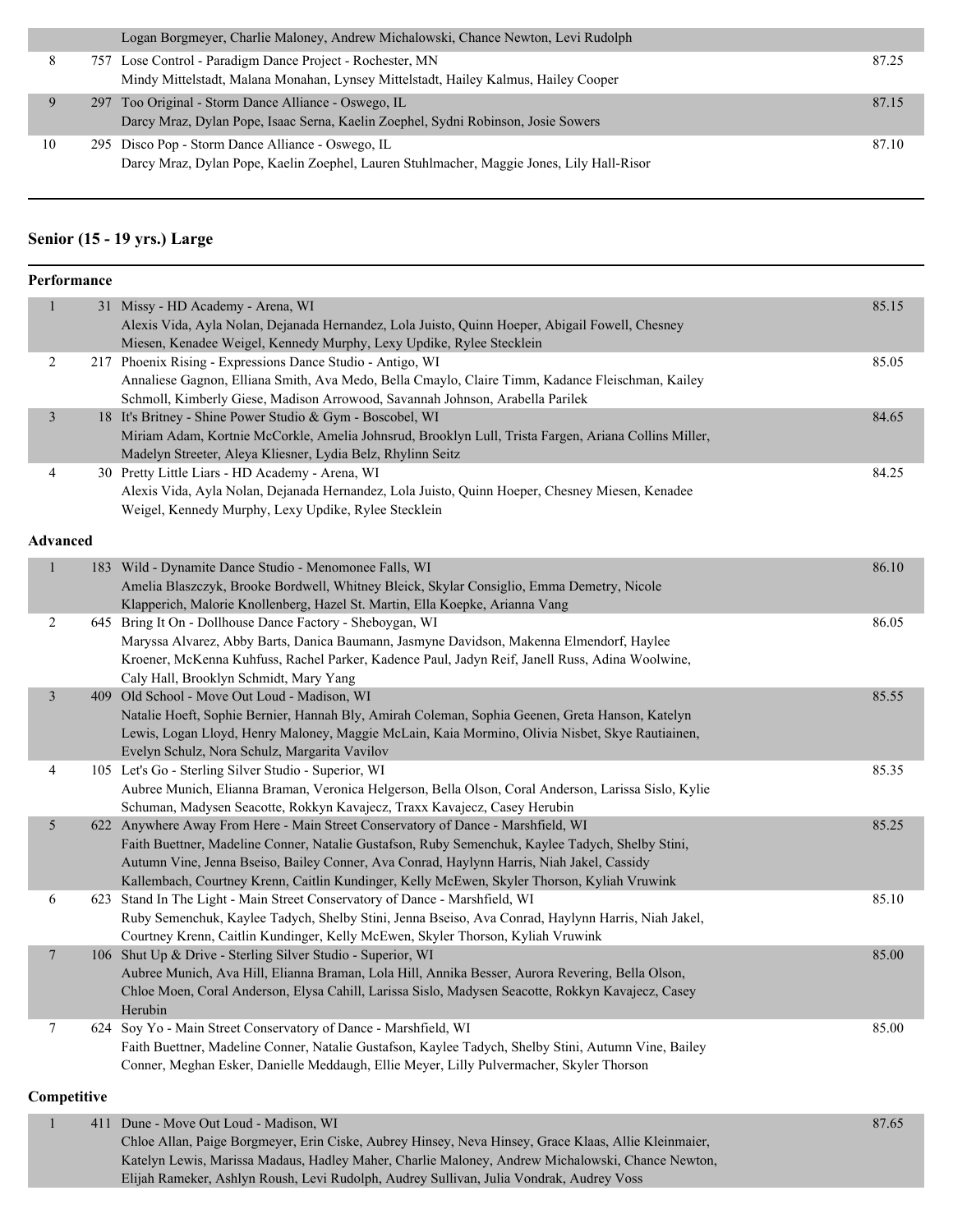| $\overline{2}$  | 300 Wait On You - Storm Dance Alliance - Oswego, IL<br>Addison Basile, Nicole Fulgaro, Maggie Jones, Darcy Mraz, Dylan Pope, Lillyana Williams, Kaelin<br>Zoephel, Isaac Serna, Sydni Robinson, Nevaeh Eloi, Samantha Kinley, Lily Hall-Risor, Katelyn Amato,<br>Chloe Walters, Kayleen Spears                                                    | 87.50 |
|-----------------|---------------------------------------------------------------------------------------------------------------------------------------------------------------------------------------------------------------------------------------------------------------------------------------------------------------------------------------------------|-------|
| 3               | 290 It's My Party - Storm Dance Alliance - Oswego, IL<br>Isaac Sema, Lauren Stuhlmacher, Addison Basile, Nicole Fulgaro, Maggie Jones, Darcy Mraz, Dylan<br>Pope, Lillyana Williams, Kaelin Zoephel, Katelyn Amato, Samantha Kinley, Lily Hall-Risor, Sydni<br>Robinson, Nevaeh Eloi, Sydney Puckitt, Chloe Walters, Josie Sowers, Kayleen Spears | 87.30 |
| 4               | 550 Voice of God - Veracity Dance Project - Janesville, WI<br>Tarryn Mallon, Sophia Meyer, Payten Mallon, Katelyn Adler, Holly Shannon, Grace Long, Sophia<br>Rebout, Kayden Williams, Gabriella Trollop, Delaney Wixom, Lilly Duncan                                                                                                             | 87.25 |
| 5               | 299 Break The Rules - Storm Dance Alliance - Oswego, IL<br>Addison Basile, Maggie Jones, Darcy Mraz, Dylan Pope, Kaelin Zoephel, Sydni Robinson, Skyla Cobbs,<br>Makenna Corbel, Perla Ibarra, Chloe Walters, Josie Sowers, Kayleen Spears, Christine Spleha, Megan<br>Onorato, Samantha Kinley, Lily Hall-Risor                                  | 87.15 |
| 6               | 528 Fur Elise - Young Dance Academy - Franklin, WI<br>Dillon Griffin, Kjerstin Bartell, Laila Juneau, Mackenzie Keller, Nevada Kurtz, Emilee McKenzie,<br>Isabella Machi, Maggie Roth, Savannah Santos, Hannah Patterson                                                                                                                          | 87.05 |
| $7\phantom{.0}$ | 548 Dance With Somebody - Veracity Dance Project - Janesville, WI<br>Tarryn Mallon, Sophia Meyer, Payten Mallon, Katelyn Adler, Holly Shannon, Grace Long, Sophia<br>Rebout, Kayden Williams, Gabriella Trollop, Delaney Wixom, Lilly Duncan                                                                                                      | 86.90 |
| 8               | 469 Fly as Me - Move Out Loud - Madison, WI<br>Ava Bachhuber, Amirah Coleman, Grace Klaas, Katelyn Lewis, Marissa Madaus, Hadley Maher, Charlie<br>Maloney, Millie Marcu, Scout Moore, Brooke Rauch, Abigail Sanger                                                                                                                               | 86.85 |
| 8               | 680 Freddie - Veracity Dance Project - Janesville, WI<br>Delaney Wixom, Jocelynn Roth, Kayden Williams, Lilly Duncan, Grace Long, Holly Shannon, Payten<br>Mallon, Sophia Rebout, Sophia Meyer, Tarryn Mallon                                                                                                                                     | 86.85 |
| 9               | 549 Full Circle - Veracity Dance Project - Janesville, WI<br>Tarryn Mallon, Sophia Meyer, Payten Mallon, Katelyn Adler, Holly Shannon, Grace Long, Sophia<br>Rebout, Kayden Williams, Gabriella Trollop, Delaney Wixom, Lilly Duncan                                                                                                              | 86.50 |

# **Senior (15 - 19 yrs.) Super**

| <b>Performance</b> |  |                                                                                                                                                                                                                                                                                                                                                                                                                                                                                                                                                                                                                                                                                                                   |       |  |
|--------------------|--|-------------------------------------------------------------------------------------------------------------------------------------------------------------------------------------------------------------------------------------------------------------------------------------------------------------------------------------------------------------------------------------------------------------------------------------------------------------------------------------------------------------------------------------------------------------------------------------------------------------------------------------------------------------------------------------------------------------------|-------|--|
| $\mathbf{1}$       |  | 86 Fly - Sterling Silver Studio - Superior, WI<br>KaMilla Bowman, Aria Raprager, Brekken Salo, Brynley Schueller, Eros Lahr, Mila Kent, Addison Beck,<br>Addisyn Salo, Avery Powe, Callisto Lahr, Edyn Kock, Addison Wasilewski, Aubree Munich, Daisha<br>Carlson, Freya Hathaway, Maylee Nord, McKellan Caudell, Elianna Braman, Ella Gilbertson, Lila<br>Gucinski, Lola Hill, Sierrah Markon, Veronica Helgerson, Annika Besser, Bella Olson, Coral Anderson,<br>Larissa Sislo, Madysen Seacotte, Rokkyn Kavajecz, Traxx Kavajecz, Casey Herubin                                                                                                                                                                | 85.00 |  |
| Competitive        |  |                                                                                                                                                                                                                                                                                                                                                                                                                                                                                                                                                                                                                                                                                                                   |       |  |
|                    |  | 430 #FreeBritney - Move Out Loud - Madison, WI<br>Chloe Allan, Ava Bachhuber, Sophie Bernier, Hannah Bly, Logan Borgmeyer, Paige Borgmeyer, Erin<br>Ciske, Amirah Coleman, Alexa Garber, Sophia Geenen, Greta Hanson, Aubrey Hinsey, Neva Hinsey,<br>Grace Klaas, Allie Kleinmaier, Katelyn Lewis, Logan Lloyd, Marissa Madaus, Hadley Maher, Charlie<br>Maloney, Henry Maloney, Millie Marcu, Maggie McLain, Kelsey Mettner, Andrew Michalowski, Scout<br>Moore, Kaia Mormino, Chance Newton, Olivia Nisbet, Avery Potrzebowski, Elijah Rameker, Ashlyn<br>Roush, Levi Rudolph, Abigail Sanger, Evelyn Schulz, Nora Schulz, Audrey Sullivan, Margarita Vavilov,<br>Julia Vondrak, Audrey Voss, Addison Zimmerman | 87.05 |  |

#### **Senior (15 - 19 yrs.) Production**